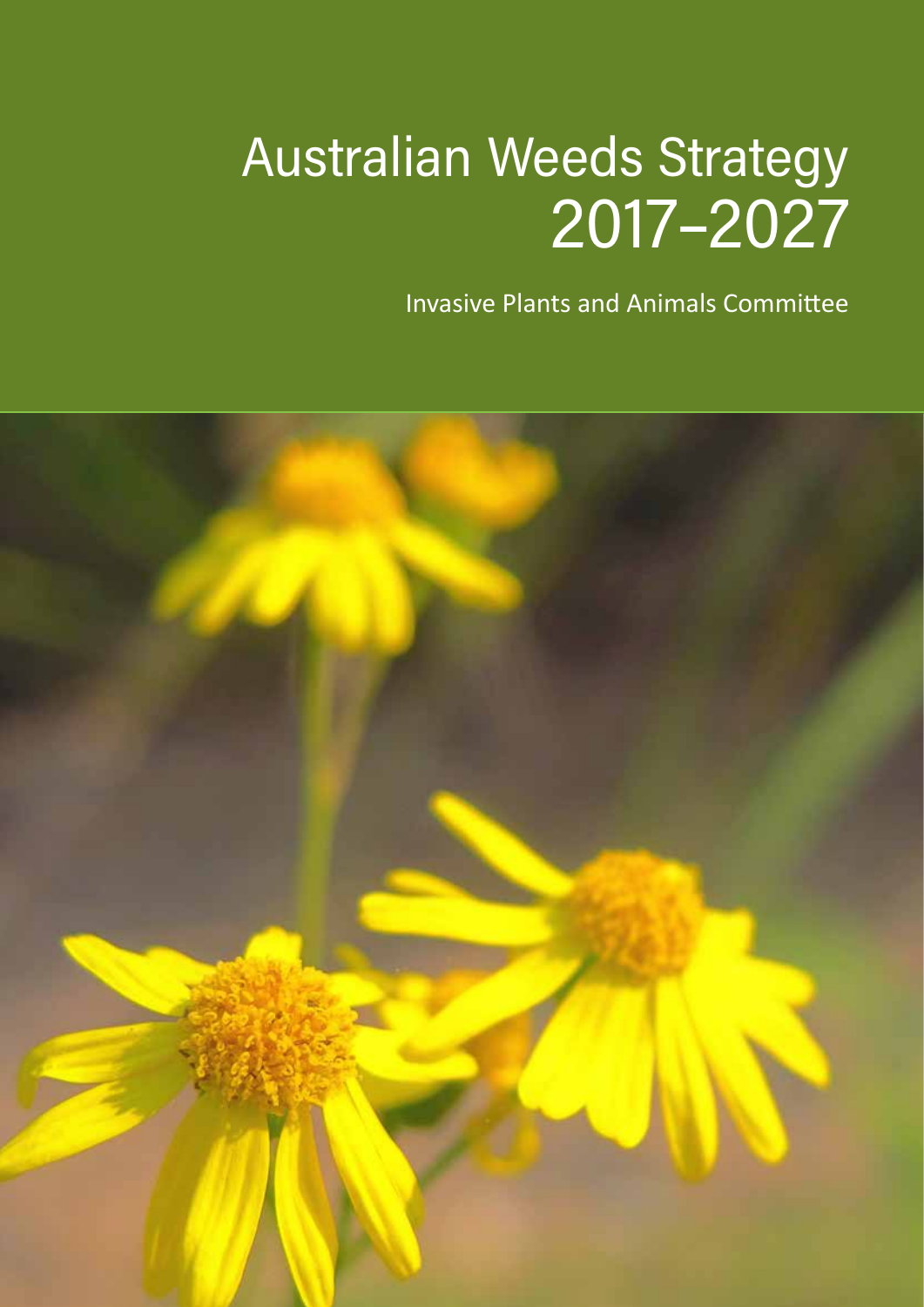© Commonwealth of Australia 2017

#### **Ownership of intellectual property rights**

Unless otherwise noted, copyright (and any other intellectual property rights, if any) in this publication is owned by the Commonwealth of Australia (referred to as the Commonwealth).

#### **Creative Commons licence**

All material in this publication is licensed under a Creative Commons Attribution 4.0 Australia Licence, save for content supplied by third parties, logos and the Commonwealth Coat of Arms.



**CREATIVE BY COMMONS Attribution 4.0 Australia Licence is a standard form** licence agreement that allows you to copy, distribute, transmit and adapt this publication provided you attribute the work. A summary of the licence terms is available from creativecommons.org/licenses/ by/4.0. The full licence terms are available from creativecommons.org/ licenses/by/4.0/legalcode.

Enquiries about the licence and any use of this document should be sent to [copyright@agriculture.gov.au](mailto:copyright@agriculture.gov.au).

For bibliographic purposes this publication may be cited as: Invasive Plants and Animals Committee 2016, *Australian Weeds Strategy 2017 to 2027*, Australian Government Department of Agriculture and Water Resources, Canberra.

**Invasive Plants and Animals Committee** Department of Agriculture and Water Resources Postal address GPO Box 858 Canberra ACT 2601 Telephone 1800 900 090 Web [agriculture.gov.au](http://agriculture.gov.au/)

ISBN 978-1-76003-134-3 (printed) ISBN 978-1-76003-135-0 (online)

The Australian Government, Department of Agriculture and Water Resources has collated and edited this publication for the Invasive Plants and Animals Committee. While reasonable efforts have been made to ensure that the contents of this publication are factually correct, the Australian Government and members of the Invasive Plants and Animals Committee (or the governments that the committee members represent) do not accept responsibility for the accuracy or completeness of the contents, and shall not be liable for any loss or damage that may be occasioned directly or indirectly through the use of, or reliance on, the contents of this publication.

The Australian Government acting through the Department of Agriculture and Water Resources has exercised due care and skill in preparing and compiling the information and data in this publication. Notwithstanding, the Department of Agriculture and Water Resources, its employees and advisers disclaim all liability, including liability for negligence and for any loss, damage, injury, expense or cost incurred by any person as a result of accessing, using or relying upon any of the information or data in this publication to the maximum extent permitted by law.

#### **Acknowledgements**

The authors thank participants for their input.

Cover image: Fireweed – *Senecia madagascariensis*. Photo: Kathie Nichols/www.shutterstock.com.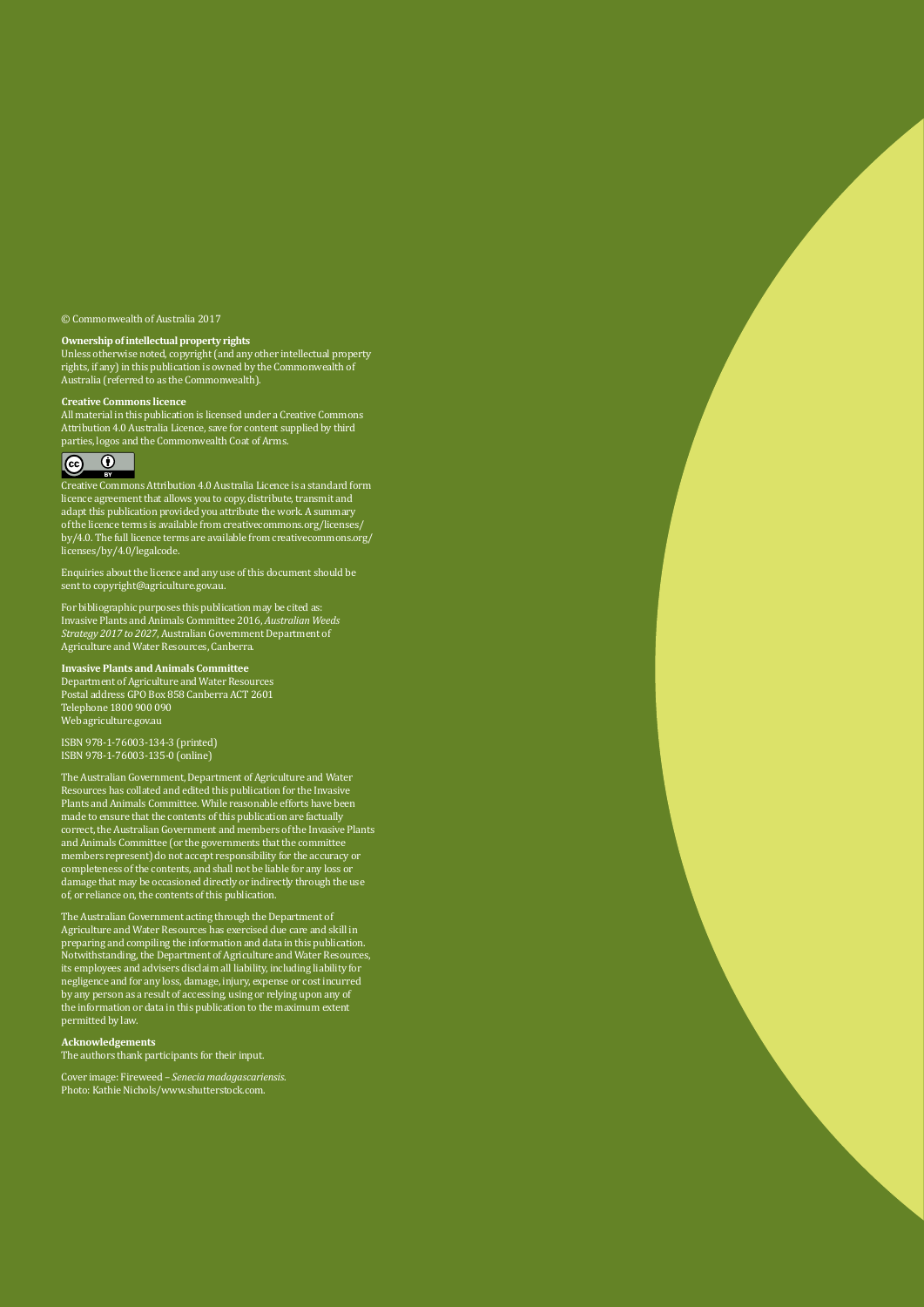## Contents

|                | <b>Overview</b>                                                                     | 1              |  |
|----------------|-------------------------------------------------------------------------------------|----------------|--|
|                | <b>Purpose of the strategy</b>                                                      | $\overline{2}$ |  |
|                | Scope of the strategy                                                               | 3              |  |
|                | <b>Principles of effective weed management</b>                                      | 4              |  |
|                | <b>Strategy goals and priorities</b>                                                |                |  |
|                | The impact of weeds in Australia                                                    | 6              |  |
|                | <b>Intergovernmental Agreement on Biosecurity</b>                                   | 9              |  |
|                | <b>Stages of weed management</b>                                                    | 13             |  |
|                | <b>Roles and responsibilities</b>                                                   | 14             |  |
|                | <b>Natural resource management bodies</b>                                           | 18             |  |
|                | <b>Implementation</b>                                                               | 30             |  |
|                | List of acronyms                                                                    | 39             |  |
|                | Glossary                                                                            | 40             |  |
|                | <b>References</b>                                                                   | 43             |  |
|                |                                                                                     |                |  |
|                | <b>Appendixes</b>                                                                   |                |  |
| A<br>B         | National weed management achievements and lessons<br>Weeds of National Significance | 31<br>33       |  |
| C              | Detailed stages of weed management                                                  | 35             |  |
|                |                                                                                     |                |  |
| 1              | <b>Figures</b><br>Vision, goals and priorities of the strategy                      | 5              |  |
| $\overline{2}$ | Context for the Australian Weeds Strategy                                           | 12             |  |
| 3              | Four stages of weed management-the generalised invasion curve                       | 13             |  |
|                | <b>Tables</b>                                                                       |                |  |
| 1              | Weeds of National Significance                                                      | 33             |  |
|                | <b>Case studies</b>                                                                 |                |  |
| 1              | E-commerce: a high-risk pathway for invasive species entering                       |                |  |
|                | Australia in the next decade                                                        | 8              |  |
| 2              | Mouse-ear hawkweed eradication                                                      | 22             |  |
| 3              | Blackberry-a community-driven approach in Victoria                                  | 24             |  |
| 4              | Paterson's curse-biological control delivers billion dollar dividend                | 27             |  |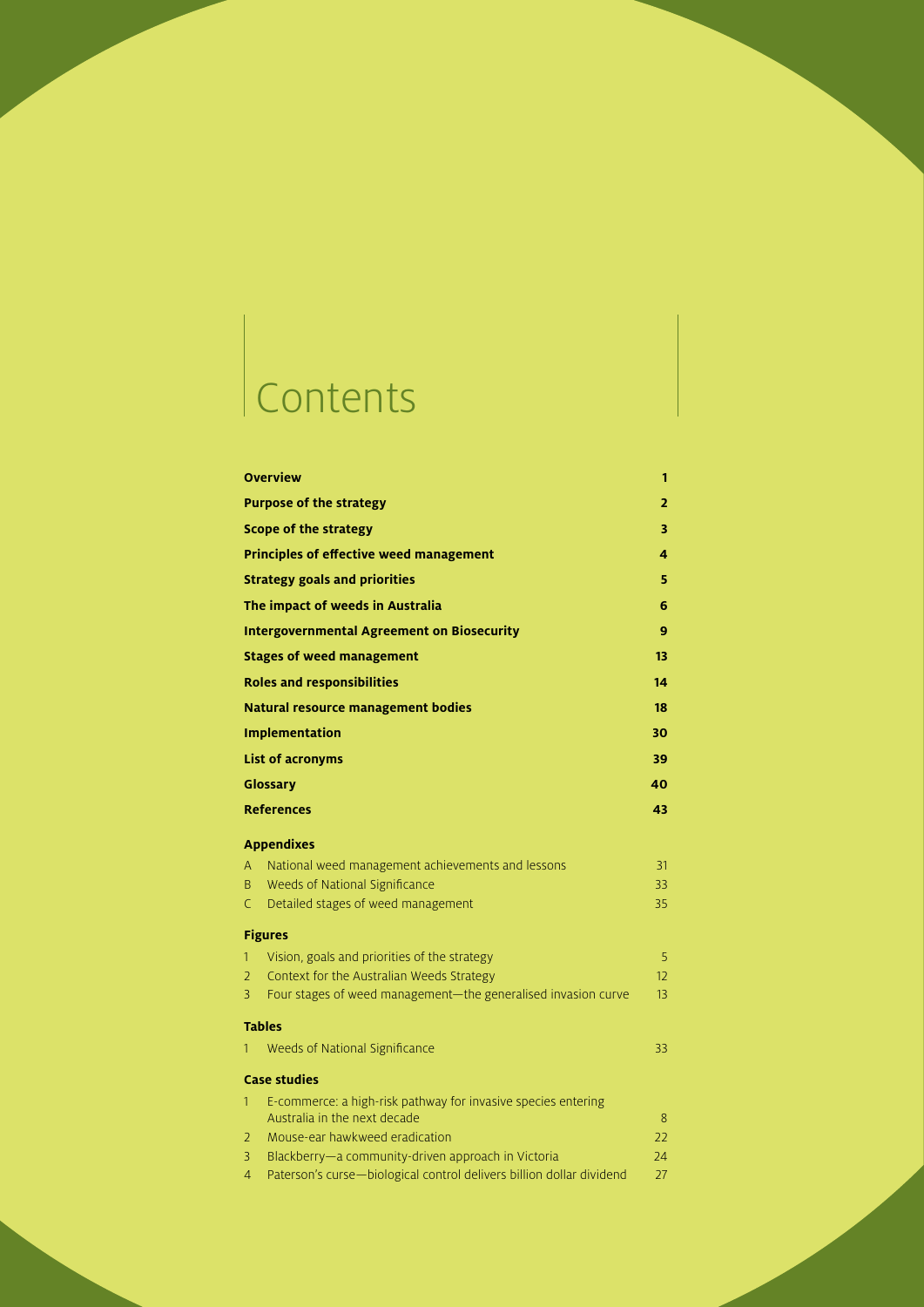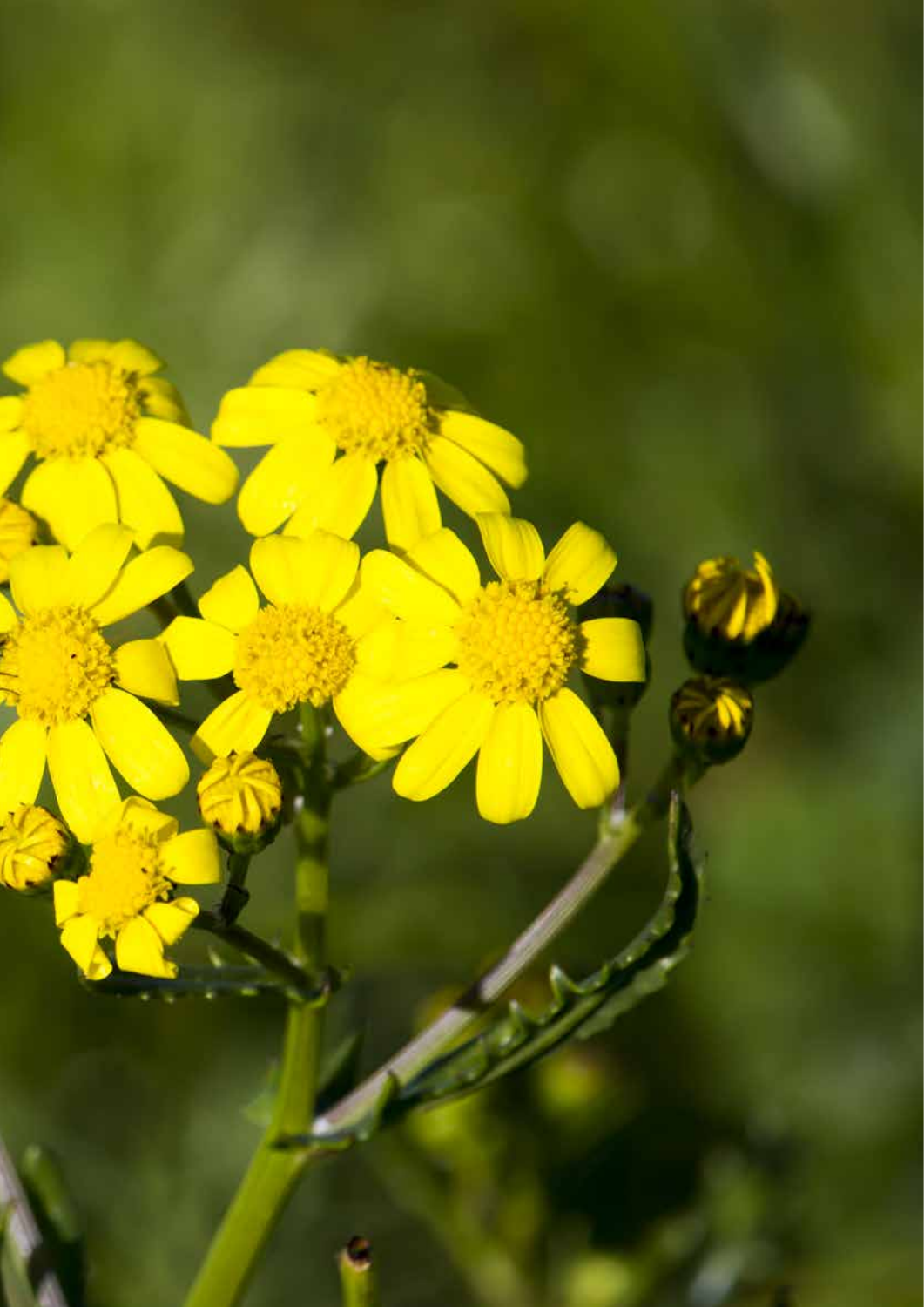## <span id="page-4-0"></span>Overview

Weeds have major economic, environmental and social impacts in Australia, causing damage to natural landscapes, agricultural land, waterways and coastal areas. The extent, persistence and impacts of weeds are such that they will remain a challenge for Australia and require an ongoing strategic and coordinated response.

Effectively managing weeds demands a collaborative approach between landholders, community groups, industries and all levels of government.

If permitted to spread to their full potential, most weed species can impact extensive areas of land, affecting multiple local, state and territory jurisdictions, often multiple agricultural industries and a variety of significant environmental assets. For example, prickly acacia poses a serious threat to 20 to 30 million hectares of grazing land in Queensland, the Northern Territory and Western Australia.

If a weed is controlled in one area, it will tend to re-invade from any surrounding areas where it has not been controlled. Hence, it makes sense to coordinate effort across the species' entire range. Similarly, it makes sense to restrict and prevent the entry of a potentially invasive weed in every jurisdiction that could potentially support that weed. Much like bushfires, it only takes one point of ignition for a large area to be put at risk.

The foundations for national level weed management were established in 1997 with the National Weeds Strategy, which was revised in 2007, to become the Australian Weeds Strategy (AWS).

This strategy, building on the last two decades of achievements, outlines the principles that underpin weed management in Australia. It follows an independent evaluation of the previous strategy in 2013 (refer to Appendix A for further details on the evaluation) and captures significant recent developments in the national biosecurity framework more broadly, including the Intergovernmental Agreement on Biosecurity (IGAB).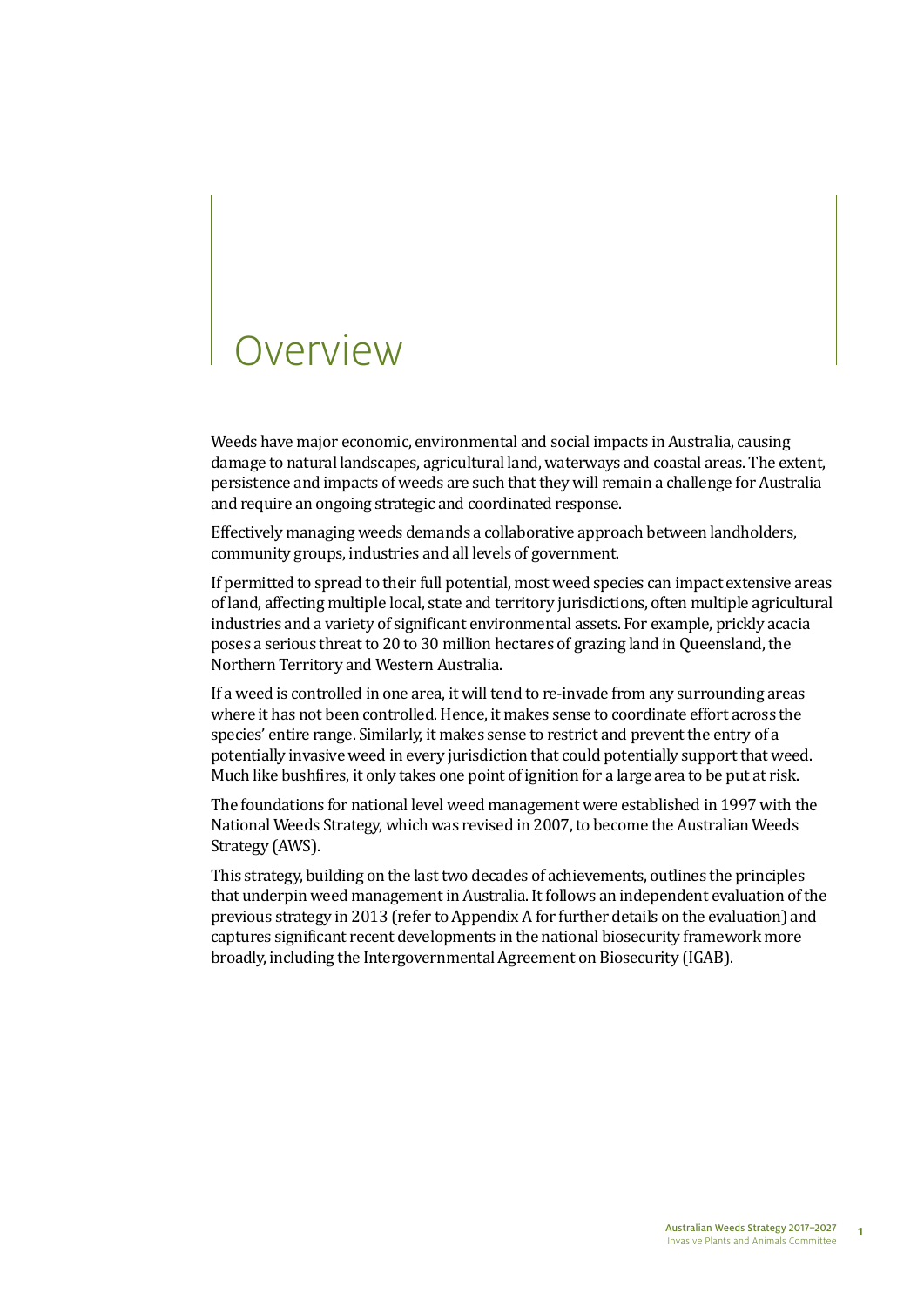## <span id="page-5-0"></span>Purpose of the strategy

The strategy provides national guidance on best practice weed management. It aims to guide coordination of effort across all jurisdictions and affected stakeholders and to inform plans and actions by state and territory governments, local governments, regional natural resource management (NRM) agencies, as well as by industry, landholders and the wider community.

The strategy provides information on where improvements can be made at the national level that will result in benefits across Australia. It draws attention to areas that require national collaboration and will drive the development of consistent and coordinated national approaches by providing clarity around priorities, roles and responsibilities.

This strategy supports three national goals: prevention, detection and early intervention; minimise the impact of established weeds; and enhance Australia's capacity and commitment to weed management. It also identifies priority areas where improving the approach to weed management has the potential to reduce instances of new weeds establishing and spreading in Australia as well as the negative impacts of established weed species.

The Invasive Plants and Animals Committee (IPAC) has oversight of the Australian Weeds Strategy and will use it to guide development of its annual work plan.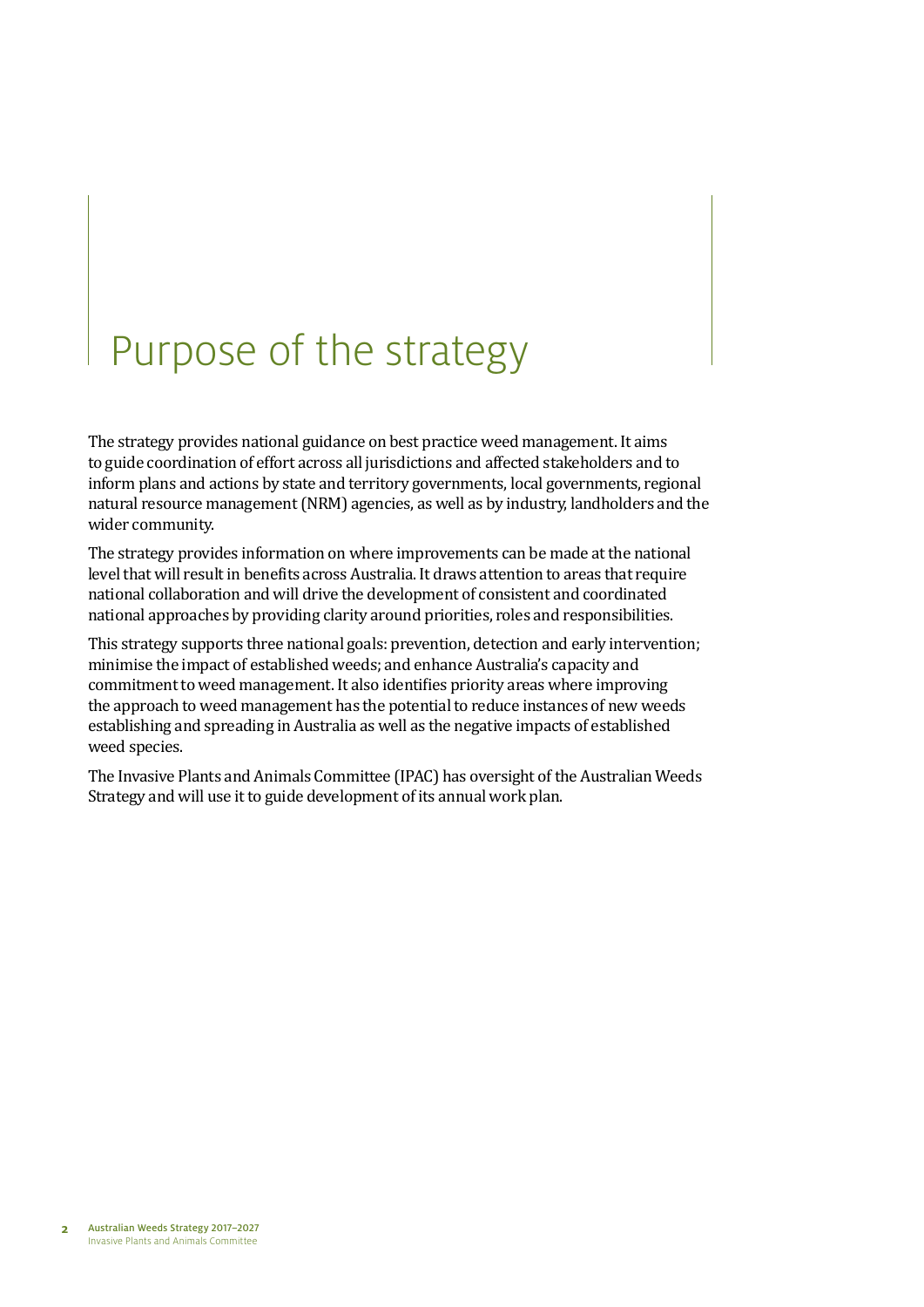## <span id="page-6-0"></span>Scope of the strategy

A weed is considered pragmatically as a plant that requires some form of action to reduce its negative effects on the economy, the environment as well as human health and amenity. Although most plants that are considered weedy in Australia are exotic, some are also native to Australia. For example, Sydney Golden Wattle (*Acacia longifolia*), which was introduced to Western Australia, invades bushland, roadsides and creeks. The focus will be on preventing the establishment of, and managing existing exotic weeds. Native plants as weeds should be managed in accordance with state and territory legislation.

The strategy is a national strategy encompassing principles, goals and priorities across the four stages of weed management: prevention; eradication; containment; and asset protection.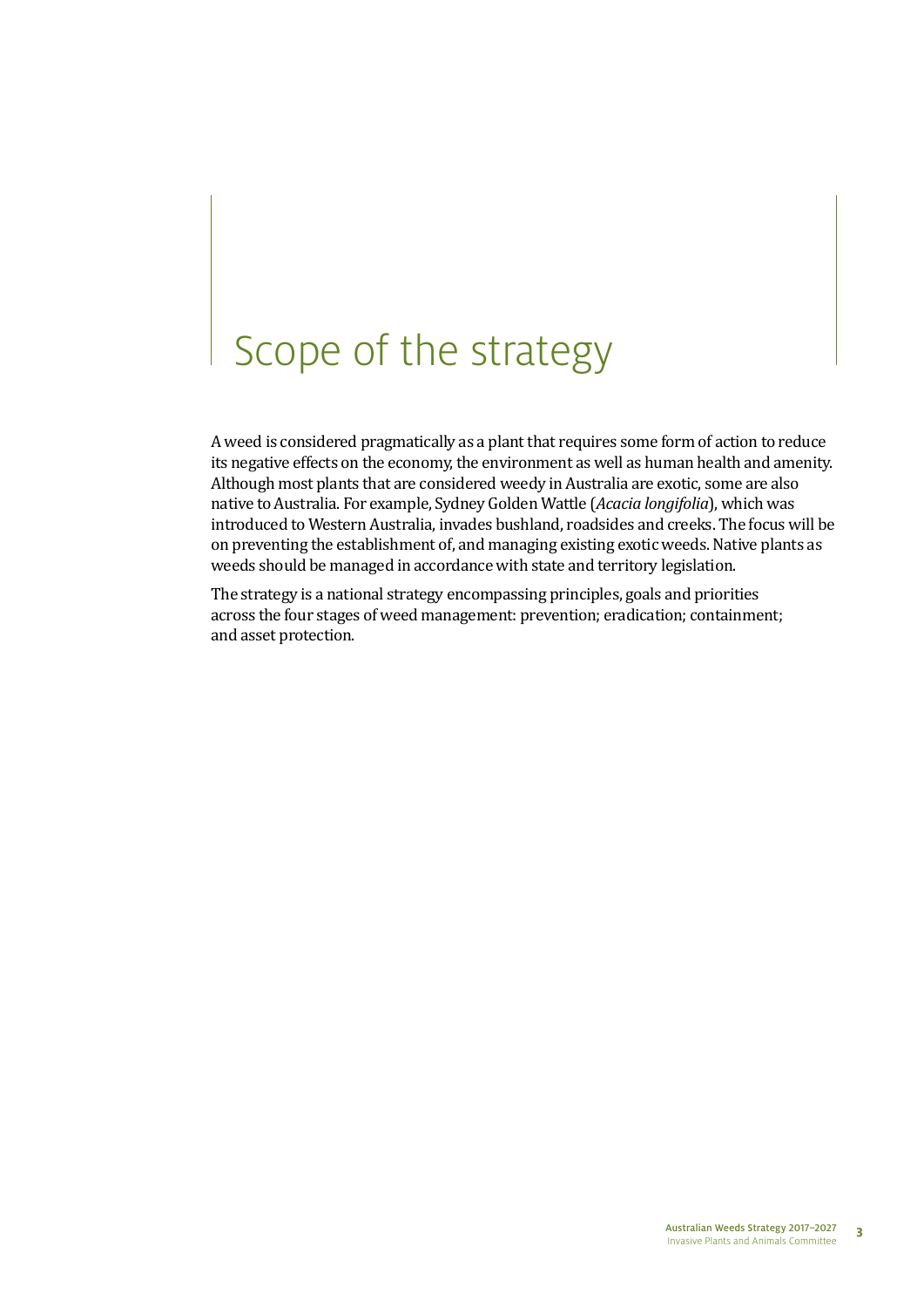## <span id="page-7-0"></span>Principles of effective weed management

Seven principles underpin weed management in Australia and these should be used to guide planning, investment and actions.

- 1. Effective weed management is a responsibility shared between landholders, community, industry and government.
- 2. Evidence-based decision-making should underpin the approach to weeds.
- 3. Risk-based prevention and early intervention is generally the most cost-effective approach for managing weeds.
- 4. Prioritisation of weed management must be informed by a risk based approach, considering feasibility, likelihood of success and impact.
- 5. Coordination amongst landholders, community, industry and government is necessary to manage weeds at a landscape scale.
- 6. Sustaining capability and capacity across landholders, community, industry and government is fundamental to effective weed management.
- 7. Individuals, organisations and industry groups that create risks that may result in a weed entering, emerging, establishing or spreading in Australia have a role in minimising the impacts and contributing to the costs of management.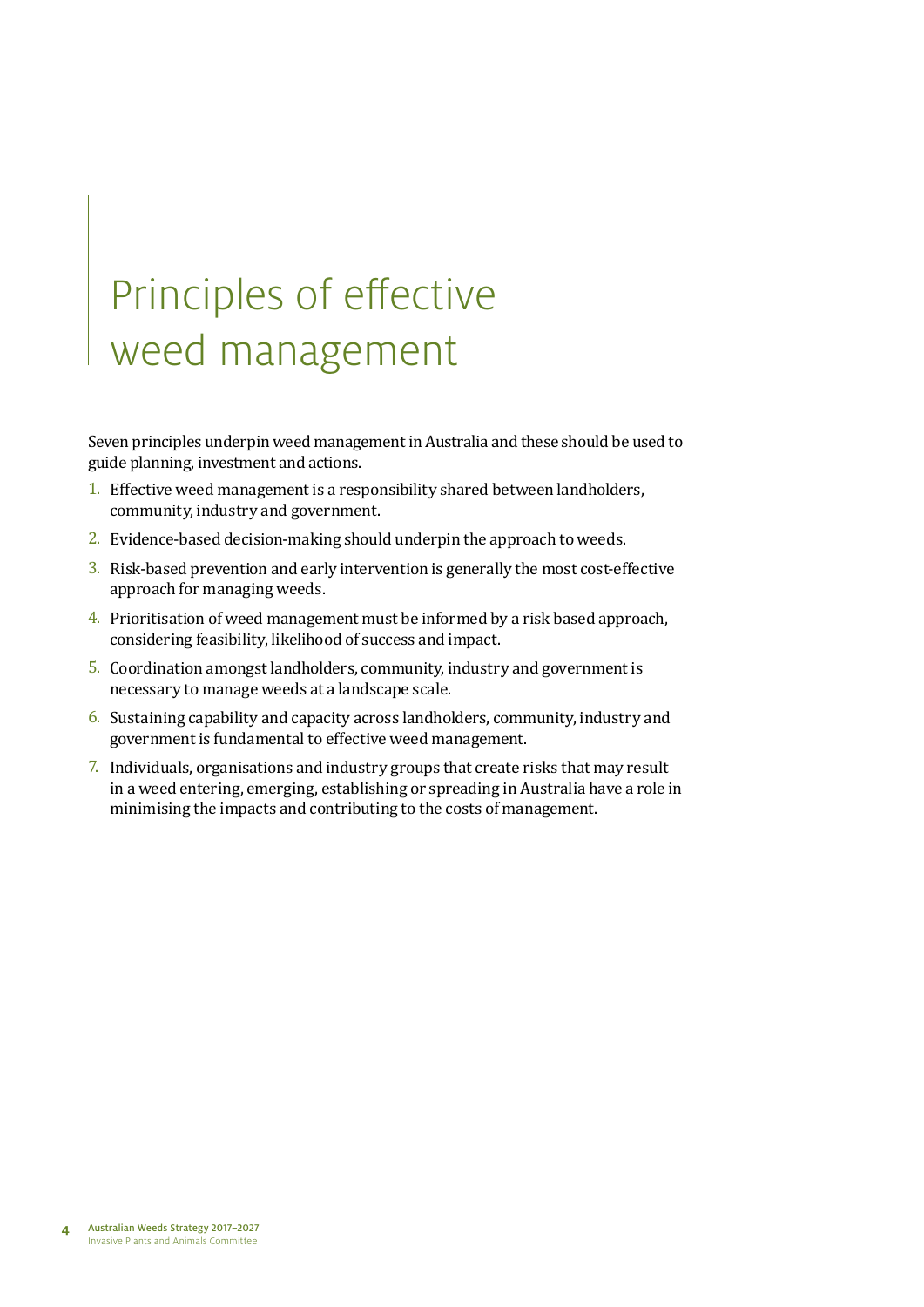## <span id="page-8-0"></span>Strategy goals and priorities

The strategy has three goals, each with priorities that aim to focus national action, coordination and investment (Figure 1).

Delivery of the priorities will require cooperation and collaboration between communities.

#### FIGURE 1 Vision, goals and priorities of the strategy

#### **Vision**

Protect Australia's economic, environmental and social assets from the impacts of weeds.

#### **Goal 1. Prevention, detection and early intervention**

#### Priorities:

- 1.1 commit to and continuously strengthen effective risk-based approaches to pre-border and border activities
- 1.2 adopt consistent risk assessment and prioritisation approaches within Australia
- 1.3 develop and implement early detection, diagnostics and monitoring systems for priority weed species.

#### **Goal 2. Minimise the impact of established weeds**

#### Priorities:

- 2.1 develop and improve national approaches to coordinate, invest and manage the impacts of weeds on values and assets
- 2.2 increase participation in coordinated management approaches across all land tenures
- 2.3 improve national approach, capacity and commitment to weed containment
- 2.4 enhance weed control techniques and integrate management options.

#### **Goal 3. Enhance Australia's capacity and commitment to weed management**

#### Priorities:

- 3.1 develop the knowledge, capacity and commitment of key stakeholders to play an active and constructive role in weed management
- 3.2 maintain and enhance long-term research, development and extension capacity and capability
- 3.3 develop and apply national data, information and knowledge infrastructure to support effective weed management
- 3.4 improve institutional arrangements and decision support resources to increase the effectiveness of weed management.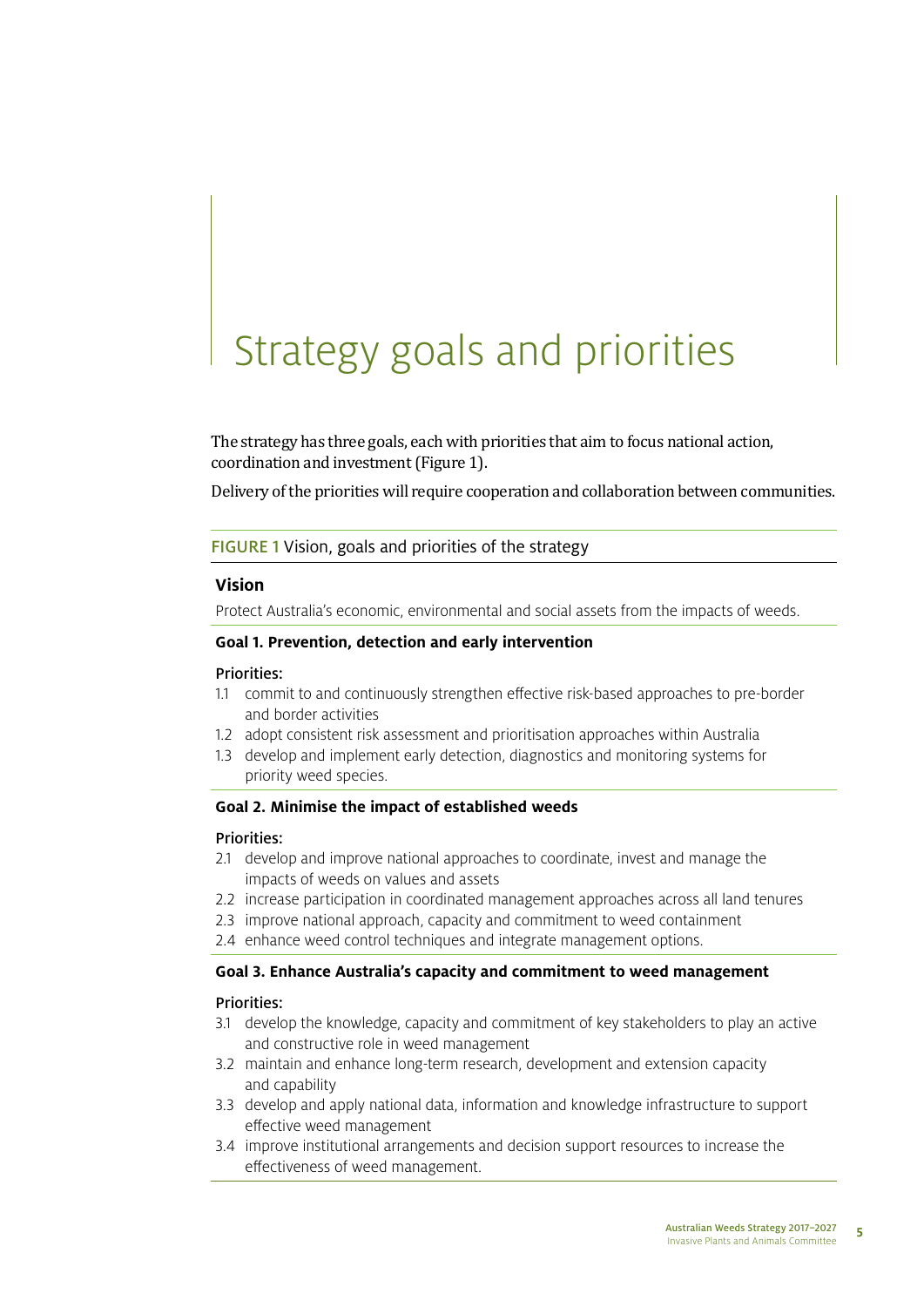## <span id="page-9-0"></span>The impact of weeds in Australia

A weed is considered to be a plant that requires some form of action to reduce its negative effects on the economy, the environment and human health or amenity. Of the approximately 3,207 species of introduced plants that have naturalised in Australia, about 500 taxa (species and genera) have been declared noxious or are under some form of legislative control in Australia. Most of the significant weeds in Australia have been introduced.

### **Economy**

Weeds reduce the quantity and quality of Australia's agricultural, horticultural and forestry products, which affects both industry and consumers. It is estimated that the cost to the Australian economy from the agricultural impacts of weeds is in the vicinity of \$4 billion per annum (Sinden et al., 2004). This estimate includes the direct costs of weed control, reduction in yield and contamination of agricultural products. The economic impact of weeds on nature conservation, tourism and landscape amenity, although not quantified, is thought to be of a similar magnitude. A 2016 report by the Grains Research and Development Corporation found that weeds cost the Australian grains industry alone \$3.27 billion annually in control measures and lost production.

### **Environment**

Weeds affect the structure and function of land-based and aquatic ecosystems, and impact negatively on native fauna and flora. They can displace native plant species and harbour pests and diseases. Weeds can also increase the biomass of ecosystems leading to more intense bushfires, changing the composition and structure of native vegetation. For example, intense fires generated by Gamba grass can reduce tree density in tropical savannahs.

Weeds can threaten the integrity of nationally and globally significant sites, species and ecological communities, such as Ramsar-listed wetlands, cultural heritage sites and declared World Heritage areas. National parks and nature reserves, multi-use forest lands, urban and peri-urban public land all require ongoing weed control and monitoring.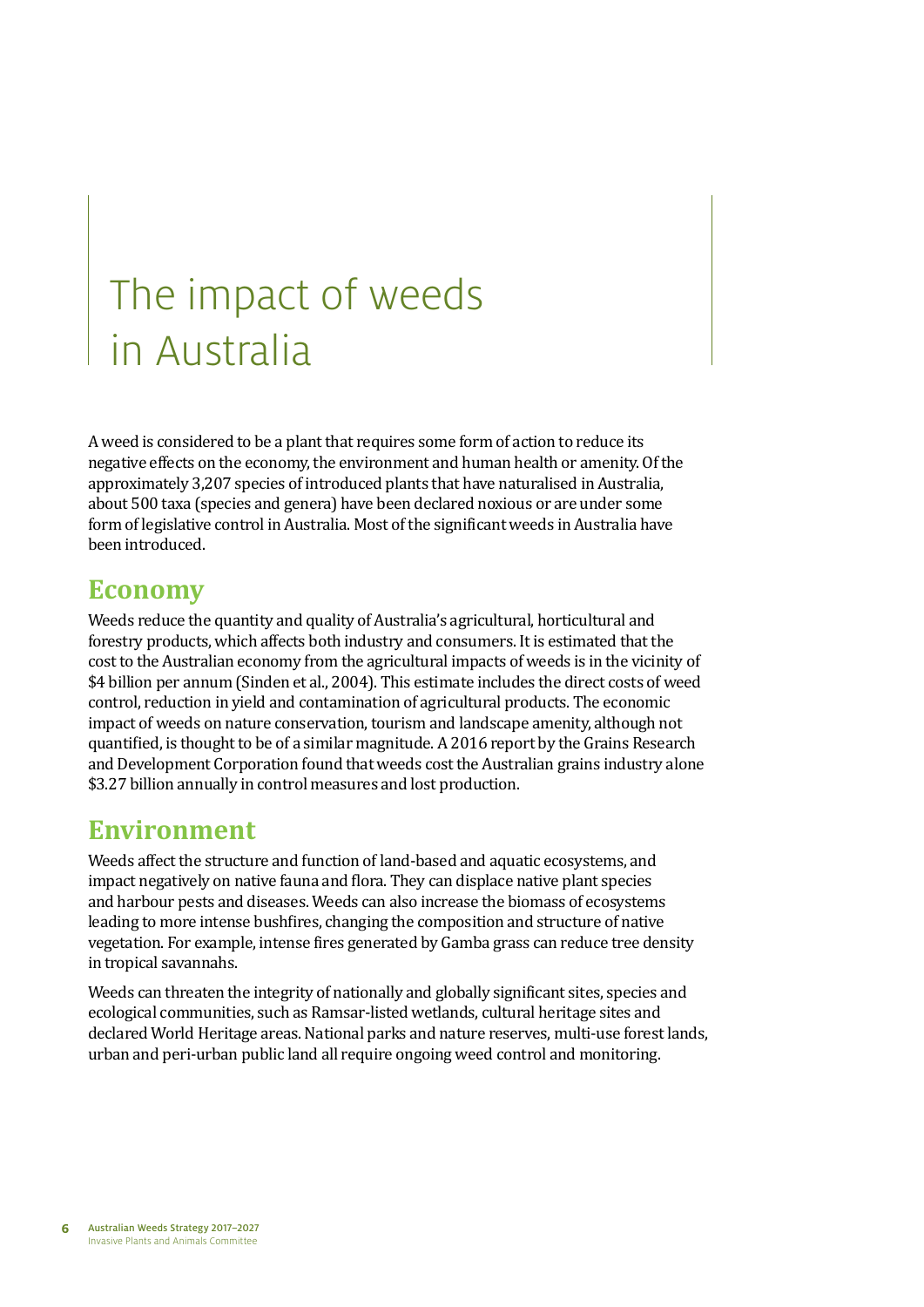### **Human health and amenity**

Many weeds affect human and animal health, causing injury, allergies, dermatitis, poisoning, asthma and other respiratory problems. Weeds can form impenetrable thickets that hamper cultural activities, including food collection, recreational vehicle use and enjoyment of the bush. Weeds can also clog waterways, preventing boating and water sports, increase the risk of drowning and destroy fishing spots. Weeds have the potential to lower the aesthetic value of the Australian landscape and land values. The impact of weeds on the viability of an agricultural business can also place a great deal of stress on landholders, and can significantly impact psychological health.

### **Primary weed-spread pathways**

The most cost-effective means of managing weeds is to prevent their entry into Australia at the border. While a zero-risk approach is not practically achievable, Australian biosecurity arrangements are in place to assess risks posed by plant and seed imports and minimise the entry of species that appear to pose a threat. Despite strong border controls, new weed species may arrive in Australia from overseas either deliberately through illegal activities and internet purchases, or inadvertently through trade, travel or weather.

A large percentage of weed species (at least 50% and possibly up to 70%) were originally imported for use as garden ornamentals. However, many of these species were imported a long time ago and modern improvements to biosecurity arrangements have significantly reduced this pathway. Post-border restrictions on the sale and trade of certain high-risk potentially invasive plant species are also in place to minimise the risk of new weed problems developing.

Once established in Australia, weeds can be spread across the landscape in a variety of ways including by birds, the wind or water. These dispersal pathways are impossible to restrict. However, dispersal caused by various forms of human activity can be regulated. There are legislative arrangements in most jurisdictions that aim to manage the movement of plant materials and goods that could be contaminated. Significant agricultural weed-dispersal pathways include transporting livestock and fodder, planting contaminated crop and pasture seeds, trade and other deliberate introductions of new species, and movement of contaminated machinery such as harvesters and tillage equipment. Railway corridors and roadsides are important dispersal pathways for agricultural and environmental weeds. Changing climatic conditions may allow tropical species to extend further south, temperate species to retreat further south and summer growing species to become prevalent in southern regions. Australia's public and private gardens harbour a large number of plants with long-term weed potential. It is estimated that an average of twenty plant species become naturalised (start to grow wild) in Australia each year (Dodd et al., 2015).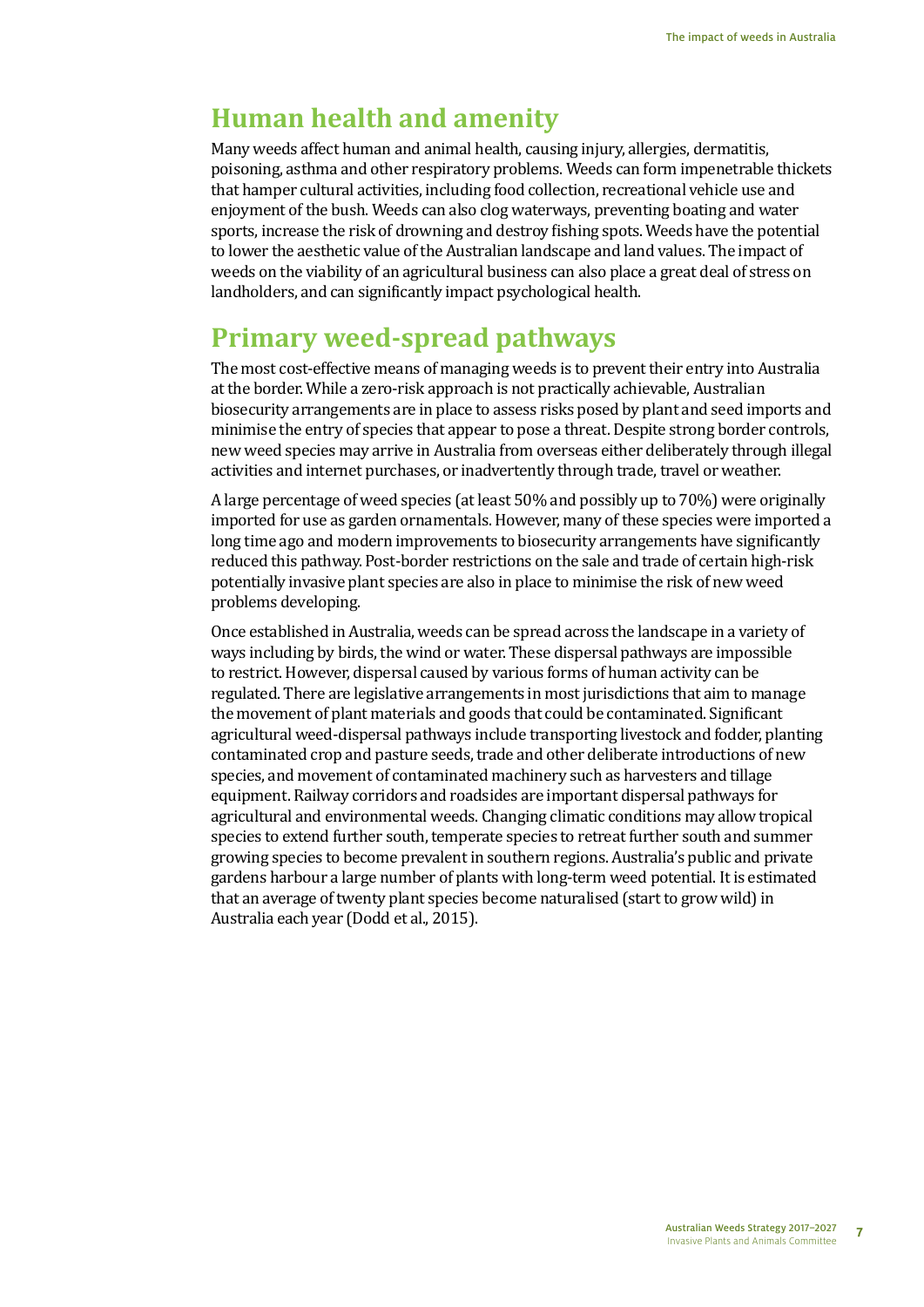#### **CASE STUDY 1**

### E-commerce: a high-risk pathway for invasive species entering Australia in the next decade

E-commerce includes buying and selling goods and services over the internet. In recent years, the internet has become a very popular way of obtaining ornamental plant seeds and bulbs. This poses significant threats to our ability to manage weeds, allowing potentially invasive species to enter Australia, competing with native species and introducing pathogens and pests that could adversely affect crops and native habitats.

Mexican Feather Grass (*Nassella tenuissima*) is a highly invasive ornamental grass that could dominate large areas of Australian woodlands and grasslands. Despite being banned, this plant is available for sale in garden centres and online through trading sites such as eBay and Alibaba.

Working with suppliers and building public awareness about the risks associated with purchasing seeds and bulbs online is important to ensure that potentially invasive plants such as Mexican Feather Grass do not enter Australia.



Mexican Feather Grass (*Nassella tenuissima*)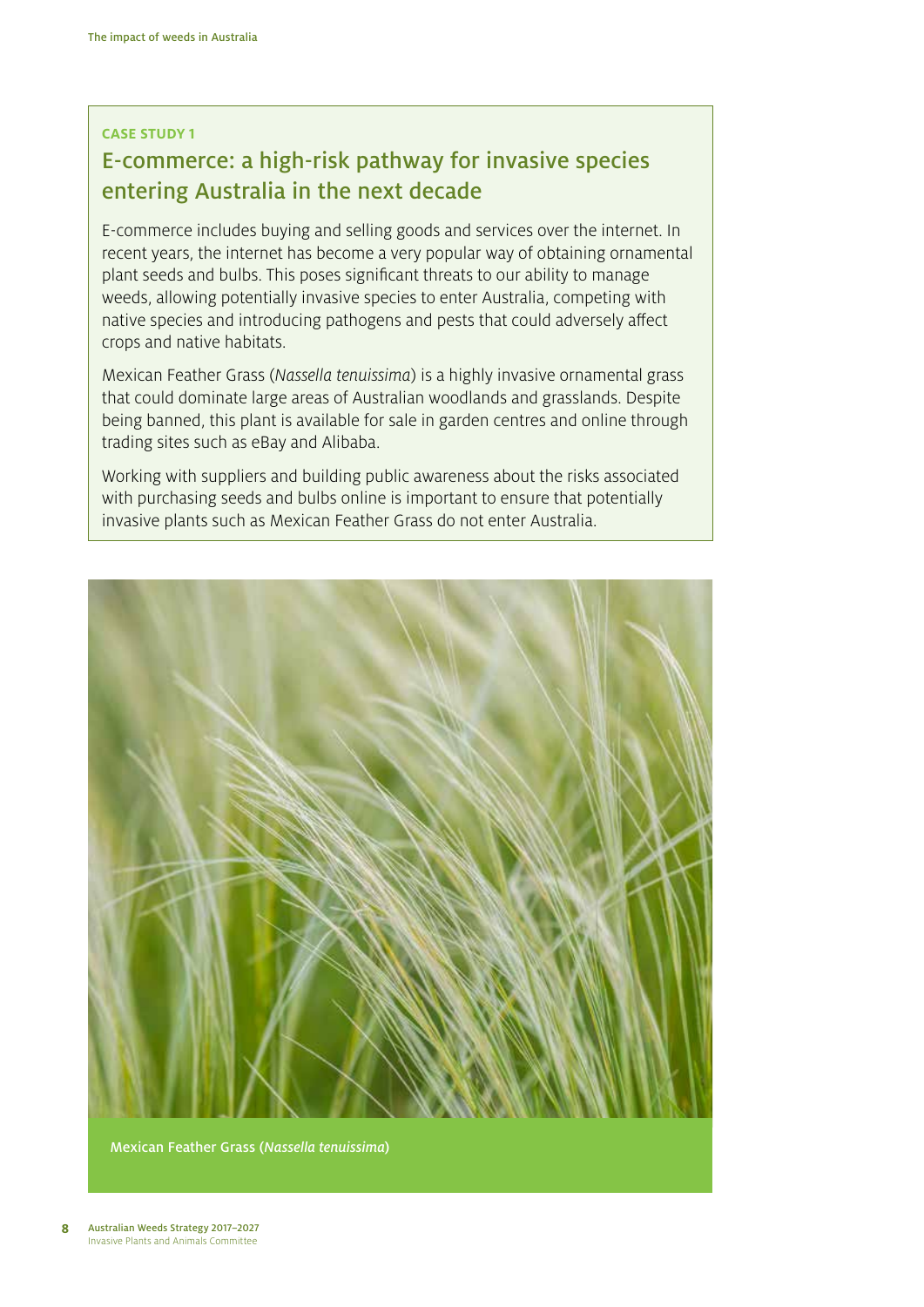## <span id="page-12-0"></span>National approach to biosecurity and weeds

Australia has a sound reputation as a safe and reliable agricultural and trading nation, and has unique biodiversity that should be maintained. The continued strength of our agricultural sector is essential to our economy and national prosperity. It is in the national interest to continuously improve approaches to reducing potential risks and impacts of weeds in Australia.

The national biosecurity system encompasses the full range of activities undertaken by governments, industry, natural resource managers, custodians or users, and the community across the biosecurity continuum, including prevention, emergency preparedness, detection, response, recovery and on-going management of established pests and diseases.

This strategy aims to be consistent with current biosecurity policy, in particular the IGAB and is also guided by a range of other national strategies and action plans, including both the [Australian Biodiversity Conservation Strategy](http://www.environment.gov.au/biodiversity/conservation/strategy) and threat abatements plans under the *Environment Protection and Biodiversity Conservation Act 1999*.

It translates biosecurity and other related policies into an approach that governments, landholders, industry and the community can use to guide their weed planning and management efforts. Figure 2 depicts the relationship between the policies and strategies, and work at the national, state and local level.

### **Intergovernmental Agreement on Biosecurity**

The Intergovernmental Agreement on Biosecurity, or IGAB, (Council of Australian Governments 2012) is an agreement between the Commonwealth, state and territory governments (with the exception of Tasmania) that aims to improve shared management of risks posed by pests and diseases entering, emerging, establishing or spreading in Australia.

The IGAB was developed to improve the national biosecurity system by identifying the roles and responsibilities of governments. It provides the direction and framework to achieve a national biosecurity system. The schedules to the agreement outline agreed priority areas for collaboration to improve the system.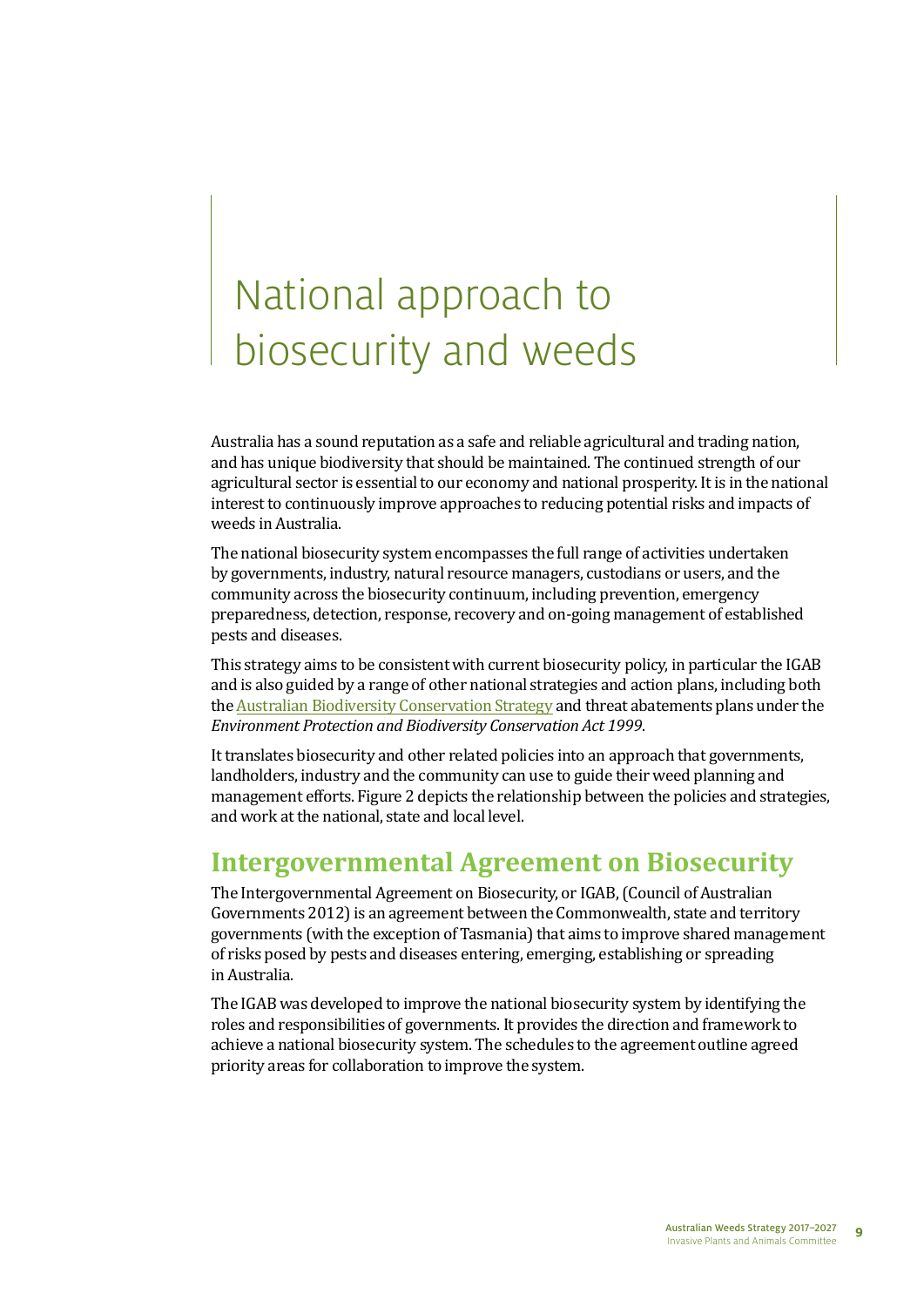This agreement outlines eight principles underpinning our national biosecurity system.

- 1. Biosecurity is a shared responsibility between all governments, industry, natural resource managers, custodians or users, and the community.
- 2. In practical terms, zero biosecurity risk is unattainable.
- 3. The pre-border, border and post-border elements of the biosecurity continuum are managed to minimise the likelihood of biosecurity incidents and mitigate their impacts.
- 4. The biosecurity continuum is managed through a nationally integrated system that recognises and defines the roles and responsibilities of all sectors and sets out cooperative activities.
- 5. Activity is undertaken and investment is allocated according to a cost-effective, science-based and risk-management approach, prioritising the allocation of resources to the areas of greatest return.
- 6. Relevant parties contribute to the cost of biosecurity activities.
- 7. Risk creators and beneficiaries contribute to the cost of risk management measures in proportion to the risks created and/or benefits gained (subject to the efficiency of doing so).
	- a. Governments contribute to the cost of risk management measures in proportion to the public good accruing from them.
	- b. Governments, industry, and other relevant parties are involved in decision-making, according to their roles, responsibilities and contributions.
- 8. Australia's biosecurity arrangements comply with its international rights and obligations.

### **Established pests and diseases of national significance framework (IGAB schedule 5)**

A key component of the national biosecurity system is a national management framework to ensure that nationally significant pests and diseases established in Australia are contained, suppressed or otherwise managed. The Established Pests and Diseases of National Significance (EPDNS) Framework provides a strategic, consistent, scientific, risk-based approach to managing the impacts of established pests and diseases.

The framework:

- establishes policy principles to guide government decision-making and cooperation to better manage the consequences of established pests and diseases of national significance
- clarifies the role of government, industry, community, landholders and risk creators in managing established pests and diseases of national significance–including when a particular party is to take a lead responsibility in managing a particular pest or disease
- establishes criteria to help determine which established pests and diseases should be deemed 'nationally significant'.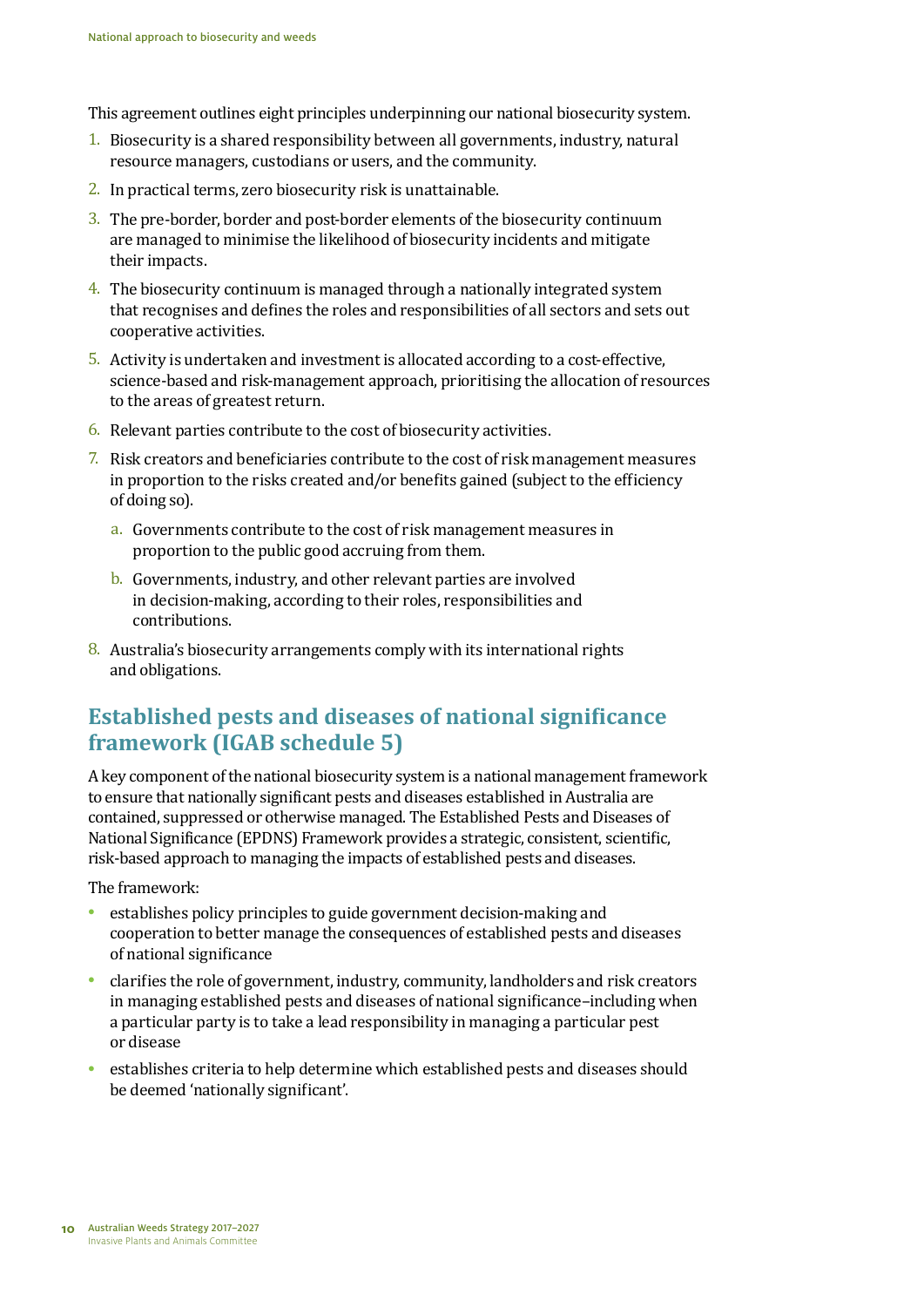It highlights that the sustainable management of established pests and diseases is resource intensive and requires shared responsibility and effective coordination among the key stakeholders. This policy approach recognises the need to maximise the return on investment in weed management and consider who predominantly benefits from potential investments.

#### **National surveillance and diagnostics (IGAB schedule 4)**

Another important component is a comprehensive national surveillance and diagnostic system that provides for early detection and accurate and timely diagnosis of pests and diseases. Surveillance and diagnostic activities support weed management within the national biosecurity system by:

- enabling new incursions of exotic and emerging weeds to be detected
- providing evidence of the absence of a weed for ongoing access to overseas markets
- monitoring changes in the distribution of weeds, to allow associated risks to be identified and managed.

The National Surveillance and Diagnostics Framework provides an integrated approach to the funding and management of surveillance and diagnostics across jurisdictions. Under this framework, national plans and strategies will guide surveillance and diagnostic priorities and investment for weeds.

#### **National emergency preparedness and response arrangements (IGAB schedule 7)**

A third component identified is national emergency preparedness and response arrangements that:

- comprehensively cover industries, the environment and community under pre-arranged governance and cost-sharing agreements
- maintain an effective level of preparedness and response arrangements across jurisdictions to adequately respond to biosecurity incidents and emergencies across the biosecurity continuum.

The National Environmental Biosecurity Response Agreement (NEBRA) provides a cost-sharing mechanism for emergency responses to weed incursions impacting the environment. This agreement ensures a planned, rapid eradication response to exotic pest and disease incursions, with most of the often difficult decision-making and funding arrangements agreed in advance of an outbreak.

A new agriculture weed response agreement is being developed by governments and industry to fill the gap identified in the national emergency arrangements relating to managing exotic weed incursions with the potential to have serious impacts on agricultural production.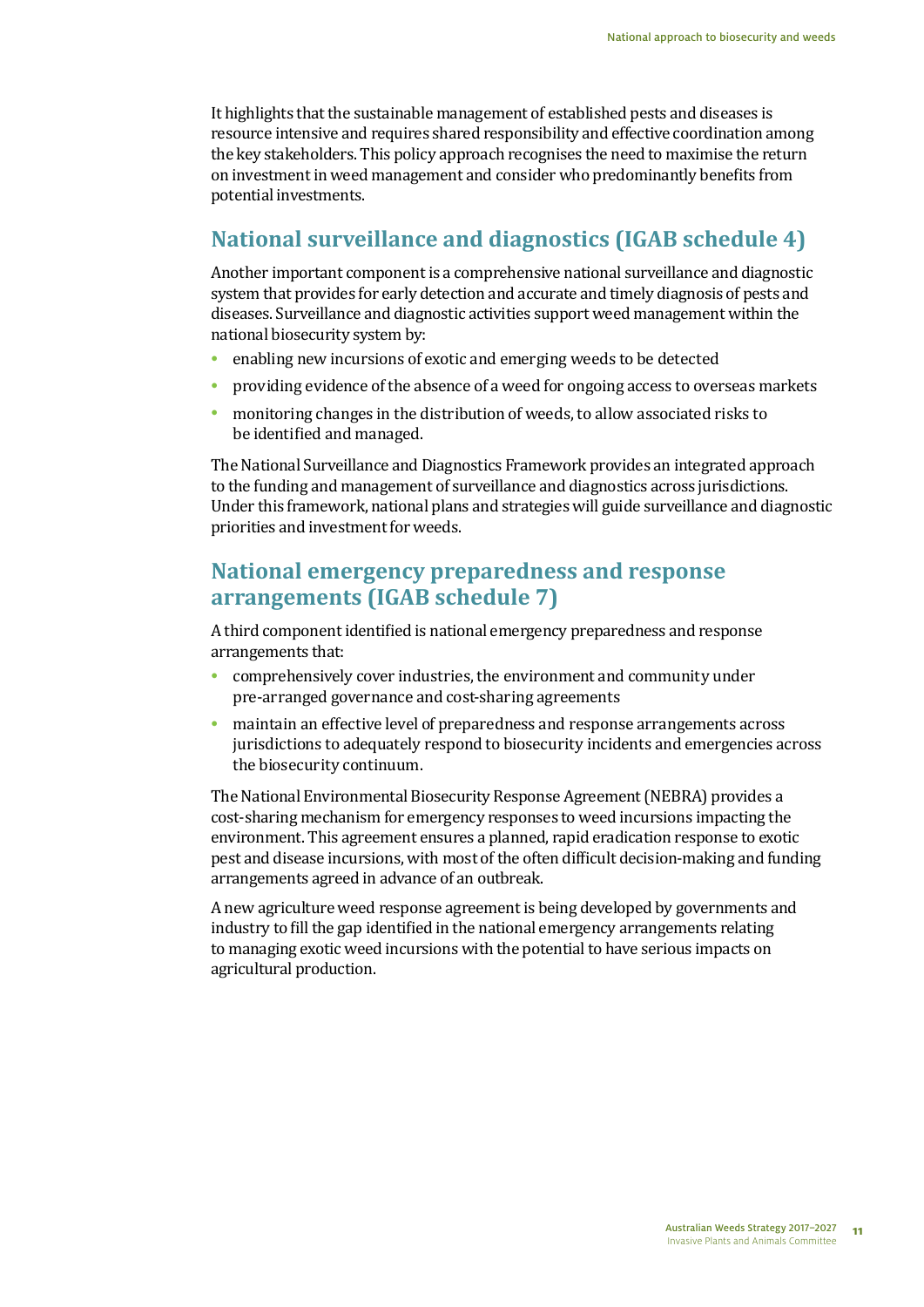#### FIGURE 2 Context for the Australian Weeds Strategy

#### **Intergovernmental Agreement on Biosecurity**

Establishes national goals and objectives for biosecurity. Aims to strengthen the working partnership between governments and improve the national biosecurity system. The schedules under the agreement identify priority areas for collaboration.

#### **National Environmental Biosecurity Response Arrangements**

Establishes the national arrangements for responding to significant pest and disease incursions where there are predominantly public benefits.

#### **National related strategies**

#### Australian Biodiversity Conservation Strategy

Guides biodiversity conservation policies and programmes and is Australia's National Biodiversity Strategy and Action Plan under the Convention on Biological Diversity.

#### **Australian Weeds Strategy**

Translates higher level policies and strategies into nationally agreed principles, goals and priorities to guide weed management.

Implementing the strategy through the plans below will require leadership and commitment from landholders, industry, communities and governments.

#### **State and territory governments**

Biosecurity, weeds (strategies/plans). Each state and territory has relevant plans or strategies that outline their weed policy and legislation.

#### **Weeds of National Significance**

WoNS have individual national strategic management plans. These plans define responsibilities and identify strategies and actions to control the weed species. They facilitate coordinated action from all stakeholders at a national level and improve linkages between research and ongoing control.

#### **Threat abatement plans**

These plans describe the research, management and any other actions necessary to reduce the impact of a listed key threatening process under the Environment Protection and Biodiversity Conservation Act 1999 on native species and ecological communities.

#### **Regional**

National Resource Management plans Regional weed plans

Each NRM region and organisation has a plan or strategy that identifies local weed priorities and coordination and control approaches.

#### **Local government**

#### Weed plans and actions

Local governments are responsible for the implementation of weed control on public lands they manage. These identify weed risks and control approaches at the local level.

#### **Community groups**

#### Local community groups and actions

Groups are present in many local communities that plan and drive collective action across landholders in their area.

#### **Industry**

#### Best practice and quality assurance programs

Industry best practices often specify weed species and preferred management approaches relevant to the industry.

#### **Property**

#### Property management plans

Landholders can draw on the relevant aspects of all of these plans to develop their own property level plans.

Includes all private and public landholders and keepers of exotic species.

#### **Farm biosecurity plans**

Landholders can utilise farm biosecurity measures to protect their properties from the entry and spread of diseases.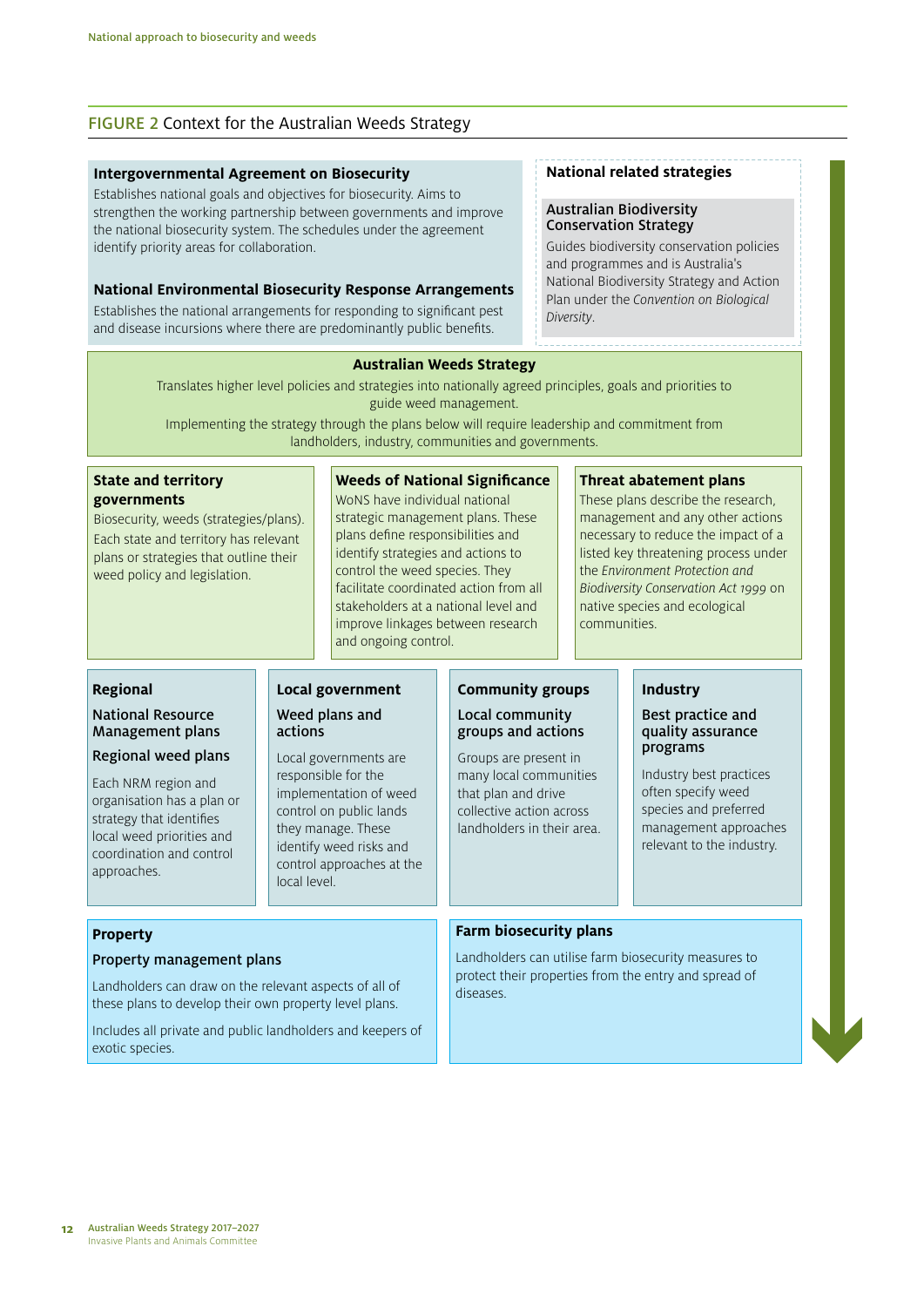## <span id="page-16-0"></span>Stages of weed management

Over time, a weed invasion/incursion consists of sequential phases of introduction, establishment and spread until, in the absence of control, the population can fill its entire potential range. Some species spread slowly, whereas other spread rapidly. The full range of weed management options generally fall into four categories or types, depending on the stage of invasion: (1) prevention, (2) eradication, (3) containment and (4) asset protection. This helps demonstrate the wide range of tactics, management approaches and people required to successfully respond to weed challenges.

The four types of management are illustrated on the generalised invasion curve (Figure 3) and described in detail in Appendix C.

These stages of management can be applied at the national scale (for example, preventing a new weed species from entering Australia) or at a state, regional or local scale (such as preventing a weed from entering a property). The nature of weed dispersal pathways means coordinated action by all stakeholders is necessary to effectively prevent new incursions and minimise the impacts of established weeds. The nature of weed dispersal pathways means coordinated action by all stakeholders is necessary to effectively prevent new incursions and minimise the impacts of established weeds.



FIGURE 3 Four stages of weed management—the generalised invasion curve

Source: Victorian Government (2010) Invasive Plants and Animals Policy Framework, DPI Victoria, Melbourne.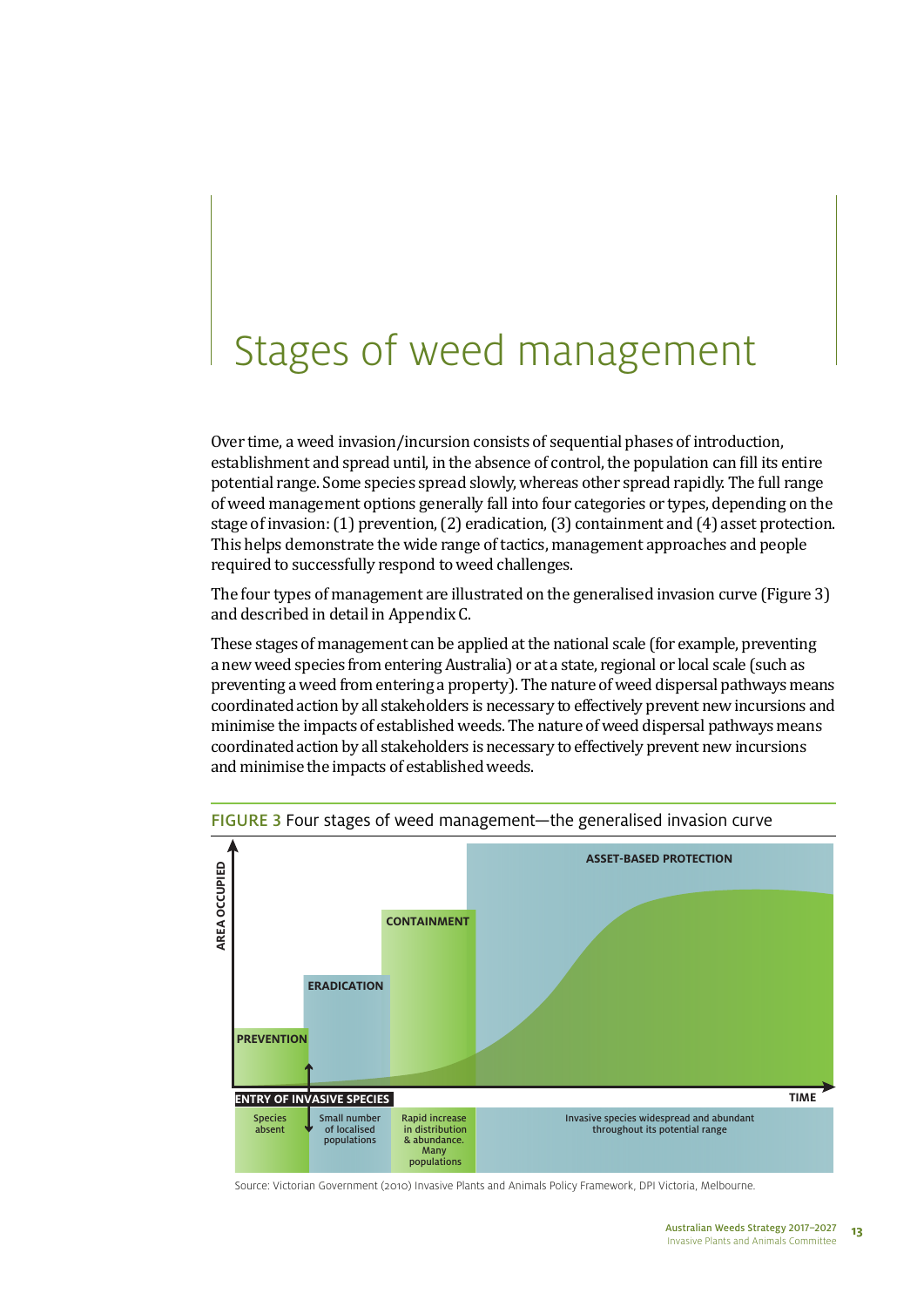## <span id="page-17-0"></span>Roles and responsibilities

Weed management is a shared responsibility, involving people and organisations from the local to the national scale.

The broad roles and responsibilities for different stakeholders vary across prevention, eradication, containment and asset protection, based on who is best placed to undertake that role. There can also be differences between jurisdictions and landscapes.

However, everyone has a responsibility to ensure that their actions do not introduce new or exacerbate existing weed problems.

There are challenges ensuring that all stakeholders undertake their responsibilities in weed management.

### **Landholders (public and private) and co-existing land users**

- detect and report new weed occurrences
- control and manage weeds to mitigate, as necessary, the impacts on their own assets, or as required by regulation
- take reasonable steps to minimise the impacts of weeds on other landholders, particularly through participation in programs of collective industry or community-led action, and on people and the broader environment
- identify and manage all biosecurity risks, including risks associated with goods, vehicles and people entering the property
- implement weed seed hygiene procedures to minimise establishment or spread of high risk weed species
- cooperate with and plan weed management activities jointly with neighbours, including state, territory and local governments, within a landscape scale/cross-tenure approach
- apply knowledge and skills to improve weed management and understand the need to use multiple approaches (e.g. chemical, physical, biological) to prevent weeds from adapting to existing controls.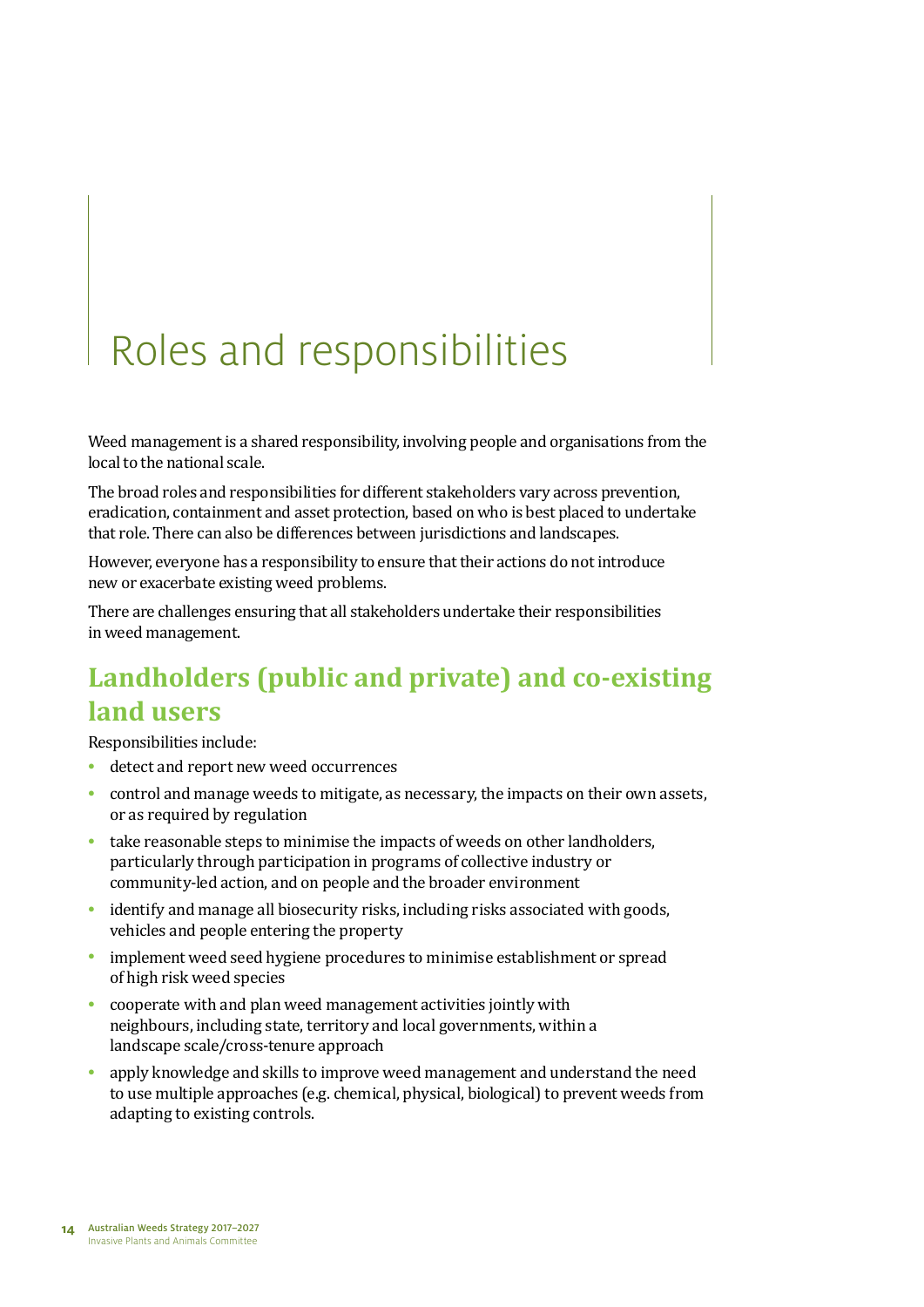### **Australian Government**

- honour international treaties and to contribute to global environmental and trade initiatives
- oversee herbicide and pesticide regulation
- provide leadership and coordination for emergency responses to weed incursions of national significance
- provide a legislative framework, including biosecurity and environmental legislation, to minimise the risk pre-border and at the border of weed incursions including undertaking enforcement actions and regulatory interventions with respect when necessary
- work with people or groups that have the potential to create weed risks before or at the border (for example importers) to assist adoption of risk management measures as part of normal business practices
- manage weed problems on Australian Government land in a responsible way, in co-operation with other landowners
- facilitate coordinated policy across jurisdictions for the management of established weeds of national significance
- provide support where there is sustained collective national action to manage an established weed by an industry or community
- support national research and development of improved weed control or management when there is a strong public interest to do so, and through matching industry contributions to rural research and development
- work with state and territory governments to provide mechanism by which weed issues of national significance can be identified and addressed
- coordinate, facilitate and promote national weed management policies and programs
- provide leadership, coordination and resources for research, evaluation and education to build public awareness and knowledge of weed issues of national significance
- encourage and support the development and integration of effective weed management strategies at all levels of management
- promote the development of ongoing partnerships between governments, industry, community and scientists
- support the collection and collation of national weed data and information.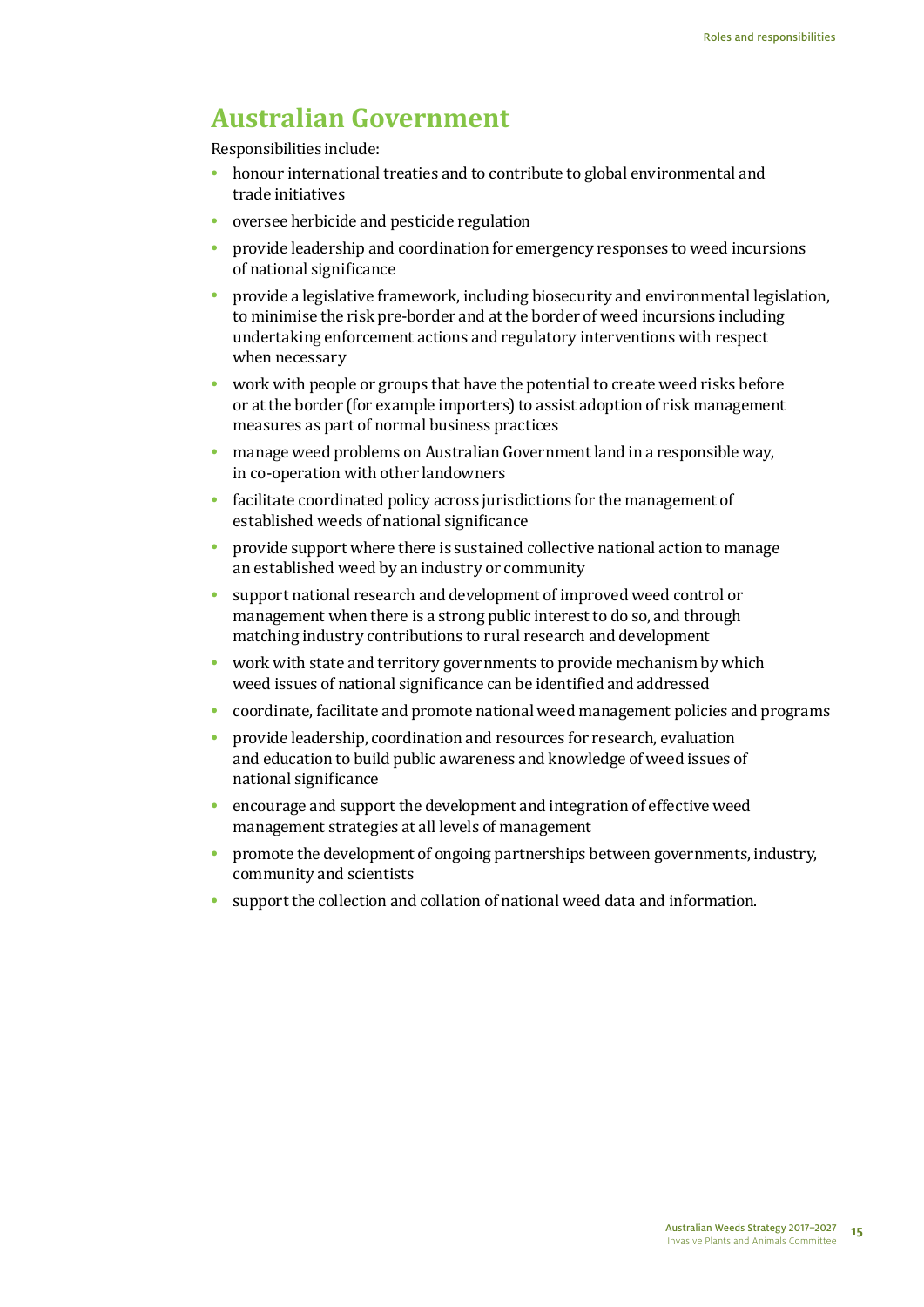### **State and territory governments**

- lead and coordinate emergency responses to priority weed incursions of state and territory significance and take all reasonable steps to eradicate state and territory prohibited weeds
- build coordination and collaboration in weed management at local, regional and state and territory levels
- encourage responsible weed management by providing a suitable institutional, legislative and regulatory framework; developing and implementing effective policies and programs; and where appropriate, providing positive support measures (not necessarily financial)
- provide leadership, coordination and resources for research, evaluation, advisory services and education programs about weeds
- encourage the development of effective weed management strategies at local, regional, state and territory and national scales
- provide support where there is sustained collective action to manage an established weed by an industry or community in their state or territory
- manage weed problems on state and territory government land, state and territory-managed corridors and waterways in a responsible way, in co-operation with other landowners
- when necessary for containment of an established weed, work with other state and territory governments to apply nationally consistent regulatory measures only to the minimum extent necessary to manage unacceptable risks
- work with other jurisdictions and stakeholders to coordinate policy for the management of established weeds of national significance
- work with people or groups that have the potential to create weed risks after the border (for example transport companies) to assist adoption of risk management measures as part of normal business practices
- undertake enforcement actions and regulatory interventions with respect to individual landholders only when necessary to support sustained management of widely established weeds by an industry or community
- provision of diagnostic services through herbarium and laboratory resources
- support research, development and extension of improved weed control or management when there is a strong public interest in the state or territory to do so
- support the collection of weed data and information that can be collated nationally.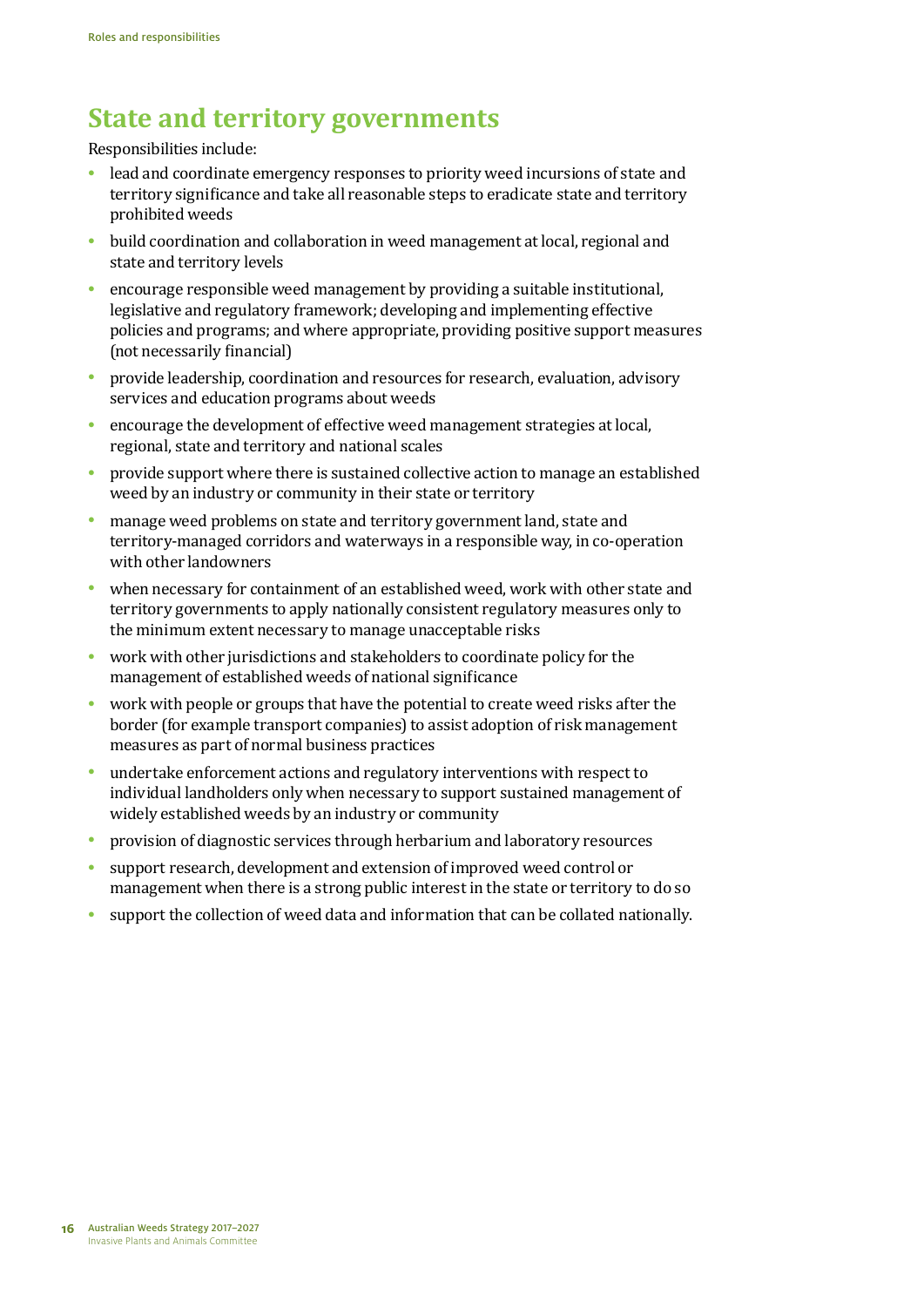### **Local governments**

Responsibilities include:

- exercise statutory duties to encourage responsible weed management
- manage weed problems on local government land in a responsible way, in co-operation with other landowners
- assist with the coordination of community weed management programs
- represent community interests in weed management
- support the activities of local groups undertaking weed management
- assist with data collection and information exchange
- develop and adopt 'good neighbour' policies, where appropriate, to help reduce the spread and impacts of high risk weed species
- support and build public awareness about weed issues.

### **Industry groups**

- lead, promote and participate in collective action based on industry needs at a local, regional or national level to mitigate impacts of established weeds of national significance on industry assets
- build weed risk mitigation measures into normal industry practices (for example, quality assurance programs)
- support and promote industry or market-driven approaches to established weed management where practical and applicable
- support research, development and extension of established weed management that provides industry benefit
- help provide their members with information on weed issues and best practice management approaches
- contribute to research and development programs to improve weed management best practice for different agricultural and natural systems, as appropriate
- help develop and encourage the adoption of codes, policies and plans that improve the effectiveness of weed management
- provide leadership and direction regarding weed risk minimisation
- assist with data collection and information exchange
- support and build public awareness about weed issues.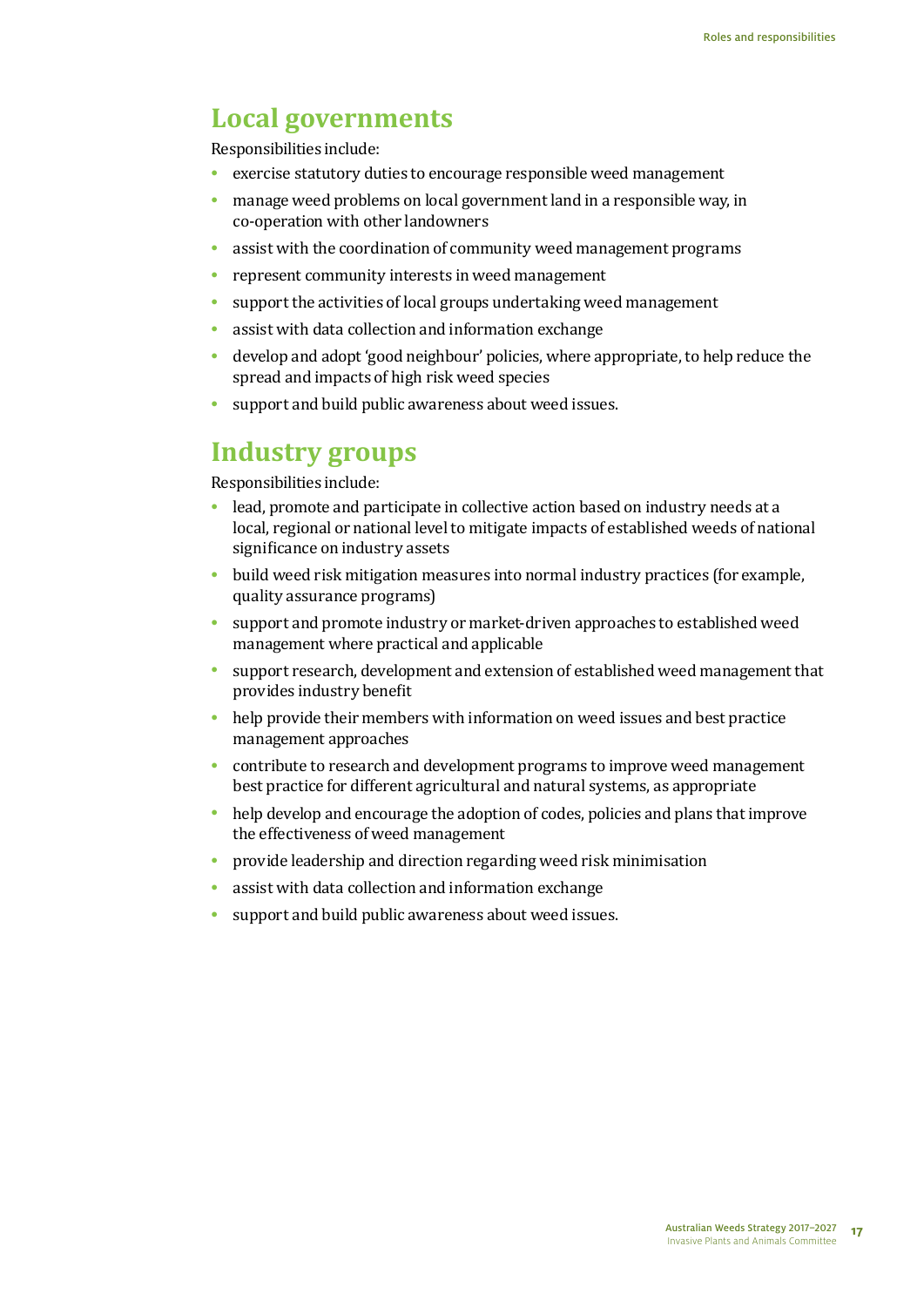## <span id="page-21-0"></span>**Community groups**

Responsibilities include:

- lead, promote and participate in collective action based on community needs at a local, regional or national level to mitigate impacts of established weeds of national significance on community assets
- provide leadership and direction regarding weed risk minimisation
- represent community interests in weed management
- assist with data collection and information exchange
- support and build public awareness about weed issues.

### **Natural resource management bodies**

Responsibilities include:

- help monitor weed impacts and play a regional surveillance role for detecting high risk weed species that pose risks to their region or could spread to other regions
- work with landholders and government to develop effective regional weed management programs
- play a role in coordinating and implementing regional and catchment-based weed management plans
- represent community interests in weed management
- assist with data collection and information exchange
- support and build public awareness about weed issues.



Mouse-ear hawkweed (*Hieracium pilosella*)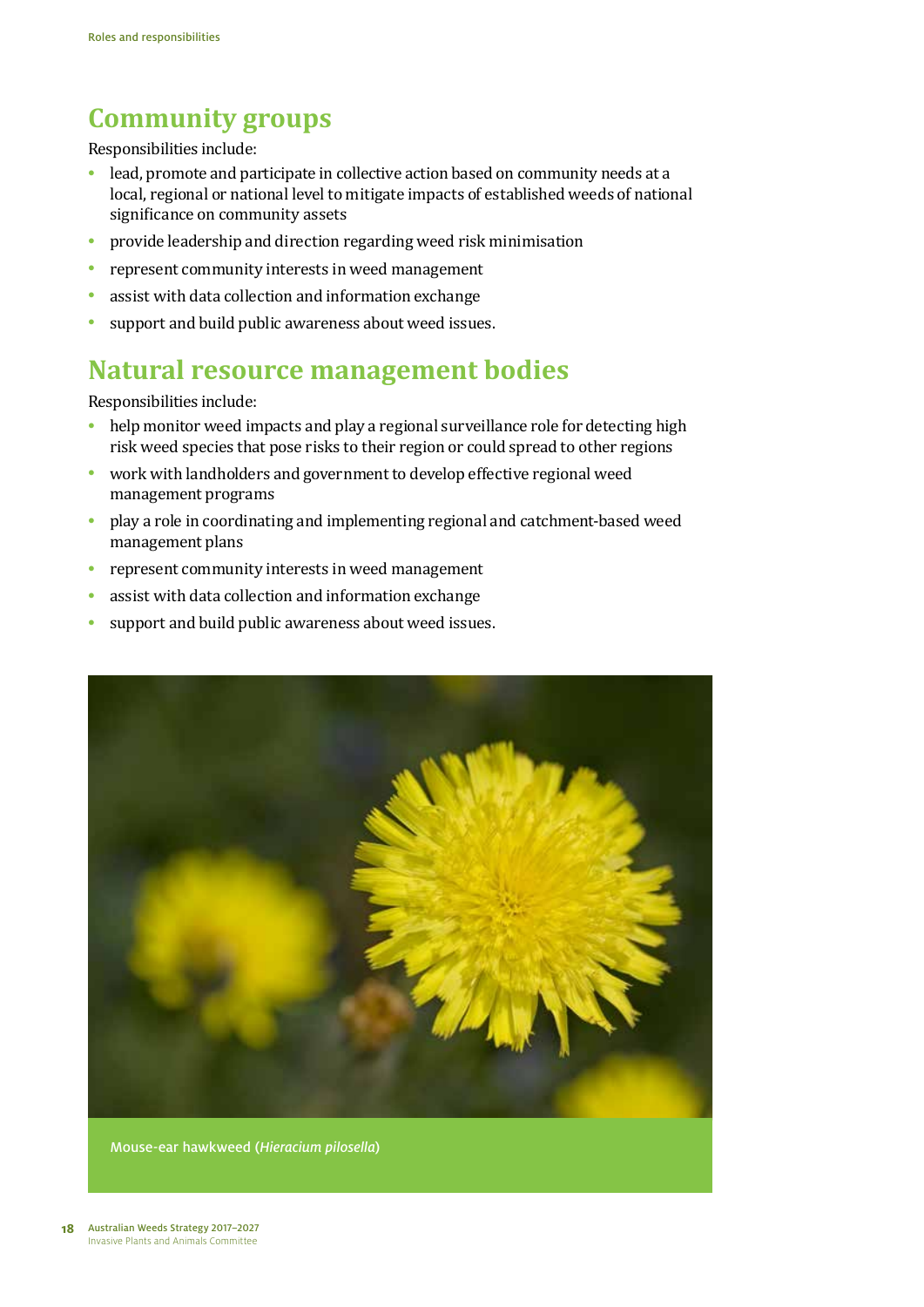## National strategy, goals and priorities

The vision of the strategy is that Australia's economic, environmental and social assets are protected from the impacts of weeds.

It is useful to consider three key forms of weed management: prevention and early intervention of incursions; eradication and containment of established weeds and asset protection; and the underpinning tools, resources and skills that are required.

The goals and priorities in the strategy are shaped around these three key areas:

- **Goal 1** Prevention, detection and early intervention
- **Goal 2** Minimise the impact of established weeds
- **Goal 3** Enhance Australia's capacity and commitment to weed management.

Each goal is addressed by a suite of priorities building on experiences and achievements gained in weed management in the past decade. These priorities are areas where opportunities for improvement have been identified by stakeholders.

### **Goal 1 Prevention, detection and early intervention**

Minimising the entry of potential weeds into Australia is the most cost-effective area for action. This goal aims to prevent the entry of high-risk weeds and to intervene early in the event that a high-risk weed is detected. It encompasses two key areas of weed prevention and management:

- prevention through pre-border and border activities
- eradication approaches for weeds when technically feasible.

Three priority areas are identified to support prevention, early detection and response to high-risk weeds.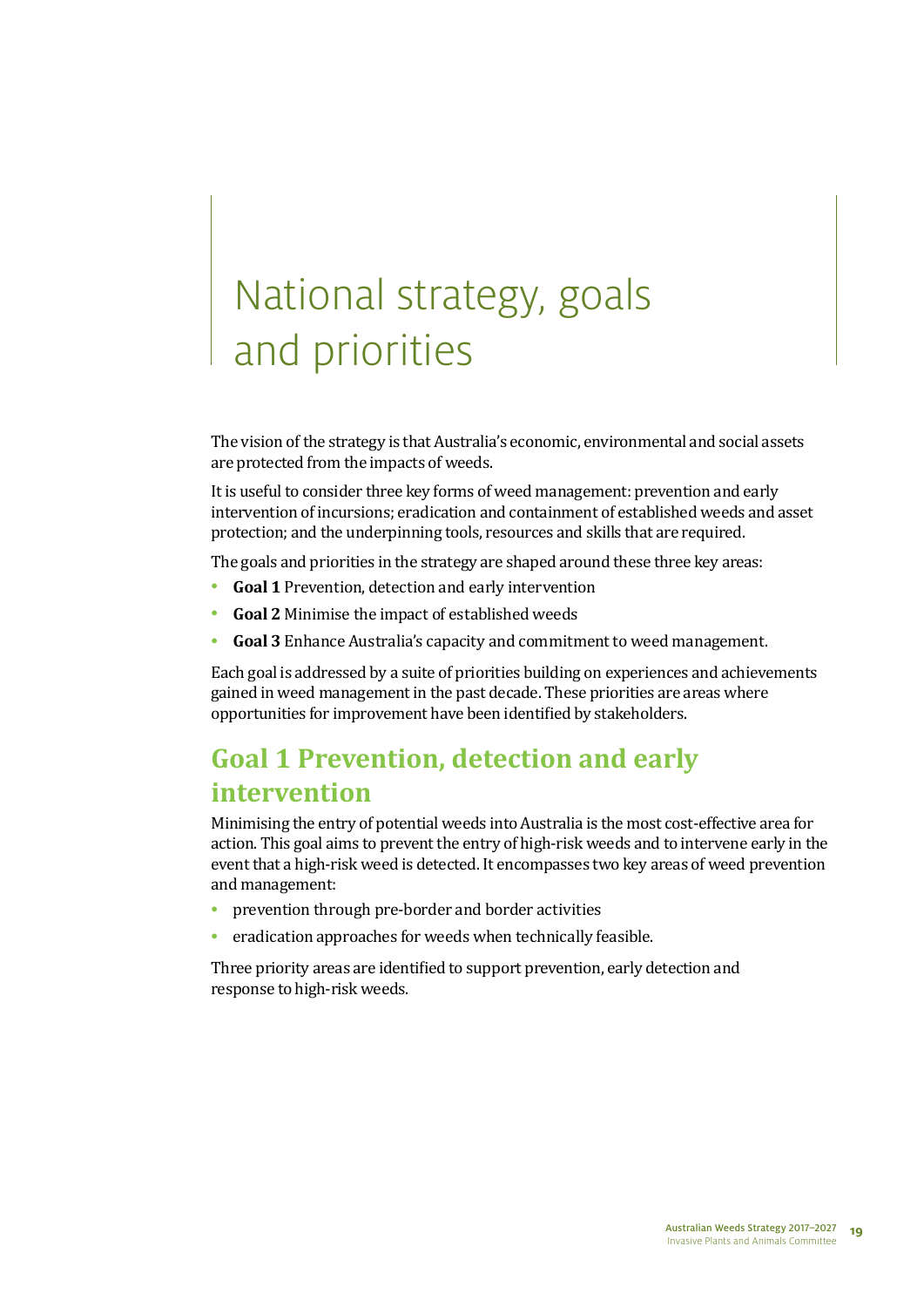### **Priority 1.1 Commit to and continuously strengthen effective risk-based approaches to pre-border and border activities**

The Australian Government aims to provide a leadership and investment role in the pre-border and border activities that help minimise the entry of high-risk weed species into Australia. It is essential to maintain these risk-based approaches, and look for continual improvements.

Stakeholders that expose Australia to high risks also have an important role to play in preventing new weeds species from establishing.

There are a range of frameworks, guiding materials and resources to support early intervention. This priority identifies two key areas that will help improve prevention and early intervention:

- frameworks or agreements that help guide leadership responsibility, roles for different stakeholders and mechanisms to trigger and coordinate effort in cases where early intervention is in the national interest
- proactive plans and approaches for areas or stakeholders associated with high-risk pathways for the entry and spread of weeds in Australia.

At a national level, the National Environmental Biosecurity Response Agreement (NEBRA) guides responses to significant biosecurity incursions where there are predominantly public benefits. This includes, but is not limited to, environmental weeds.

However, there is a gap in national emergency arrangements that relate to managing incursions of exotic weeds with the potential to have serious impacts on agricultural production.

An agriculture weed response agreement is being developed by Australian, state and territory governments, in partnership with industry, to fill this gap.

There is considerable merit in pre-agreed institutional arrangements for early intervention, where such action is in the national interest. These agreed institutional arrangements should be monitored and improvements incorporated as new issues arise.

Risk-creators should play an active role in minimising risks and invest in risk mitigation measures, where appropriate and feasible to do so.

### **Priority 1.2 Adopt consistent risk assessment and prioritisation approaches within Australia**

Risk-based approaches underpin effective weed management and need to be applied consistently by governments and industries. Risk-based approaches to weed prevention and early intervention include:

- identifying potential risks, both pre-border and post-border
- assessing the degree of risk of proposed plant introductions (for example, for agriculture, horticulture, forestry and gardening)
- identifying risk management measures.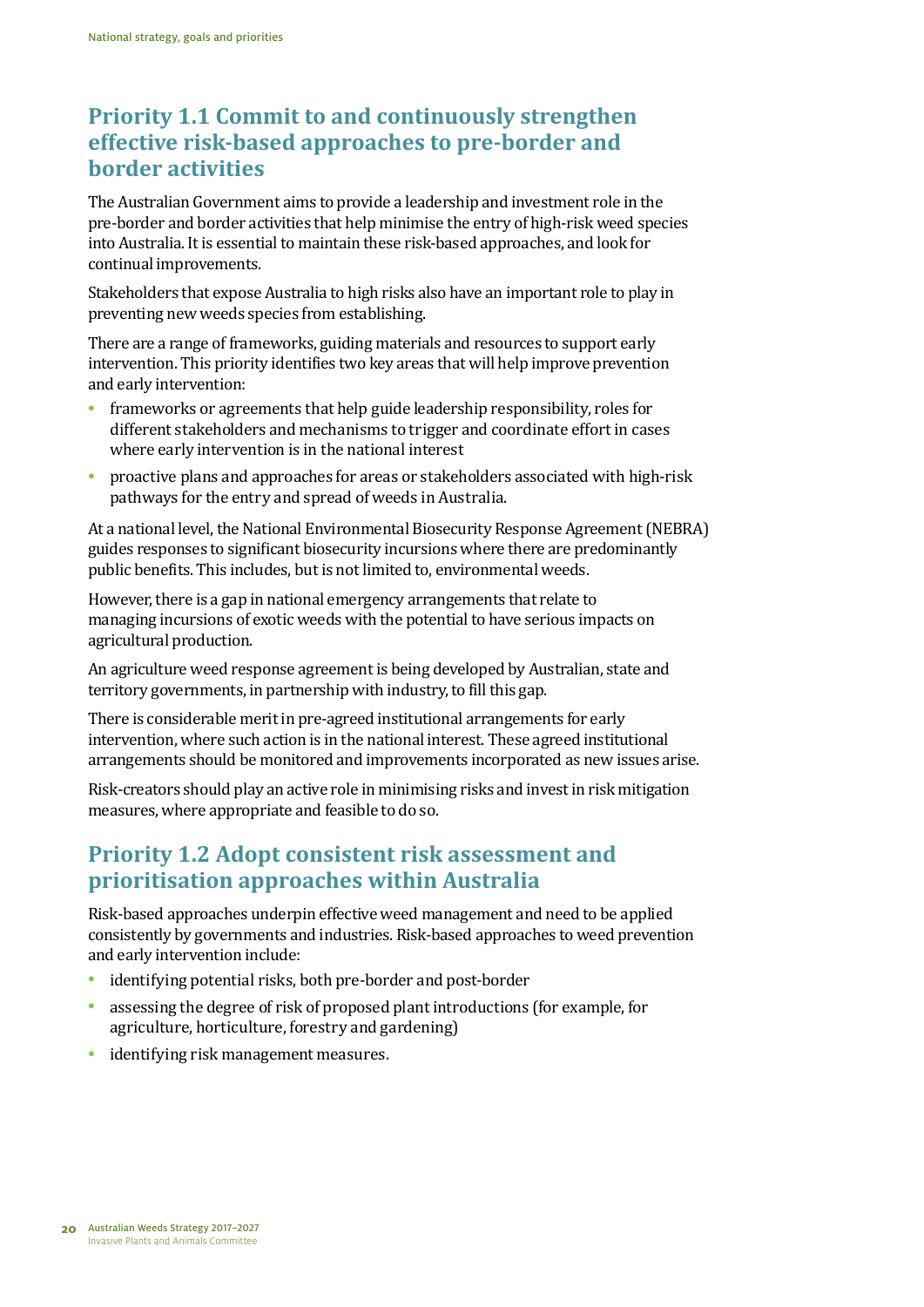Advances in science and evidence-based approaches to support risk management strategies need to be adopted and communicated to key parties. These risk-based processes are supported by knowledge of:

- which plants are potential weeds, what assets they threaten and what are the most likely invasion pathways
- the ways in which weeds spread to new areas (dispersal pathways)
- environmental conditions that may favour certain weeds (habitat suitability).

### **Priority 1.3 Develop and implement early detection, diagnostics and monitoring systems for priority weed species**

To support early intervention, high-risk weed species must be detected as early as possible and processes and practices put in place to achieve a timely response.

This priority highlights the importance of continuing to improve systems and structures for the collection, verification, storage and analysis of surveillance information. In particular, there are four areas where effort can be focused:

- increase effectiveness of invasive plant management through earliest detection of new incursions (both new and range expansions of existing invasive plants)
- develop and implement consistent post-border surveillance systems and structures to improve earliest detection capabilities and facilitate rapid response where required
- integrate invasive plant surveillance into biosecurity policy and processes at all levels of government
- increase the understanding and recognition of the importance of surveillance.

Consistent with the [National Surveillance and Diagnostics Framework](http://www.agriculture.gov.au/biosecurity/partnerships/nbc/intergovernmental-agreement-on-biosecurity/national-surveillance-and-diagnostics-framework) developed under the IGAB, a National Invasive Plant Surveillance Framework is being developed with national objectives and actions that will enhance the effectiveness of existing jurisdictional surveillance programs.

It is important for the framework to detail the roles of the community and other key stakeholders in surveillance, what systems need to be established to support their role, and how information will be communicated and shared.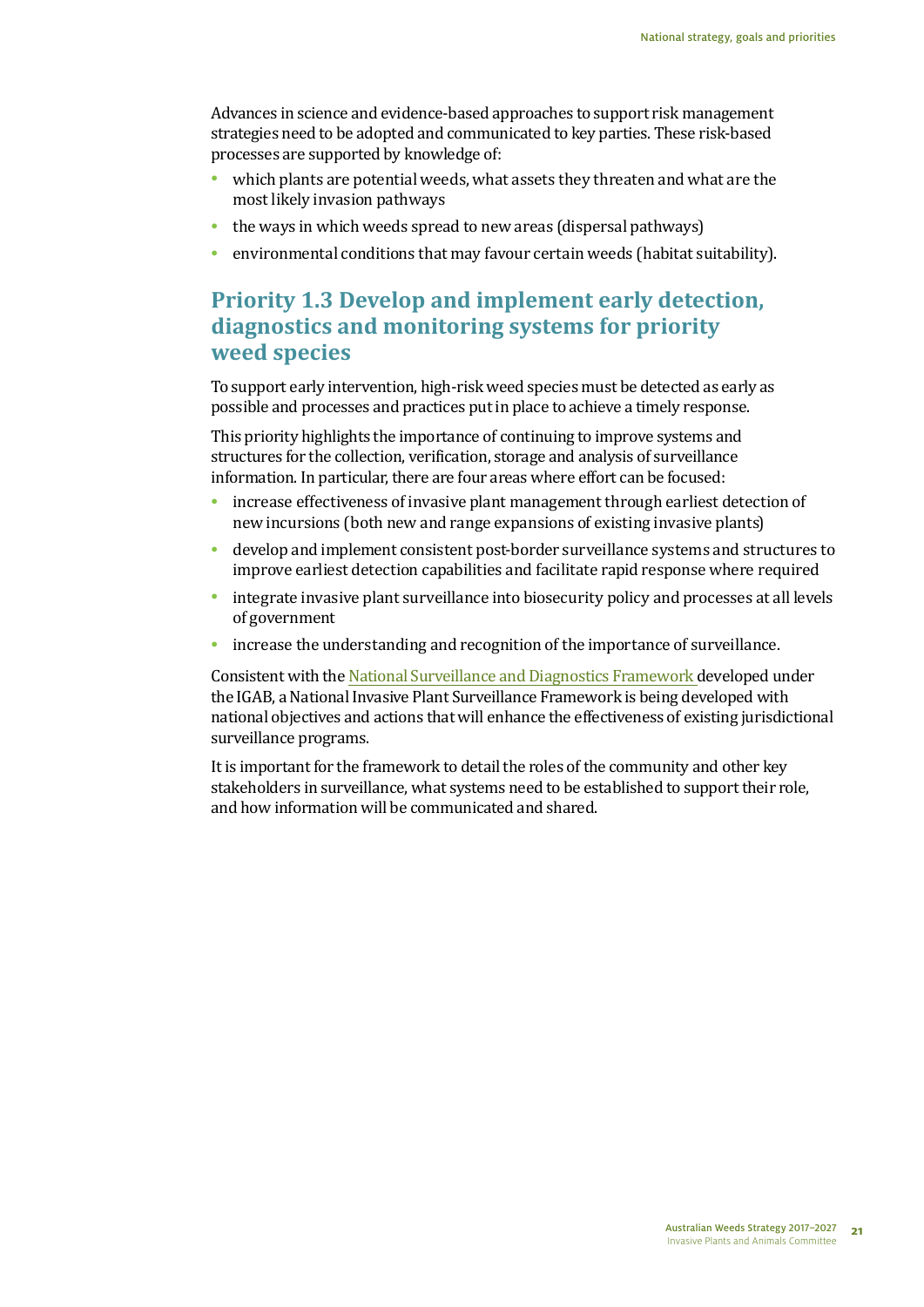#### **CASE STUDY 2**

#### Mouse-ear hawkweed eradication

*Hieracium pilosella*, known as mouse-ear hawkweed, is a herb in the daisy family that is native to Europe. It is highly invasive in New Zealand, North America and Japan. Mouse-ear hawkweed has impacted over six million hectares of the south island of New Zealand, reducing grazing lands for livestock and displacing native grassland species. Four incursions are documented from Australia, all of which are subject to eradication. If it were to spread, mouse-ear hawkweed would have severe conservation and agricultural consequences throughout south-east Australia.

Hawkweeds are able to tolerate a wide range of environmental conditions, including poor soil and snow. They invade grasslands and other habitats, and secrete chemicals that damage the roots of other plants. They reproduce vegetatively by creeping stems that form mats over native vegetation, and seeds are spread by wind, and moved by animals and humans. Hawkweed limits the availability of nutrients in the soil, making it difficult for other species, such as pasture species, to grow. In New Zealand, mouse-ear hawkweed has become established in vast areas of extensively-grazed, tussock grassland.

In December 2014, a bushwalker discovered a small infestation of mouse-ear hawkweed in Kosciusko National Park. The bushwalker reported the weed to the NSW National Parks and Wildlife Service (NPWS), who then investigated and confirmed an infestation which covered 0.015 ha (150m<sup>2</sup>). As the location is a popular camping area, the cause is thought to be from seeds carried on camping or hiking equipment.

The NSW incursion response was led by NPWS, and within six days of the identification the site was quarantined, mapped and the weed controlled. The surrounding area was surveyed, and monitoring plots were established to determine the response of hawkweed to the herbicides used, and ensure no re-establishment.

The response was continued in the 2015/16 season by NPWS with support from the NSW Department of Primary Industries, and continues to delimit the infestation and ascertain any further seed dispersal. Although seeds are commonly only viable for two years, some are able to survive up to five years in soil, making it vital to maintain surveillance throughout the eradication program.

Surveillance is continuing with the assistance of the NSW Weed Eradication Detector Dogs. For this eradication program, detector dog Sally was employed. Sally is able to detect very small plants and seedlings via scent, and is skilled at detecting hawkweed plants at low densities, as well as those growing under dense cover. Every time Sally finds a mouse-ear hawkweed plant or seedling, she is rewarded with a tennis ball. In March 2016, Sally, together with her human team, discovered three new plants within 100m of the core infestation area that have now been controlled. Together with human surveillance teams, the dogs are working to delimit the infestation.

Surveillance will continue in areas considered as high priority to ensure mouse-ear hawkweed does not establish elsewhere, and that all plants are eradicated. To prevent accidental spread of hawkweed, hygiene protocols have been put in place. Growing publicity concerning hawkweeds has increased community awareness about hawkweed eradication. Only when every individual plant has been located and controlled, and the seedbank is exhausted, can mouse-ear hawkweed be considered eradicated. Based on the positive outcomes of the eradication program so far, eradication of mouse-ear hawkweed in NSW appears achievable in the foreseeable future.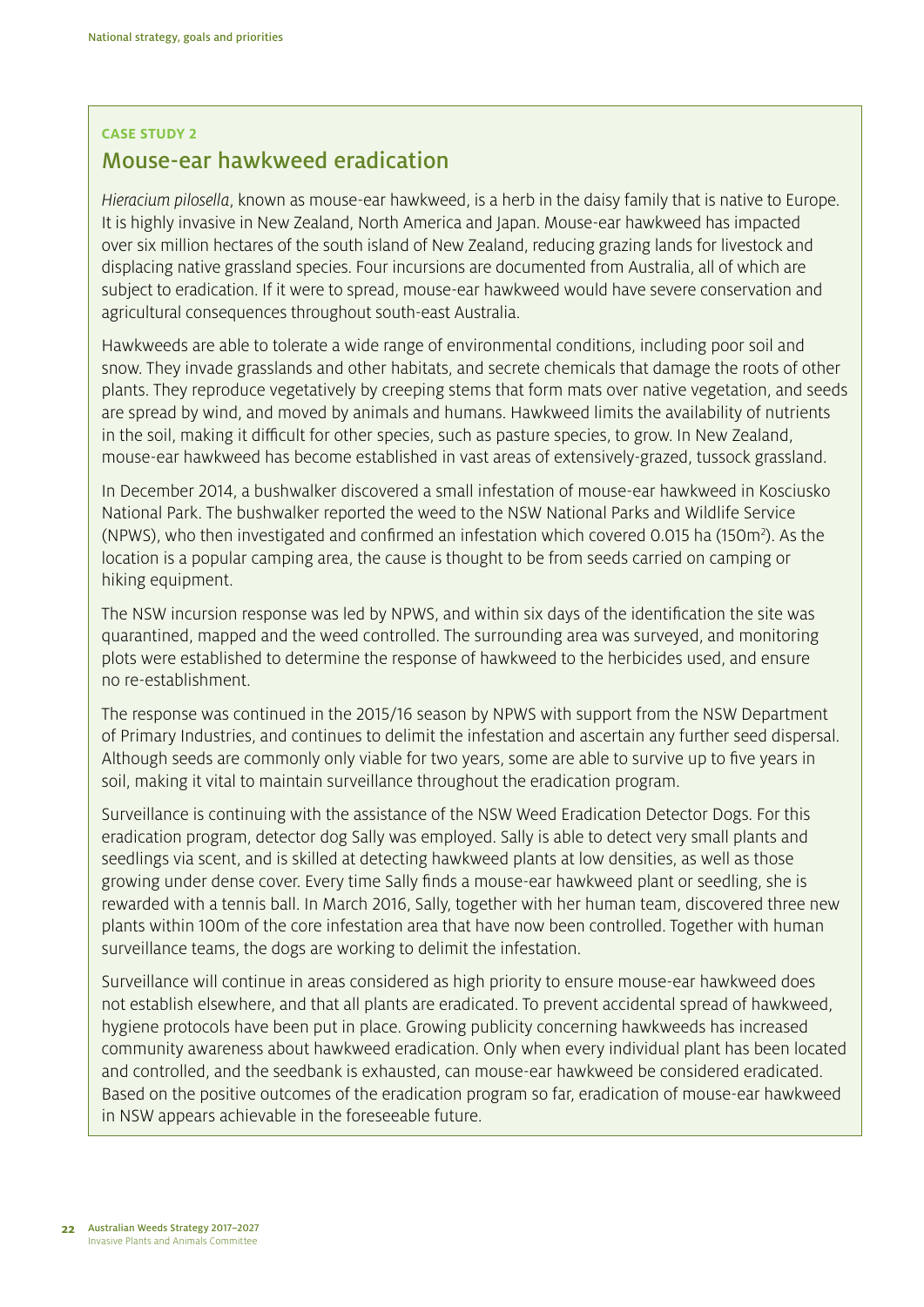### **Goal 2 Minimise the impact of established weeds**

This goal addresses two broad stages of weed management—containment and asset protection. Four priorities are identified.

#### **Priority 2.1 Develop and improve nationally coordinated approaches to manage the impacts of weeds on values and assets**

Some weeds are best addressed at a regional or local level. However, for species that are either nationally significant, widespread or highly damaging, a more strongly coordinated approach to investment and management is often more desirable.

Governments can play an important leadership role, especially where a weed has already been assessed as nationally significant. In other cases, industry and communities may be better placed to develop and lead action plans and recruit support from other stakeholders.

The National EPDNS Management Framework guides this process. The scientific, risk-based approach and methodology contained in the National EPDNS Management Framework will be applied and continuously improved to help prioritise where national coordination, investment and action is most needed.

This framework outlines the criteria for assessing and listing weeds of national significance, based on impact, feasibility of management intervention and benefits from national coordination.

Where a weed species has been agreed to be nationally significant, a customised plan will be developed.

For the existing 32 Weeds of National Significance (WoNS), customised and targeted plans have been developed (see Appendix B for more information on WoNS). Their local, regional and national implementation often necessitates a joint stakeholder approach. These plans, as well as lists of nationally significant species, should be reviewed over time to ensure they remain relevant and advances in best practice are incorporated. The National EPDNS Management Framework outlines the process for de-listing weed species.

Further weeds may be assessed and listed as nationally significant in the future, using the criteria in the National EPDNS Management Framework, and subsequent plans would be developed for these species.

#### **Priority 2.2 Increase participation in coordinated management approaches across all land tenures**

This priority recognises the importance of cross-tenure weed management, as well as the need for increased community involvement in weed management. When management practices are coordinated, the benefits rise as the number of participants increases. It is not about creating new technology to battle weeds, but the community based approach means that management is more effective. Resolving weed management conflicts across tenures is one of the many challenges of weed management.

All of the existing 32 WoNS have transitioned to Phase 3, a period of continued maintenance overseen by states and territories, with management predominantly the responsibility of landholders. This transition is because achievements have been made for all species, such as the development of management plans and best practice guides.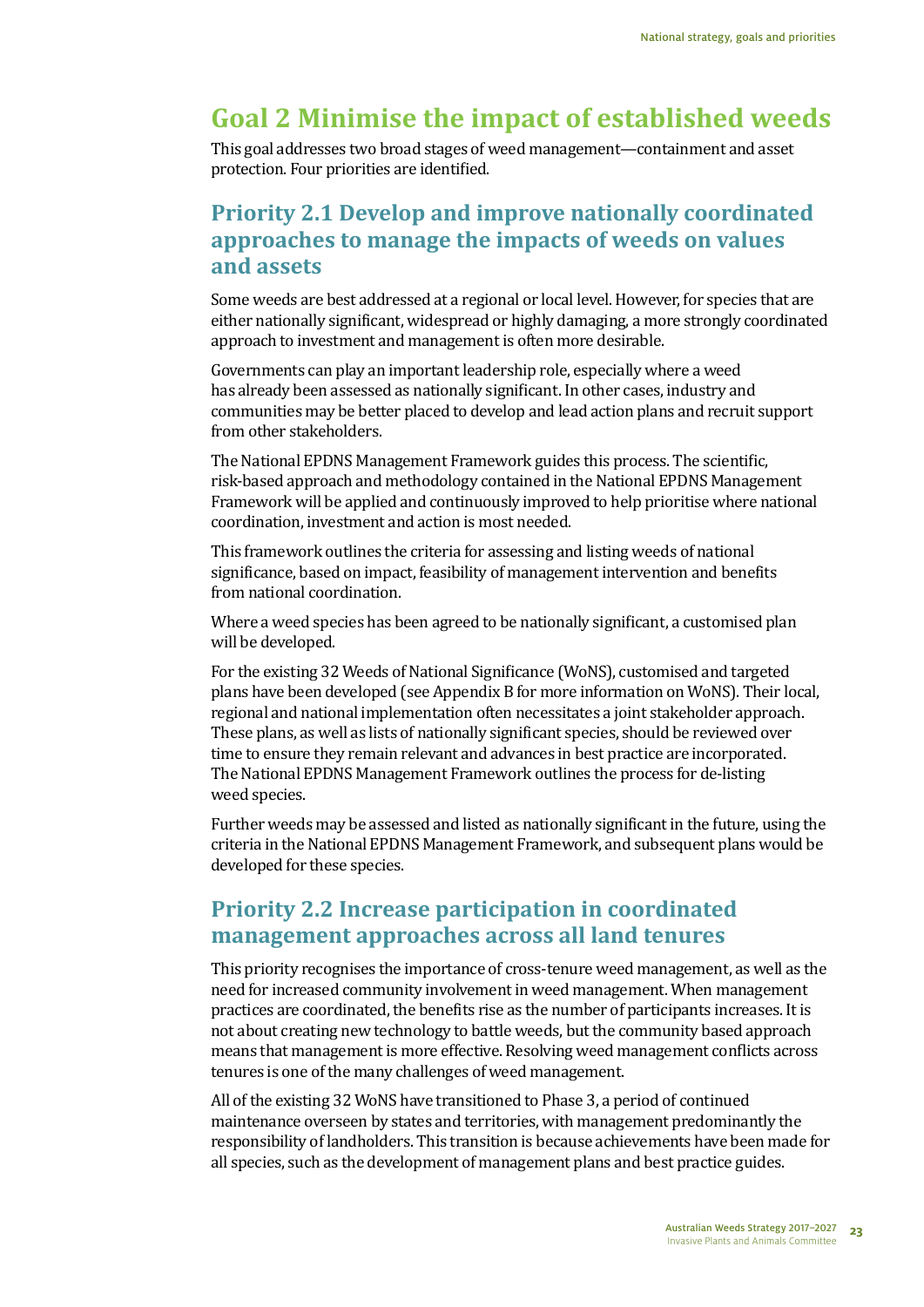To continue to realise the benefits of this approach over the long-term, a commitment is needed from all landholders to fulfil their roles and responsibilities and work together. The strategy acknowledges resolving conflicts in priorities to manage weeds is a challenge.

Blackberry in Victoria is a great example of the effectiveness of a community driven management approach.

#### **CASE STUDY 3**

### Blackberry—a community-driven approach in Victoria

Blackberry the weed (*Rubus fruticosus* aggregate) was first introduced to Australia by European settlers in the mid-1800s as a fruit. It was recognised as a weed by mid-1880s. Blackberry is a serious issue across Australia. It is estimated that blackberry infests approximately 8.8 million hectares of land at an estimated cost of \$103 million in annual control and production losses.

Blackberry can severely decrease the productivity capacity of land, alter water flow, lead to erosion problems and provide harbour for pest animals. The available evidence also points to blackberry inflicting a high emotional toll and causing significant distress to farmers with negative flow-on effects for rural communities.

An integrated approach is required for effective management of blackberry using a combination of control measures. These includes slashing, grazing, fire, grubbing, herbicides and biological control. The goal is to prevent new infestations, reduce current infestations and rehabilitate infested land. Blackberry management strategies are most successful when people work together.

In Victoria, the Victorian Blackberry Taskforce (VBT) was established to work with Victorian communities and government agencies to provide a collaborative effort to control blackberry.

The taskforce encourages a cross-tenure landscape level approach led by the community that focuses on the 'common problem'. Through this initiative, blackberry control groups are supported to work together to apply a nil-tenure model. On-ground work by the blackberry control group has included planning and coordination as well as other weed control activities.

Listening is an important part of the approach—to local problems, local experience and landholder ideas, both their potential and their constraints. Blackberry action groups act locally and feed their experience into the VBT, who then feed these experiences back to government agencies.

This initiative has built the capacity of the communities and brought them together to develop a shared ownership of the blackberry problem. It provides a great example of the approach highlighted in the EPDNS framework, delivering positive economic, environmental and social outcomes.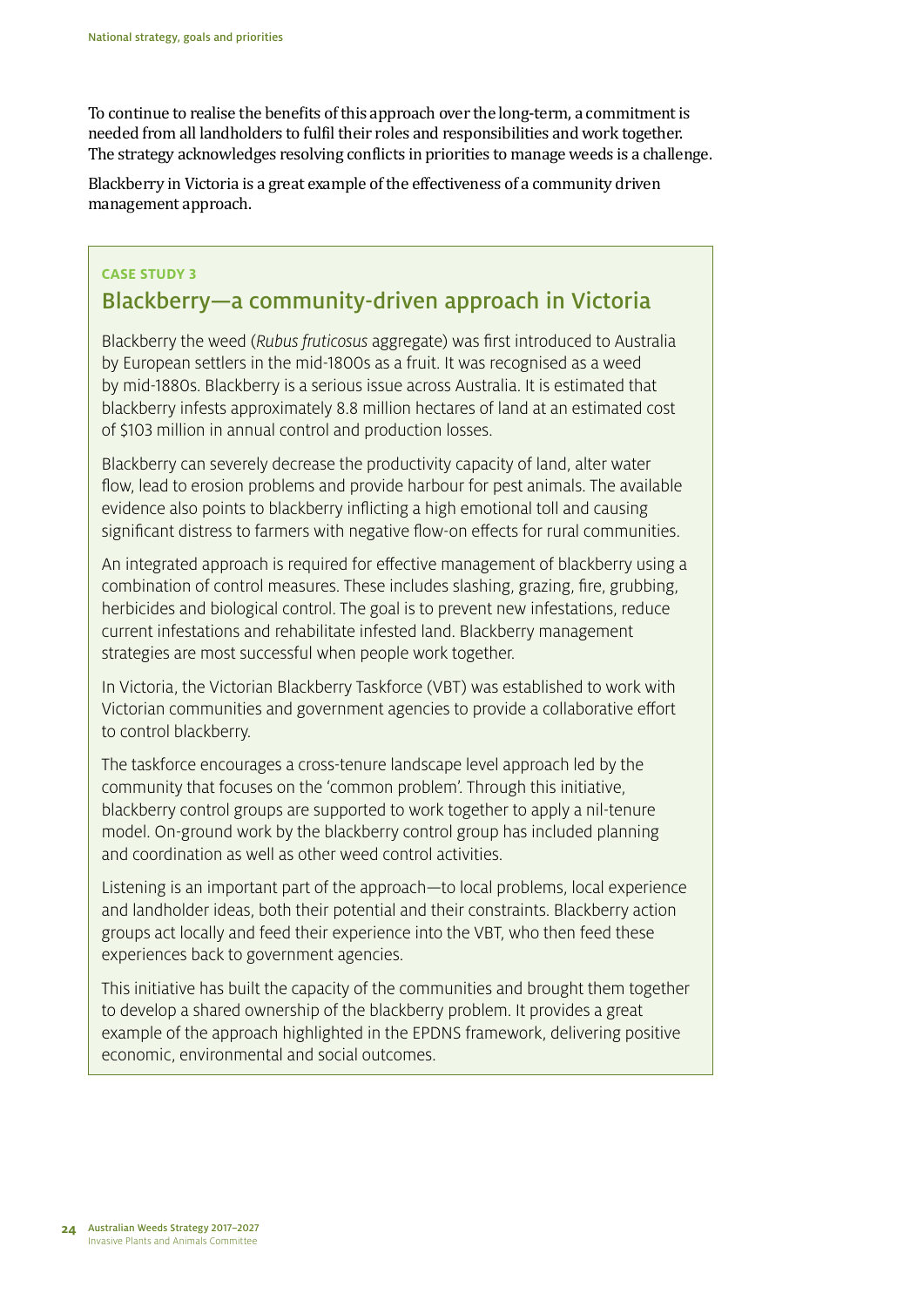#### **Priority 2.3 Improve national approach, capacity and commitment to weed containment**

There is a need to improve decision-making support tools that can advance containment planning and implementation. For example, tactics and guidance tools that help inform which stage of weed management is appropriate (for example, eradication versus containment or asset protection). When a weed requires a nationally coordinated containment approach, a similar evidence-based decision process to that of nationally significant species should be adopted. This includes:

- assessment of the current and future impact of the weed
- understanding the feasibility of controlling spread and management of the weed
- a demonstrable benefit from a national approach.

The National EPDNS Management Framework will help guide this process for weeds that are established, including when national coordination is appropriate. Containment activities should be supported and promoted by industry and the community. For an activity to be successful, this means engaging affected landholders in cross-tenure management, as well as landholders at the edges of the infestation and risk creators (for example, a trucking company where weed seed spread is an issue).

Where containment within a boundary is the aim, institutional arrangements that support investment and coordinated action may also be needed. In particular where a small number of landholders might bear a high cost for managing the weed at a boundary where the benefits of this protection are received by others. Developing ways to ensure that a fair approach is taken to reduce risks and impacts for other parties is important for encouraging participation.

Industry-driven approaches such as codes of practice and quality assurance can assist with containing weed species. These approaches can facilitate overseas market access for farmers by contributing to demonstrating area of freedom for certain weed species.

### **Priority 2.4 Enhance weed control techniques and integrate management options**

The complexities of weed management are such that rarely will a single approach achieve the desired outcome of eradication, containment or asset protection. Improved understanding of the biology and ecology of individual weeds and the environmental and human-induced factors that influence abundance and distribution should be based on sound science and presented in ways that are meaningful to different stakeholders working in different conditions. Significant contributors to this priority include:

- research, development and extension (RD&E) to support improving best practices for weed management
- RD&E to sustain the effective and safe use of herbicides as an important tool in agricultural production systems
- continuous improvements in knowledge and resources for landscape-scale weed management
- nationally coordinated approaches to selecting new biological control agents for priority weeds.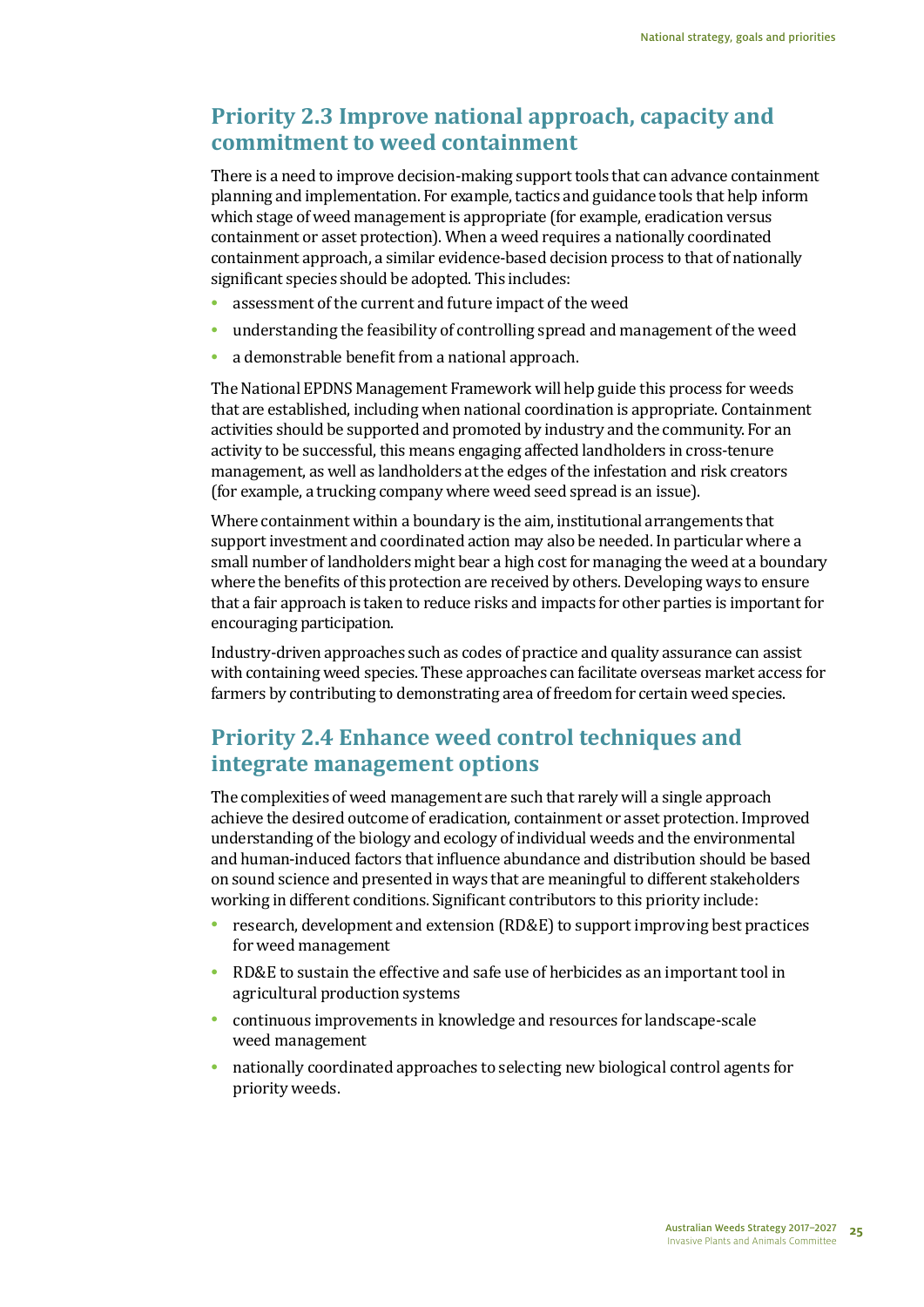### **Goal 3 Enhance Australia's capacity and commitment to weed management**

This goal identifies four priorities that support requirements and resources needed to improve weed management across the four broad types of weed management: prevention, eradication, containment and asset protection.

### **Priority 3.1 Develop the knowledge, capacity and commitment of key stakeholders to play an active and constructive role in weed management**

Landholders in different parts of the landscape, those operating under different conditions, and those from different educational or learning backgrounds will benefit greatly from information that is appropriately targeted to their needs. Rarely does a 'one size fits all' approach to information and training suffice.

In many instances, even with knowledge, landholders may not have the finances, time or other capacity to play an active role in weed management, especially if they do not recognise the benefits to their enterprises from improved weed management.

In striving to build stakeholder knowledge, capacity and commitment to become actively involved in weed management, it is important to:

- provide information in different formats
- encourage learning from each other
- encourage and empower stakeholders to build their understanding of weed management and to work with others to develop actions customised to their own weed management needs.

### **Priority 3.2 Maintain and enhance long-term research, development and extension capacity and capability**

Research, development and extension are crucial to sound, evidence-based systems for the prevention and management of weeds. For established weeds, specific focus areas are:

- investment over appropriate timeframes and the support and maintenance of research capacity
- RD&E to sustain herbicide utility for productivity in agricultural systems
- a nationally coordinated approach to the selection of new biological control agents for priority weeds
- better understanding of landholder behaviour (barriers, attitudes, ways to better work with stakeholders to encourage improved weed management) and their related economic drivers.

This priority aims to keep research targeted and focused in areas that can strengthen the risk-based approaches adopted to cost effectively and feasibly respond to weed challenges. Research, development and extension also help to develop and update best practice, and to customise best practice for different stakeholders, industries and/or species.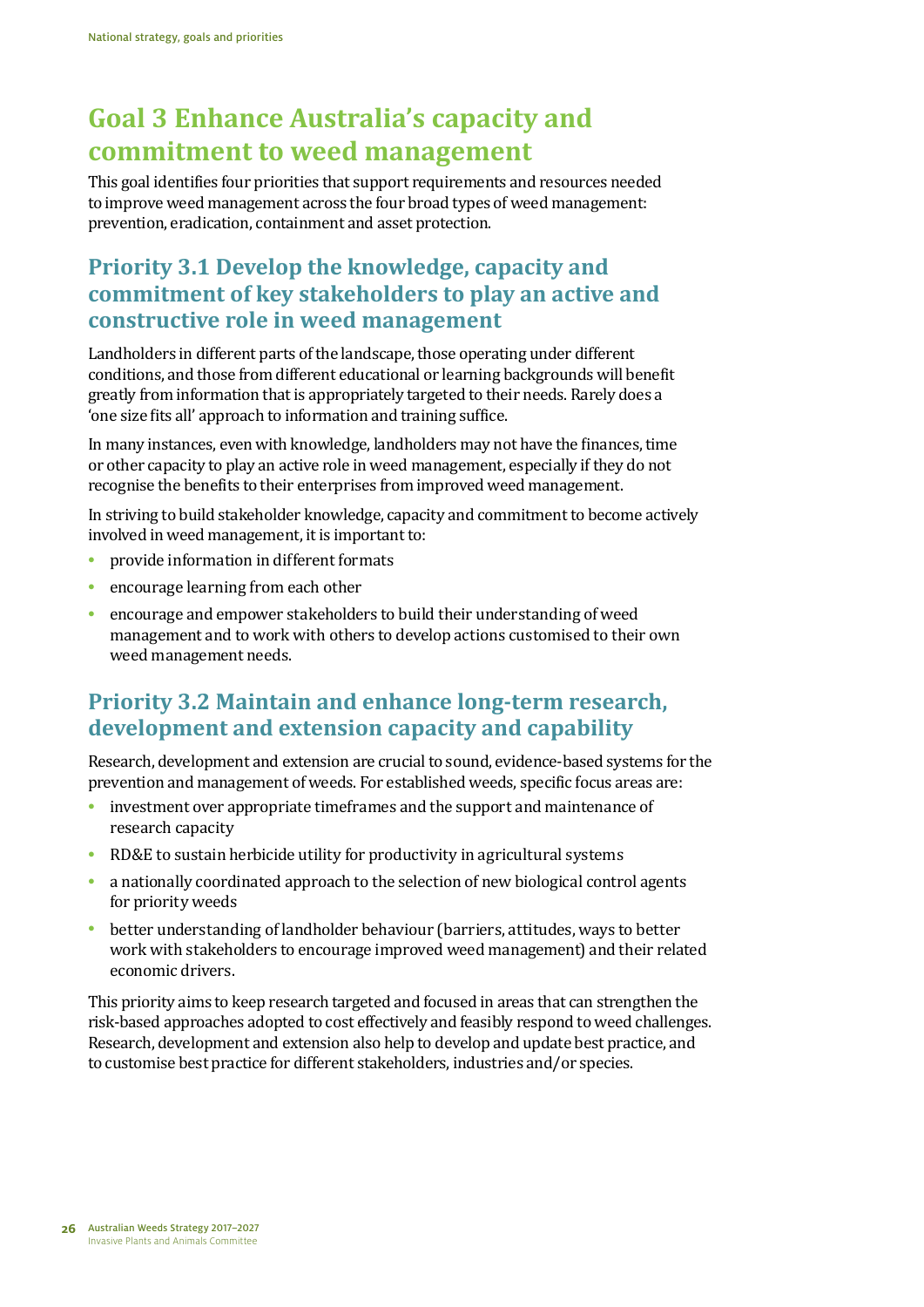Weed control methods often take years to develop, and require specialist scientific skills and capabilities. To deliver the control methods of the future it is important that research, development and extension activities, and associated funding arrangements are maintained with a long-term focus. Biological control is a great example of the importance of ongoing long-term commitment to research, development and extension.

The 2013 National Plant Biosecurity RD&E Strategy outlines RD&E priorities for plant biosecurity, which includes weeds that impact agricultural production.

#### **CASE STUDY 4**

### Paterson's curse—biological control delivers billion dollar dividend

*Echium plantagineum* known alternatively as Paterson's curse, Salvation Jane and the Riverina Bluebell, was introduced to Australia from Europe during the mid-nineteenth century. It became Australia's worst broadleaf temperate pasture weed, covering more than 10 million hectares and costing nearly \$40 million a year in lost production.

Not only does this weed crowd out more useful and productive pasture, it is also cumulatively toxic to livestock, with horses being particularly susceptible.

It has high seed production (thousands of seeds per square metre), seed longevity of more than seven years and an ability to germinate at any time of year, given the right conditions, which limits the effectiveness of herbicide and grazing control tools in containing its spread across the Australian continent.

But Paterson's curse has proved an excellent candidate for biological control.

In 1970 the CSIRO began a biological control program. Initial efforts were interrupted due to a court case involving bee keepers, but recommenced in earnest in the late 1980s.

Seven biological control agents were released through the 1990s and redistributed through the early 2000s.

Three of those agents—the root crown weevil, the taproot weevil and the flea beetle—proved highly successful in reducing the density and abundance of Paterson's curse.

Surveys in northern Victoria suggest weed densities and biomass have dropped between 80 and 90 per cent, with similar results being observed in South Australia and Western Australia.

An economic assessment for this control program has shown that for a research and development investment of \$23.1 million the net present value benefits are on target to be \$1.2 billion by 2050.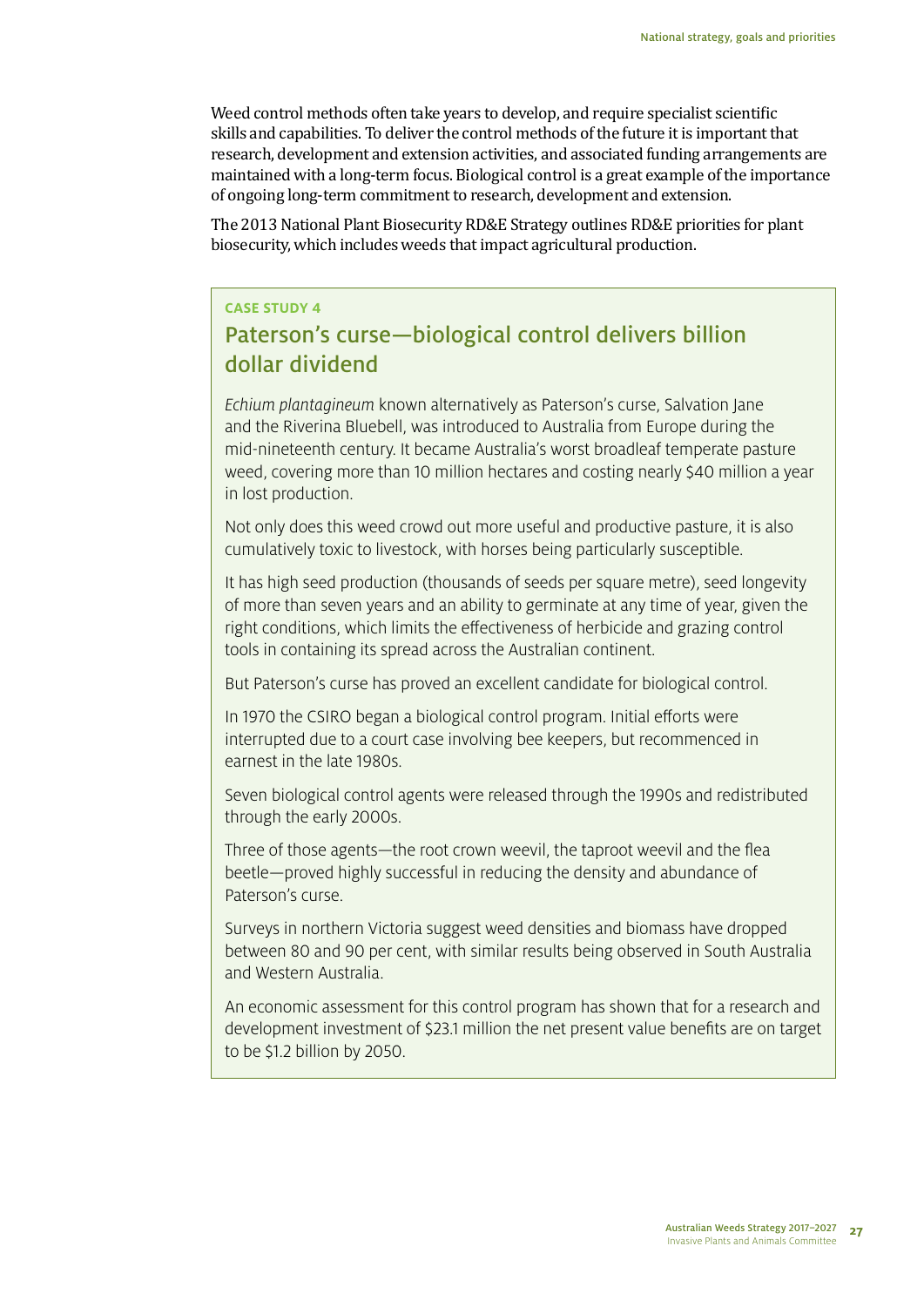### **Priority 3.3 Develop and apply national data, information and knowledge infrastructure to support effective weed management**

Monitoring and evaluation is needed to ensure the optimal return on investments. Infrastructure and agreed protocols for consistent data collection are necessary to address this priority. Some of the ways in which improvements can be made include:

- collect and share information on weeds, their impact and spread pathways
- develop improved resources to support evidence-based decision-making.

In the absence of sound data collection, monitoring, evaluation and reporting of the distribution and impacts of weeds across Australia, it is difficult to assess return on investments. While it is recognised that long-term and persistent effort is often required to a make real difference to the impacts of established weeds, consistent data collection and regular analysis of that data are essential to assess progress and maximise the effects of investment.

Areas where monitoring and impact assessment could be improved include:

- development of uniform methodology to assess and measure impacts
- asset assessments—to assess which assets in Australia need to be protected and the impact weeds have on these assets
- identifying management options available to respond to weed impacts, including the costs and unintended effects these management options have
- recognising effective industry and community-led weed monitoring of management practice and their effects (for example, encourage on-ground community led action as opposed to regulatory/top down actions).



Blackberry (*Rubus fruticosus*)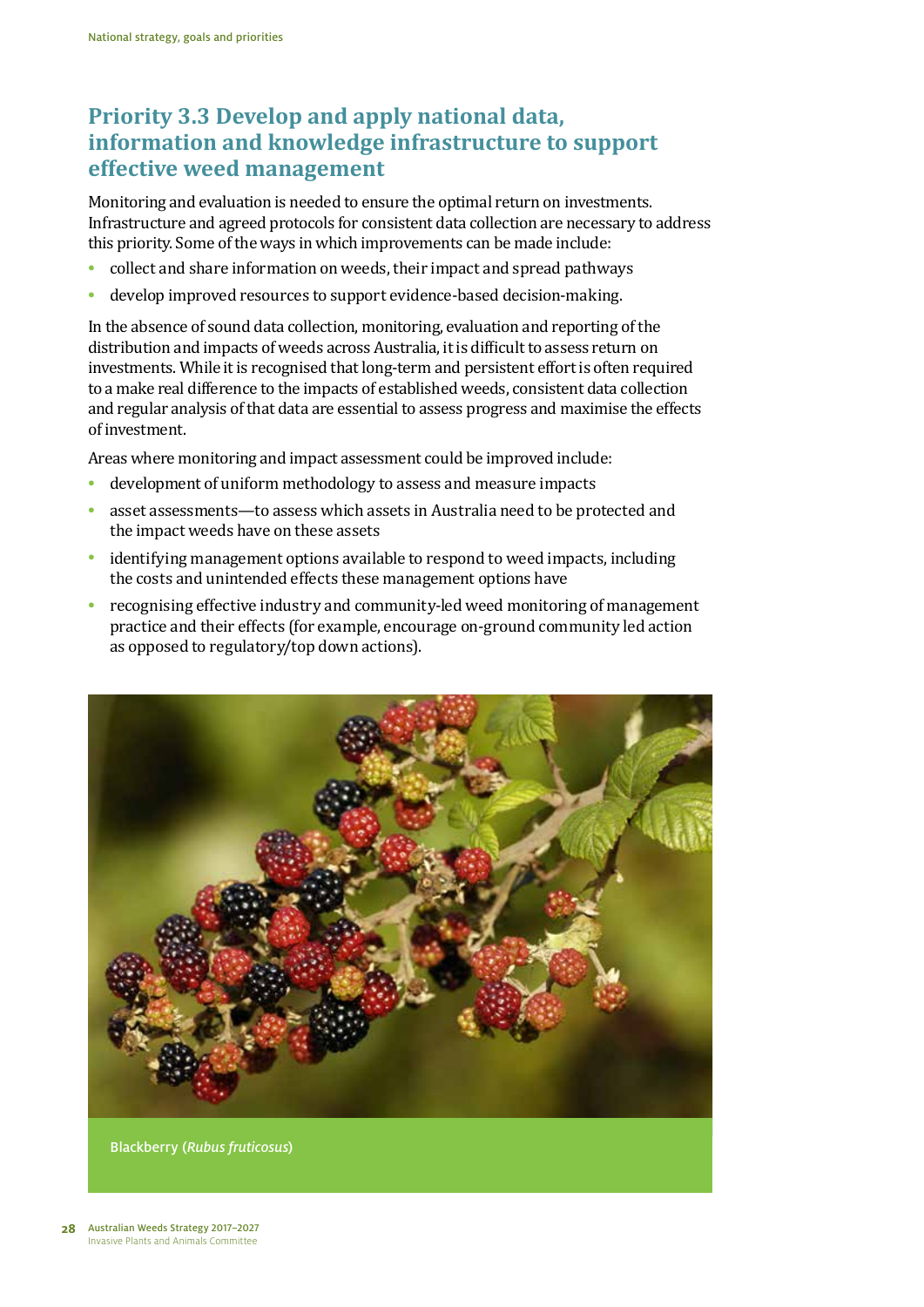### **Priority 3.4 Improve institutional arrangements and decision support resources to increase effectiveness of weed management**

Participants in the review of the 2007 AWS made frequent reference to the negative effects of differing policies, programs and legislative arrangements between jurisdictions. To the extent possible, consistency across different levels of government and between state and territory governments will better enable landholders and others to recognise, accept and implement their responsibilities in coordinated weed management. Some of the ways in which these improvements might be progressed include:

- developing consistent assessment criteria and approaches that guide government involvement (for example, investment and coordination)
- continue the development of resources to support risk-based and evidence-based decision-making and enhance understanding, including:
	- cost benefit analysis tools
	- coordination and strategic approaches
	- triggers for a weed to be accepted as nationally significant
	- support material to help guide response goals and whether they should be directed to prevention, eradication, containment or asset protection in particular circumstances
	- clarity of the roles of the various stakeholders
- resources, expertise and knowledge shared across relevant parts of state and local government within jurisdictions to support effective detection and response processes.



Paterson's curse (*Echium plantagineum*)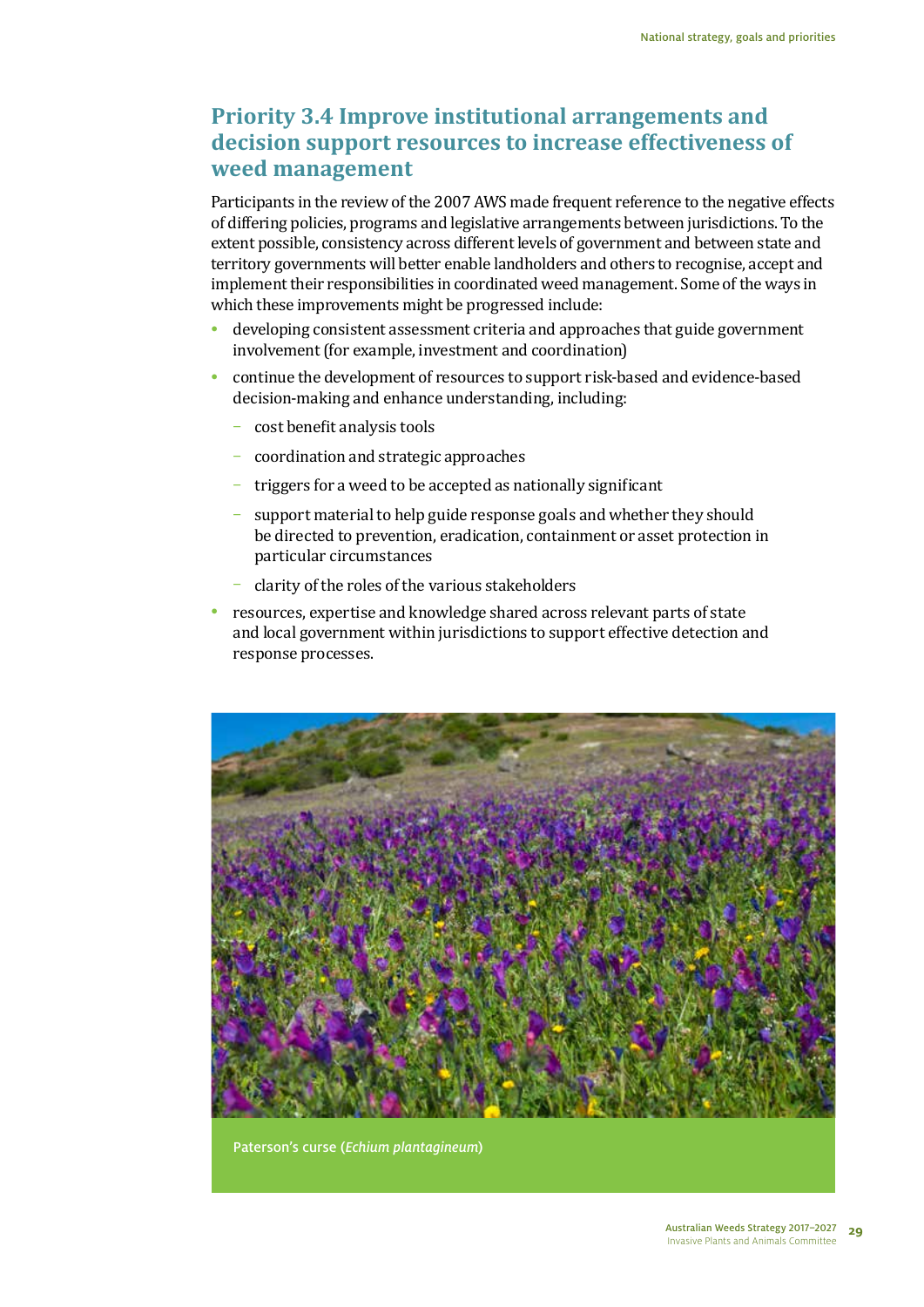## <span id="page-33-0"></span>Implementation

IPAC is responsible for developing and maintaining this strategy. It comprises representatives from Australian, state and territory governments and reports to the National Biosecurity Committee.

The key to successful implementation is collaborative effort. People from different sectors with different roles and responsibilities should consider how they might best adopt the principles, goals and priorities and work with others to maximise outcomes. An action plan for each priority area should be developed by the key parties who might be best placed to play an active role in developing approaches and/or supporting material or delivering actions that respond to the priority.

The principles should be considered by all stakeholders. Where further guidelines, tools, training or resources are needed to help different stakeholders implement these principles, or to progress national goals and priorities, leadership is encouraged from stakeholders best placed to help develop this material and share it with others.

The goals and priorities are relevant to all stakeholders. There are some areas where governments need to play a leadership role and other priorities that may require leadership from other stakeholders.

This strategy guides weeds management over the next 10 years. The strategy will be reviewed at a midpoint and after 10 years to identify progress and incorporate changes to national frameworks and approaches as well as changes in weed priorities. Sound data collection and monitoring at all levels will inform any reviews and will be critical to future improvements.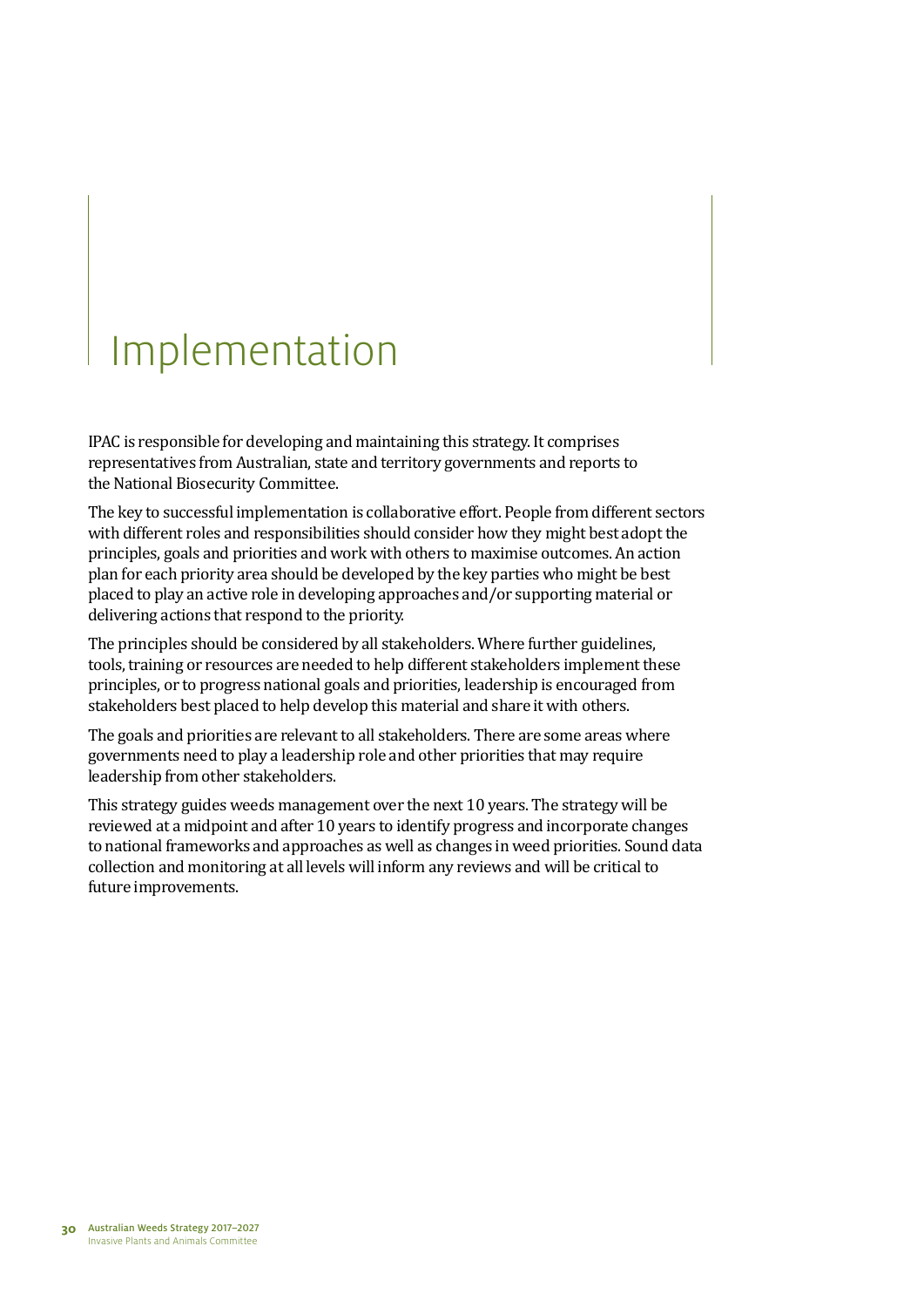## <span id="page-34-0"></span>Appendix A: National weed management achievements and lessons

Both the National Weeds Strategy released in 1997 and the updated and revised strategy released in 2007 provided strategic frameworks for managing weeds at a national level.

The effectiveness of the 2007 AWS was evaluated in a national survey in 2013. More than 200 people from all states and territories and all sectors responded. Fifty-two people from across local, state and territory and Australian governments, regional organisations, landholders, industry, scientific research and interested community members were interviewed to obtain a more in-depth understanding of feedback provided on the AWS. Input from these stakeholders has helped strengthen the national approach to weed management.

Key messages from evaluation of the 2007 AWS are summarised in this section.

### **Overall achievements**

The AWS provided an important strategic framework for weed management in Australia. This was valued by government agencies, researchers, NRM facilitators, landholders and others involved in weed management across Australia.

The principles agreed within the strategy were important in building and maintaining collaborative effort in addressing weed management. The principles informed weed management planning in consistent ways across different sectors and levels of government.

The prioritisation process developed for weeds (the identification of WoNS) provided a cost-effective mechanism for raising community awareness of Australia's weed problems, providing targeted and timely management information, facilitating collaborative effort among different stakeholders, and establishing strategic management plans and monitoring progress against them. Despite some concerns about the negative impacts of adopting a single-species approach, the prioritisation process was widely applauded as a major achievement.

Despite being seen as an aspirational document, the 2007 AWS was acknowledged as an important framework that aligned well with the then recently introduced IGAB.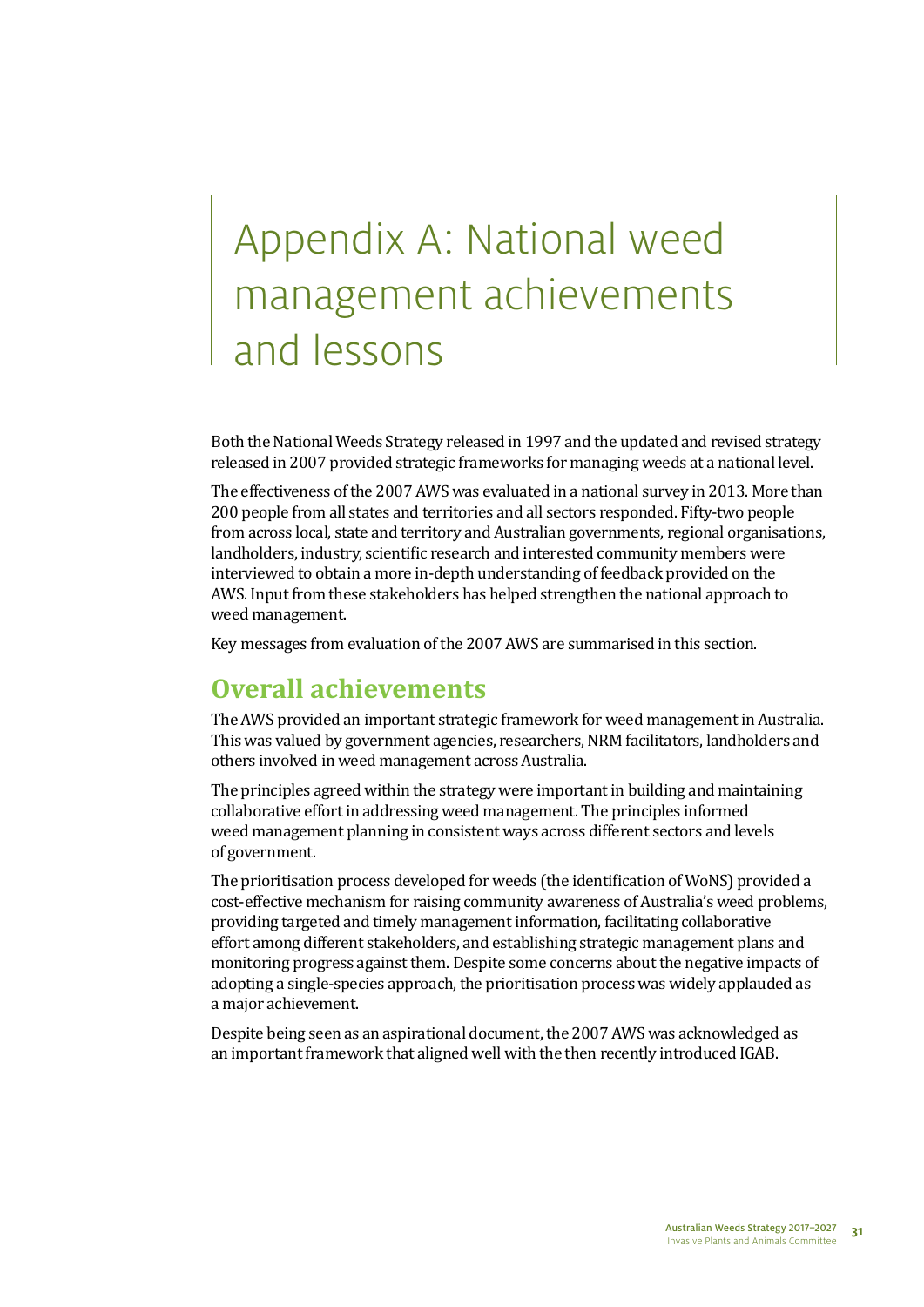### **Prevention**

Science-based, pre-border weed risk assessment and protocols are well developed and highly regarded. There is support for retaining capacity for both risk assessment and the application of quarantine protocols.

There is a need to ensure that the science that underpins weed risk assessment is retained and focused. National and international research provides an important foundation for the latter.

Stakeholder awareness and prioritisation of the need to prevent or eradicate high-risk weeds is low and needs to be improved. Significant risks currently exist in the form of non-traditional entry mechanisms such as on-line mail order shopping.

### **Eradication and containment**

Improved leadership, coordination and funding approaches are necessary to underpin eradication and containment of weed species.

Monitoring, early detection and response capability are critical to improve the likelihood of successful weed eradication and containment.

Attracting and maintaining investment in a timely manner for eradication is challenging but essential to the effectiveness of this effort.

Leadership, roles and responsibilities and coordination mechanisms need to be clearly defined so that, should an incident occur, urgent action towards eradication or containment can be effective across state/territory borders. Consistency of legislation across borders is an important element of this coordination.

### **Managing established weeds**

Government resource constraints and lack of continuity of effort are important factors affecting the level of success in managing established weeds. This highlights the importance of sound prioritisation of national funding allocations and collaborative effort.

There is a need for greater clarity and coordination of roles and responsibilities for managing weeds in order to maximise return on effort.

Knowledge brokers have an important and ongoing role to play in educating and raising awareness among all stakeholders and in translating science into practical, on-ground management options.

Maintaining access to timely and affordable skills and training appropriate to landholders at all levels is vital.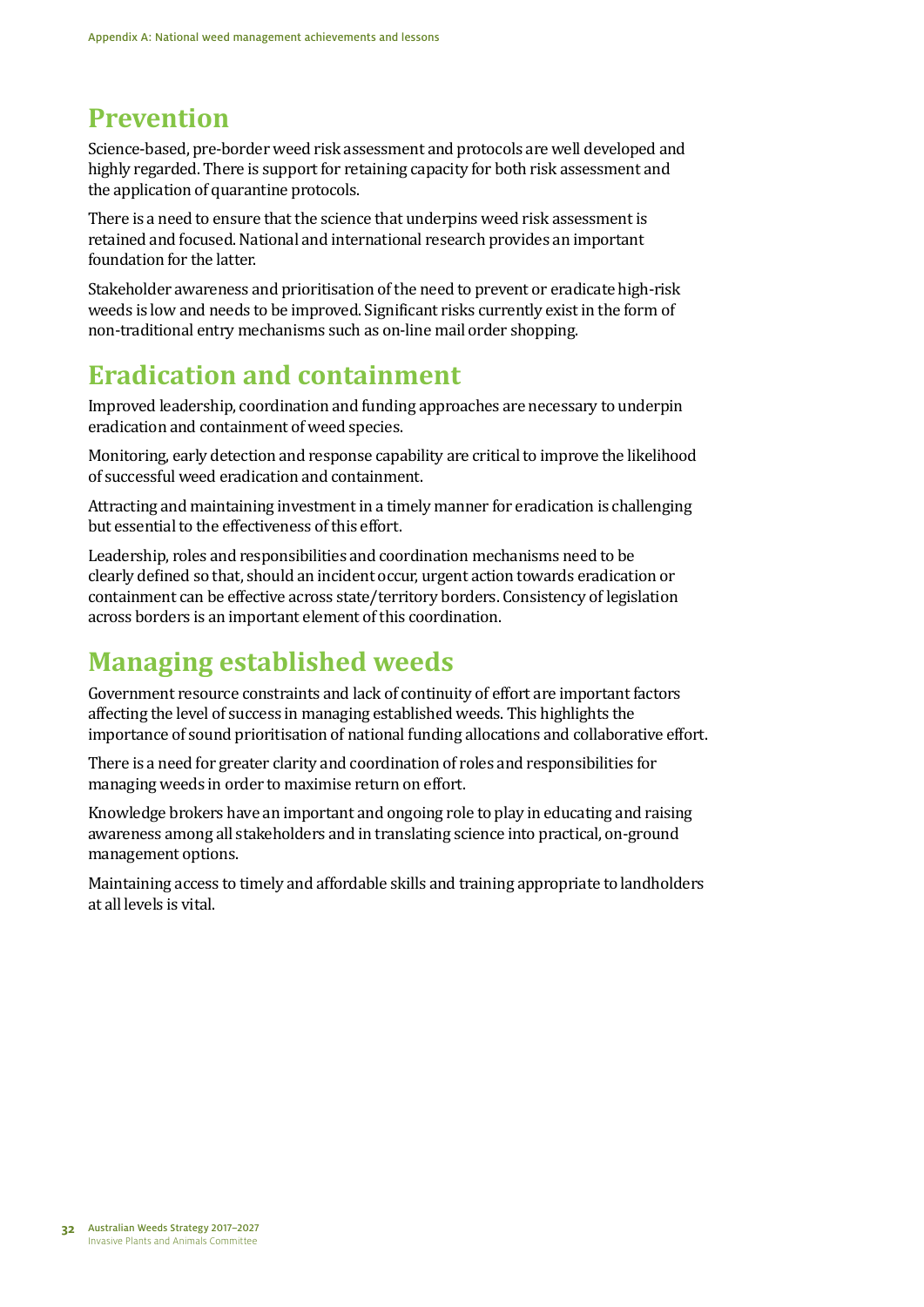## <span id="page-36-0"></span>Appendix B: Weeds of National **Significance**

The Weeds of National Significance (WoNS) are agreed by Australian governments based on an assessment framework.

In 1999 the Australian Government declared the inaugural list of 20 WoNS. In 2013 an additional 12 WoNS were approved. Nomination as a WoNS recognises a species as a priority current and future weed threat to Australia, requiring coordinated and strategic management along with shared stakeholder investment to develop and implement best practice to prevent, eradicate, contain and/or minimise its impacts in different parts of the nation. They are causing major economic, environmental and/or social impacts in a number of states or territories with strong potential for further spread.

All WoNS have individual national strategic management plans. The scope of these include developing foundational awareness and best practice management extension materials, establishing strategic, coordinated control programs, initiatives to limit further introduction spread, and research to develop new control tools such as biological control agents. As per the National EPDNS Management Framework, IPAC will routinely review the WoNS list.

| Common name         | Scientific name                                                                                                                                                                                                     |  |  |
|---------------------|---------------------------------------------------------------------------------------------------------------------------------------------------------------------------------------------------------------------|--|--|
| African boxthorn    | Lycium ferocissimum                                                                                                                                                                                                 |  |  |
| Alligator weed      | Alternanthera philoxeroides                                                                                                                                                                                         |  |  |
| Asparagus weeds     | Asparagus aethiopicus, A. africanus, A. asparagoides<br>Western Cape form, A. declinatus, A. plumosus and<br>A. scandens. Includes original WoNS Asparagus<br>asparagoides Excludes A. officinalis and A. Racemosis |  |  |
| Athel pine          | Tamarix aphylla                                                                                                                                                                                                     |  |  |
| Bellyache bush      | Jatropha gossypiifolia                                                                                                                                                                                              |  |  |
| Bitou bush/boneseed | Chrysanthemoides monilifera                                                                                                                                                                                         |  |  |
| Blackberry          | Rubus fruticosus agg.                                                                                                                                                                                               |  |  |
| Bridal creeper      | Asparagus asparagoides                                                                                                                                                                                              |  |  |
|                     | Brooms, Scotch, Montpellier, Flaxleaf Cytisus scoparius, Genista monspessulana, Genista linifolia                                                                                                                   |  |  |

#### TABLE 1 Weeds of National Significance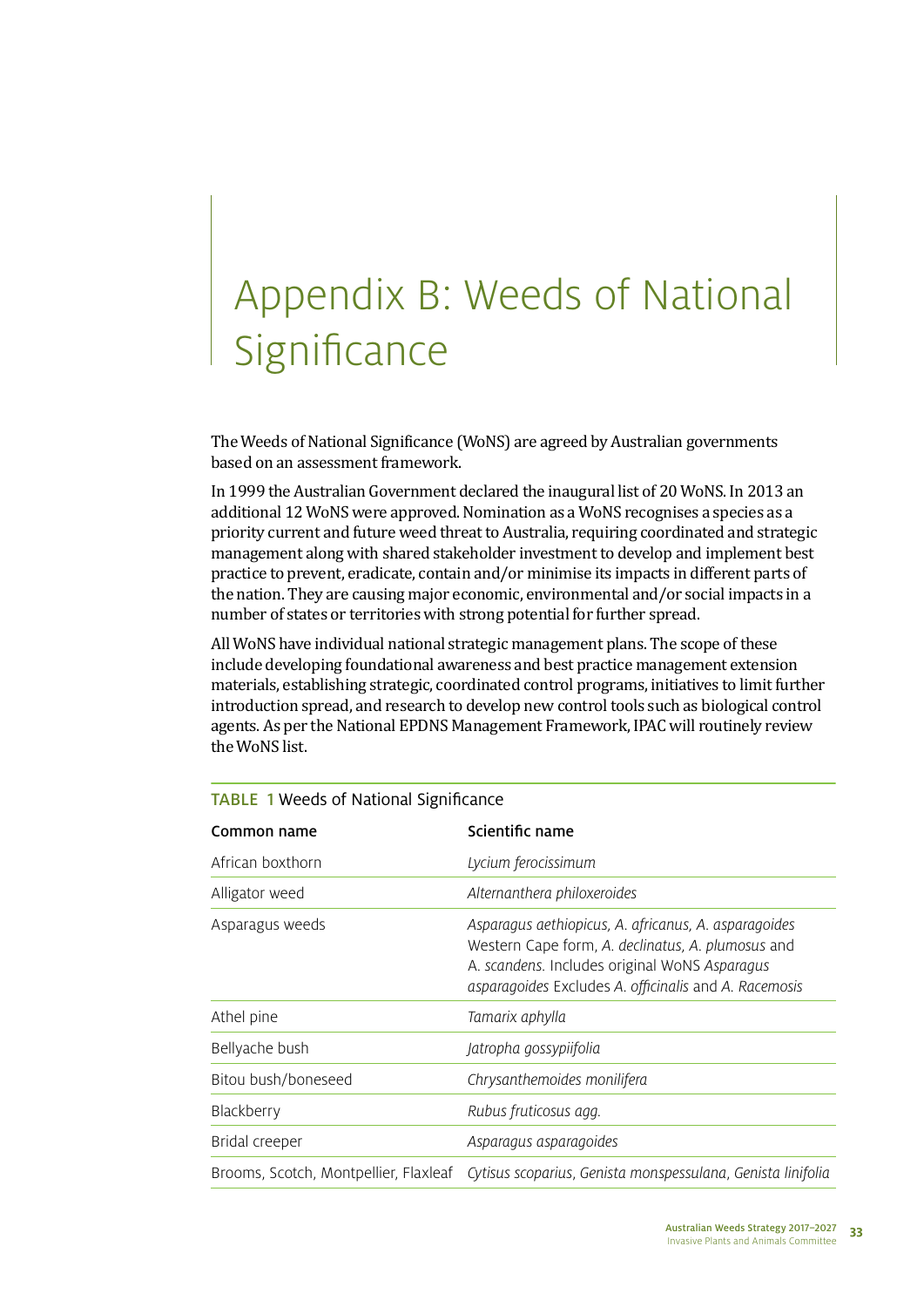| <b>TABLE 1 Weeds of National Significance</b>                            |                                                                                            |  |  |
|--------------------------------------------------------------------------|--------------------------------------------------------------------------------------------|--|--|
| Common name                                                              | Scientific name                                                                            |  |  |
| Cabomba                                                                  | Cabomba caroliniana                                                                        |  |  |
| Cat's claw creeper                                                       | Dolichandra unguis-cati                                                                    |  |  |
| Chilean needle grass                                                     | Nassella neesiana                                                                          |  |  |
| Gamba grass                                                              | Andropogon gayunus                                                                         |  |  |
| Gorse                                                                    | Ulex europaeus                                                                             |  |  |
| Fireweed                                                                 | Senecio madagas cariensis                                                                  |  |  |
| Hymenachne                                                               | Hymenachne amplexicaulis                                                                   |  |  |
| Lantana                                                                  | Lantana camara                                                                             |  |  |
| Madeira vine                                                             | Anredera cordifolia                                                                        |  |  |
| Mesquite                                                                 | Prosopis spp.                                                                              |  |  |
| Mimosa                                                                   | Mimosa pigra                                                                               |  |  |
| Opuntioid cacti                                                          | Opuntia spp. (excludes O. ficus-indica), Cylindropuntia spp.,<br>Austrocylindropuntia spp. |  |  |
| Parkinsonia                                                              | Parkinsonia acuteata                                                                       |  |  |
| Parthenium weed                                                          | Parthenium hysterophorus                                                                   |  |  |
| Pond apple                                                               | Annona glabra                                                                              |  |  |
| Prickly acacia                                                           | Acacia nilotica spp. indica                                                                |  |  |
| Rubber vine                                                              | Cryptostegia grandiflora                                                                   |  |  |
| Sagittaria                                                               | Sagittaria platyphylla                                                                     |  |  |
| Salvinia                                                                 | Salvinia molesta                                                                           |  |  |
| Serrated tussock                                                         | Nassella trichotama                                                                        |  |  |
| Silverleaf nightshade                                                    | Solanum elaeagnifolium                                                                     |  |  |
| Water hyacinth                                                           | Eichhornia crassipes                                                                       |  |  |
| Willows except weeping willows,<br>pussy willow and sterile pussy willow | Salix spp. except S. babvlonica, S. x calendendron and<br>S. x reichardtii                 |  |  |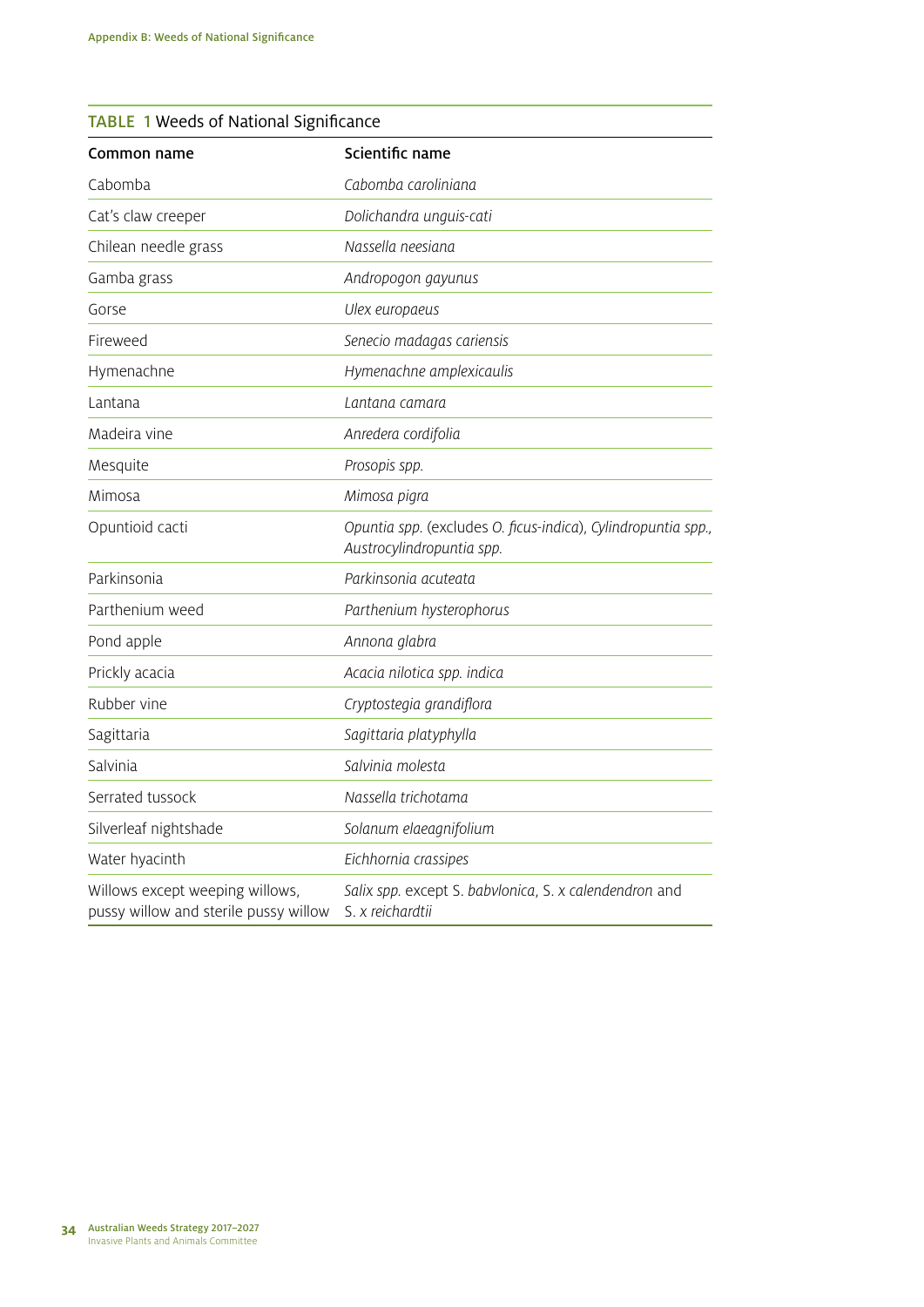## <span id="page-38-0"></span>Appendix C: Detailed stages of weed management

### **Prevention**

Australia has a range of pre-border activities in place to anticipate threats and manage risks before they arrive in the country.

Australia's enviable biosecurity system is estimated to be worth up to \$17,500 each year to an average farmer, underpinning international market access.

Central to these activities are science-based risk assessments which determine risk levels for different products seeking entry to Australia. These risk assessments help the Australian Government gauge the level of biosecurity risk that may be associated with the importation, or proposed importation, of animals, plants or other goods into Australia. If the biosecurity risk is found to exceed the level of risk that is acceptable to Australia, then there may be measures put in place to ensure the safety of the trade. However, if the biosecurity risks cannot be overcome then trade will not be allowed.

Governments at all levels play an active and often critical role in pre-border, border and post-border activities to prevent the spread of weeds into their respective jurisdiction. For example, state-level laws restricting the sale of high-risk plant species play an important role in preventing entry and dispersal across borders. At the local level, prevention can be as simple as a landholder making sure all vehicles entering the property are free from weed seeds.

Scientists and industry have important roles to play in helping determine risk, particularly in understanding the attributes of different species, their spread pathways as well as the influences of Australia's climate and landscape.

Many weeds are products of unwise or unintentional plant introductions. It is important that Australia regularly scans for areas and stakeholders likely to increase the probability of high risk weeds entering Australia. Identifying ways to reduce the exposure to risks from these sources is important if prevention of new weeds species is to be effective.

### **Eradication**

Complete eradication of a weed species at either a local, regional, state/territory or national scale is an important form of weed management.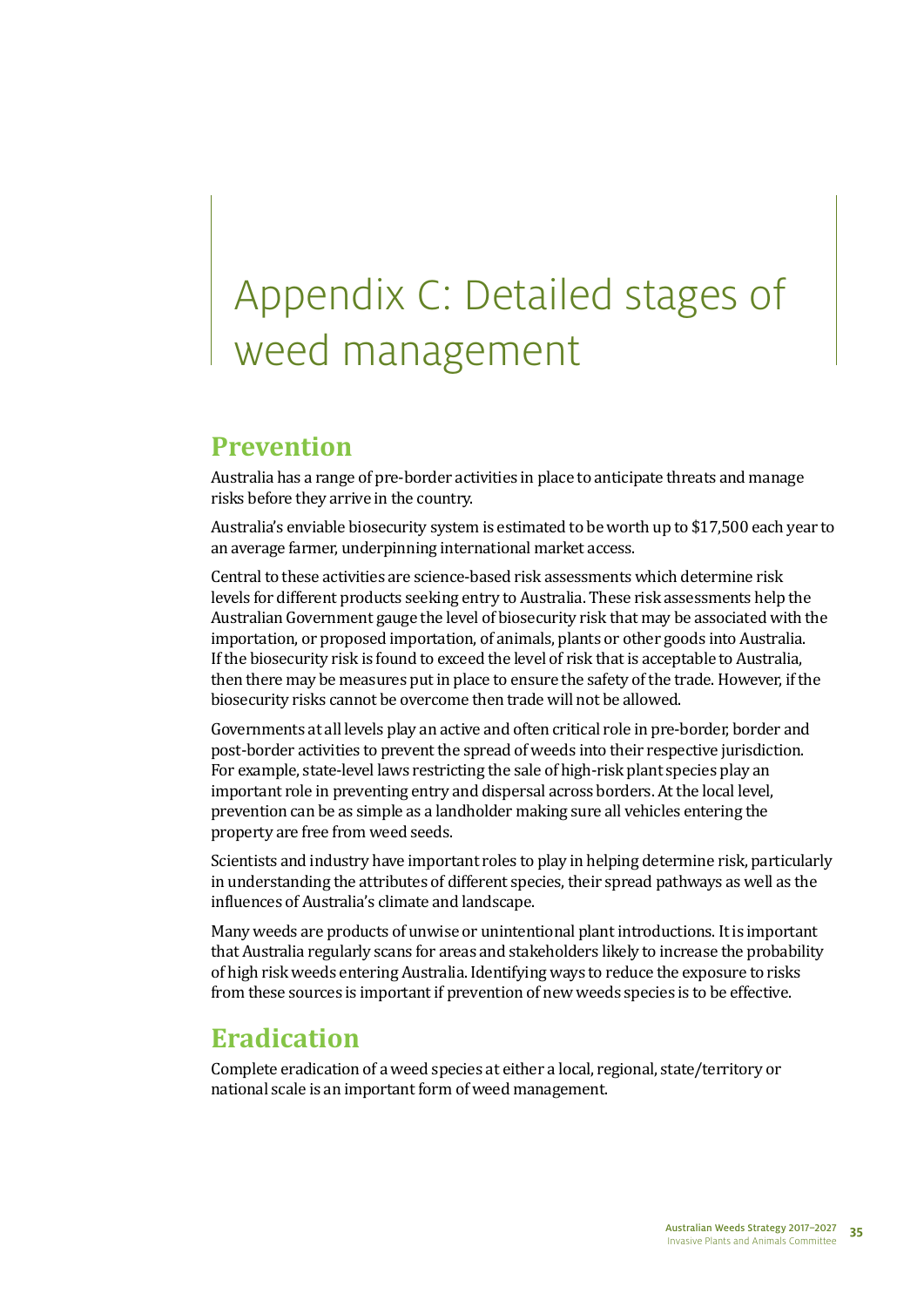Where a weed has recently arrived into Australia, or a state/territory, or particular region, its complete removal may be feasible, while the population is still small. However, the challenges of successful eradication should not be discounted. A range of weed species are currently targets for eradication in the states and territories and a small number of species are the targets of national eradication projects, funded by states and territories in partnership with the Australian Government.

Eradication at the local level tends to be less feasible, since on-going invasion tends to occur from adjacent areas, where the weed is not subject to the same high level of control. Eradication plans can be developed pre-emptively, or immediately following early detection, for certain high-risk weed species. This requires a number of actions, namely:

- risk-based analysis that underpins the determination of species considered high-risk and the type of strategy that may be required for eradication
- detection, monitoring and surveillance approaches to be in place. These should be supported by risk-based decision-making and outline ways that community members can detect and report high-risk weeds
- eradication techniques to be available and continuously improved. People and organisations need the capacity and capability to act quickly should a weed become a priority for action
- coordination and investment approaches that will enable key stakeholders to work together and invest in eradication, detection and spread-prevention in a timely manner
- clear decision points, informed by analysis of feasibility and benefit-cost, to help determine whether eradication should be attempted
- broader awareness and understanding by landholders, community, industry and government stakeholders of the risk of possible approaches used to reduce weed risks.

Governments play an important role in responding to weed incursions that have the potential to be nationally significant. However, for Australia to successfully minimise these risks, landholders, industries, natural resource and community groups also need to be actively involved and have the capacity to detect and report potential problems and work with other parties to implement management actions.

### **Containment**

When responding to weed species that cannot be completely eradicated, measures to reduce or limit their spread into at-risk areas may be an option. These are broadly referred to as 'containment' actions.

Containment of a weed species in a strict sense aims to completely prevent further spread of that weed beyond the boundary of existing infestations. In some instances, the pragmatic containment goal may instead be to slow the spread of the weed in order to delay impacts and/or enable managers to be prepared for managing its impacts.

Containment may include reduction of the density or area of the infestation within agreed geographic boundaries (containment lines).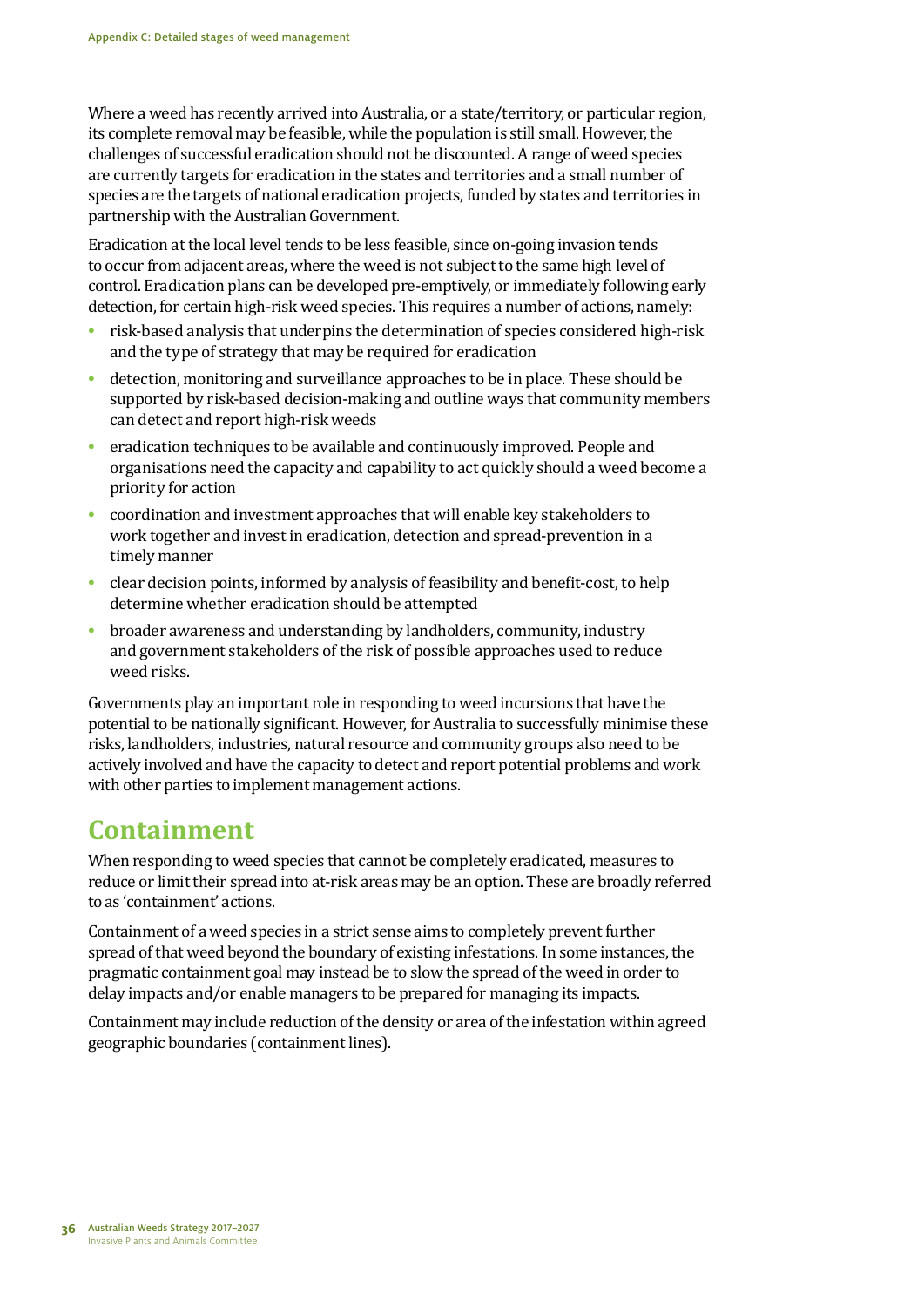In Australia, there are examples of a weed being established in one state or territory, or a particular region, while other areas are free of that weed or have small, isolated populations that are still able to be eradicated. The mobility of our lives and the many pathways for weed spread mean that to manage the risk of that species spreading to new areas requires consistency across state and territory borders and the ability to work together to plan and manage weed containment.

For nationally significant weeds there are instances where effective containment may cross state and territory borders. These cases require partnerships, investment and coordination between of a range of stakeholders.

Weed containment is complex and requires:

- risk-based analysis which determines the level of risk and agreed decision points and approaches for moving from an eradication to a containment strategy and potentially from containment to asset based protection
- active surveillance, detection and information sharing approaches
- clear identification of the current spread of the target weed and the areas from which it should be eradicated or its invasion prevented
- scientific and risk management approaches which help to understand the risks, likely pathways for spread, feasibility and mitigation options
- the ability to act which includes legislative powers, funding and community support to enable investment and coordination of the required actions.

A challenge for many areas of weed eradication, containment and management is the length of time required to sustain efforts and achieve positive, lasting results. This involves the challenges of detecting all infestations, finding and controlling individual plants before they reproduce and waiting for soil seed-banks to decay.

The long term nature of weed control makes decisions to invest difficult. However, this is an essential element for success. Where containment within a boundary is the aim, institutional arrangements that support investment and coordinated action may also be needed—in particular, where a small number of landholders might bear a high cost for managing the weed at a boundary where the benefits of this protection are received by others. Developing ways to ensure that a fair approach is taken to reduce risks and impacts for other parties is important for encouraging participation.

Where the landscapes involved are vast (such as in remote parts of northern Australia) and the number of people living and working in those areas are low, effective monitoring and surveillance is a challenge.

### **Asset protection**

The term 'asset protection' is generally applied to weed species that have existed in Australia for many decades and, over this time, have spread across large portions of their potential range. Eradication or containment of these species is considered to be impractical.

Instead, the goal becomes effectively managing weed (and other) threats to protect certain high-value assets, thereby strategically minimising economic, environmental and social impacts.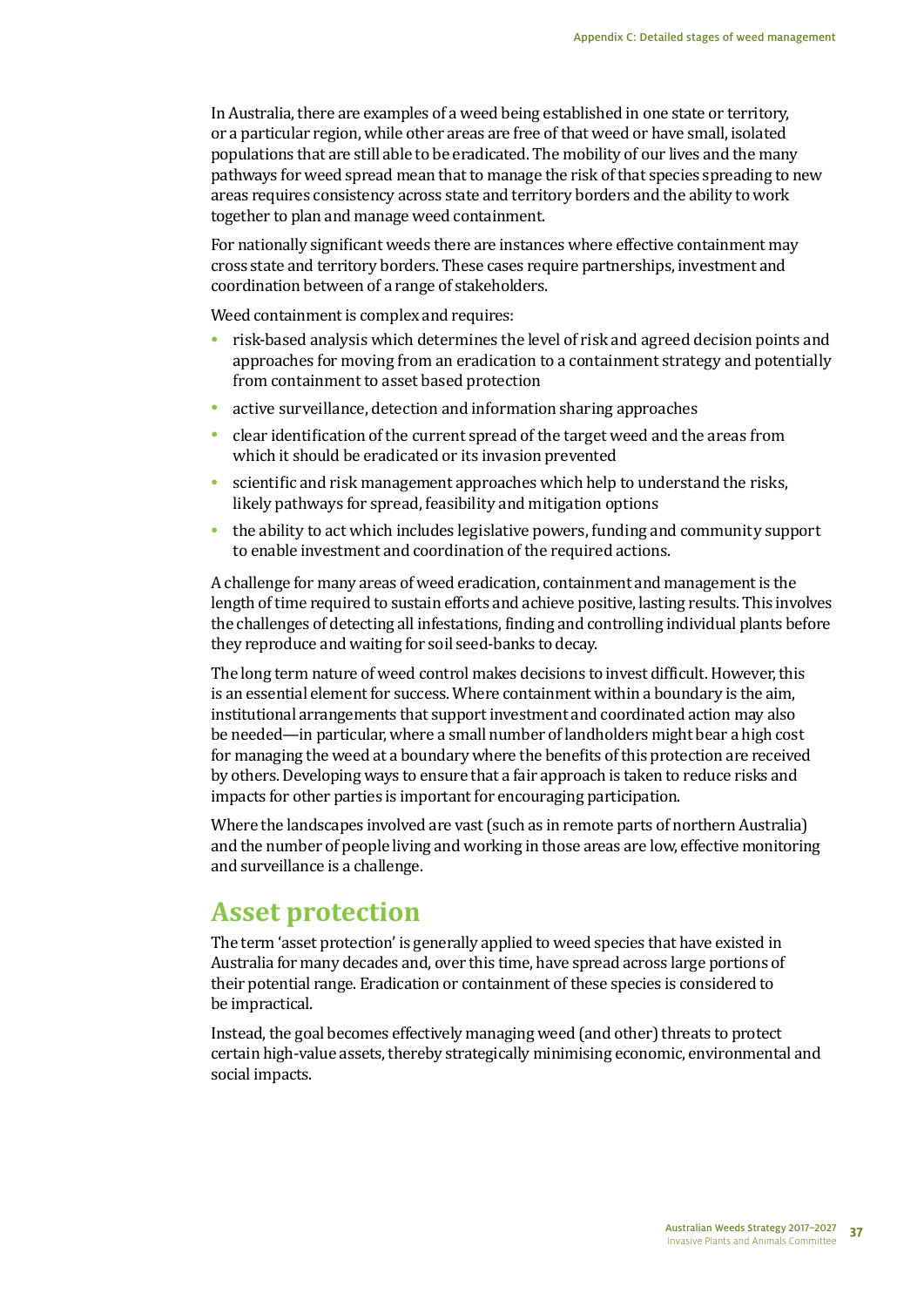The approach used to mitigate impacts should consider feasibility, cost effectiveness, the nature of the impacts and the control options available. The approach shifts planning and management away from removal or elimination of the weed towards tactics and strategies focused on reducing adverse or harmful impacts.

The landholder (public or private) is generally best placed to protect their assets and stand to derive the greatest benefit. However, there is still a need for coordination and a targeted approach to help maximise the benefits to a particular region, state or to the nation.

In some cases, it is more appropriate to invest in biological control to achieve landscape-level, sustained impact reduction, rather than focusing efforts on ongoing, predominantly herbicide-based control programs with the associated required coordination. Biological control of weeds can generate attractive returns on investment, with benefit to cost ratios in the order of 23:1.

For most widespread and well established weeds, landholders need to work together and partner with industry and community groups, and with local and state governments, to effectively reduce the impacts created by that weed.

There is an expectation that all landholders who have declared weed species on their land will take appropriate action to avoid causing negative impacts on others. This includes governments, absentee landholders, private companies and people with lifestyle properties.

Despite the potential to achieve high returns from prevention and eradication, there is always pressure from the community and industries to concentrate effort on the control of widespread weed species that have immediate and highly visible impacts across substantial areas of land.

Moreover, it is often difficult to decide whether to invest in control of widespread weeds or in prevention, early intervention and containment of species that are in an earlier stage of population development.

'Conflict species' are plants that provide significant benefits to agriculture or other sectors of the economy but, at the same time, have the potential to be highly invasive (NSW Natural Resources Commission, 2014). Examples include buffel grass (*Cenchrus ciliaris*) and radiata pine (*Pinus radiata*).

Options to manage these species include the adoption of Codes of Management Practice, shared stakeholder commitment to contain species to the properties on which they are commercially valuable, and exclude them from areas of high conservation value or biodiversity significance.

Important considerations for determining how to respond to established weeds are:

- understanding the impacts created by the weed and the value (economic, environmental and social) of the assets being impacted
- the feasibility and cost effectiveness of management intervention
- the benefits that could be achieved through a coordinated and strategic approach
- using science to inform risk assessment, control or management options and ways to encourage landholder and other stakeholder adoption of best practice
- ongoing development of effective management options which take into consideration human safety, efficacy, possible adverse effects on the asset and cost effectiveness.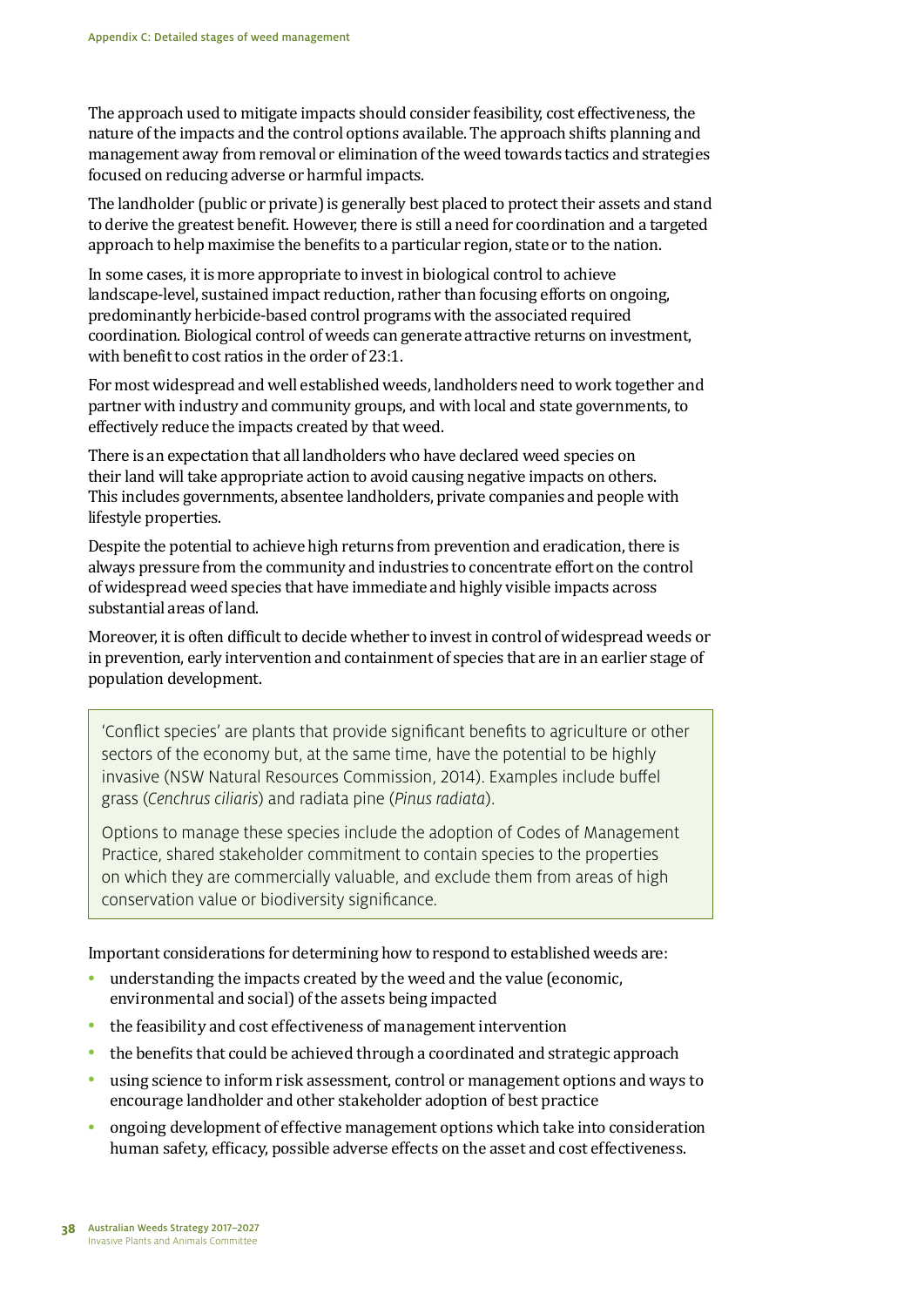## <span id="page-42-0"></span>List of acronyms

| Term         | <b>Definition</b>                                             |
|--------------|---------------------------------------------------------------|
| AWS          | Australian Weeds Strategy                                     |
| <b>CSIRO</b> | Commonwealth Scientific and Industrial Research Organisation  |
| EPDNS        | Established Pests and Diseases of National Significance       |
| EPBC Act     | Environment Protection and Biodiversity Conservation Act 1999 |
| <b>IGAB</b>  | Intergovernmental Agreement on Biosecurity                    |
| <b>IPAC</b>  | Invasive Plants and Animals Committee                         |
| <b>NBC</b>   | National Biosecurity Committee                                |
| <b>NEBRA</b> | National Environmental Biosecurity Response Agreement         |
| <b>NRM</b>   | Natural resource management                                   |
| RD&E         | Research, Development and Extension                           |
| <b>WONS</b>  | Weeds of National Significance                                |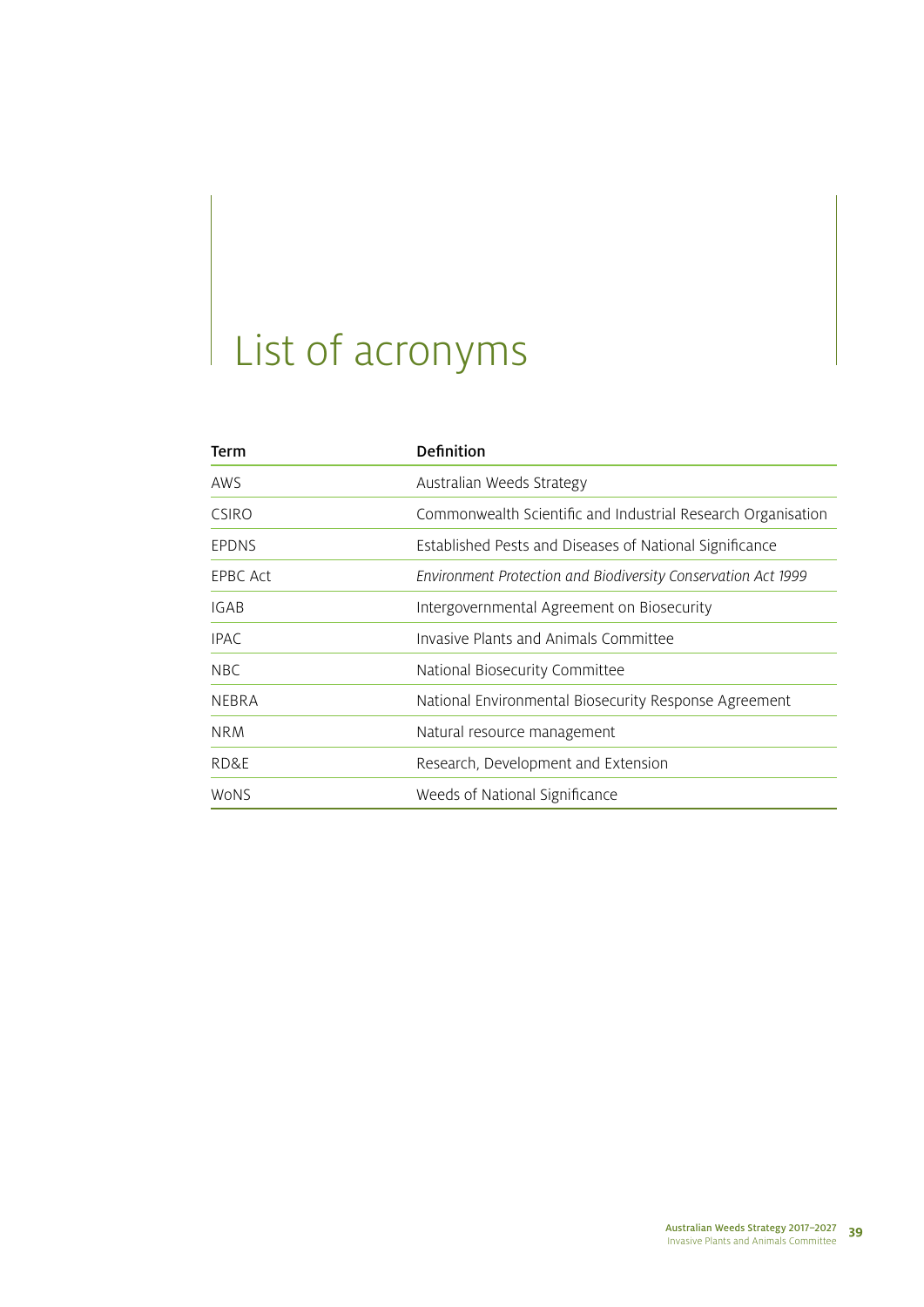## <span id="page-43-0"></span>Glossary

| Term                     | <b>Definition</b>                                                                                                                                                                                                                                                                                                                                                             |  |
|--------------------------|-------------------------------------------------------------------------------------------------------------------------------------------------------------------------------------------------------------------------------------------------------------------------------------------------------------------------------------------------------------------------------|--|
| Asset protection         | Refers to actions that mitigate the impacts or<br>consequences of weeds, on assets (this includes public and<br>private assets) and does not necessarily equate to direct<br>control, reduction or destruction of the weed.                                                                                                                                                   |  |
| Assets                   | Things with significant environmental, social or economic<br>value that are negatively affected by weeds                                                                                                                                                                                                                                                                      |  |
| Biosecurity              | The management of risks to the economy, the<br>environment, and the community of pests and diseases<br>entering, emerging, establishing or spreading.                                                                                                                                                                                                                         |  |
| Conflict species         | Species that provide positive benefits to agriculture<br>or other sectors of the economy, but also have the<br>potential to impose negative impacts on other sectors or<br>the community.                                                                                                                                                                                     |  |
| Containment              | To prevent the spread of a weed species across a<br>landscape, thereby restricting that species to a certain area.                                                                                                                                                                                                                                                            |  |
| Eradication              | The complete elimination of a weed species, including its<br>viable seed-bank, from a defined area.                                                                                                                                                                                                                                                                           |  |
| Established weed species | A weed that is perpetuated, for the foreseeable future,<br>within any area and where it is not feasible (whether in<br>terms of technical feasibility or a cost: benefit analysis)<br>to eradicate the weed.                                                                                                                                                                  |  |
| Good neighbour           | 'Good neighbour' policies refer to the expectations placed<br>on landholders who have declared pest animals or weeds<br>present on their land. These expectations, including<br>compliance and enforcement arrangements, are designed<br>to try and manage the spread of the declared pest so<br>that it does not cause undue harm or increase costs on<br>neighbour's lands. |  |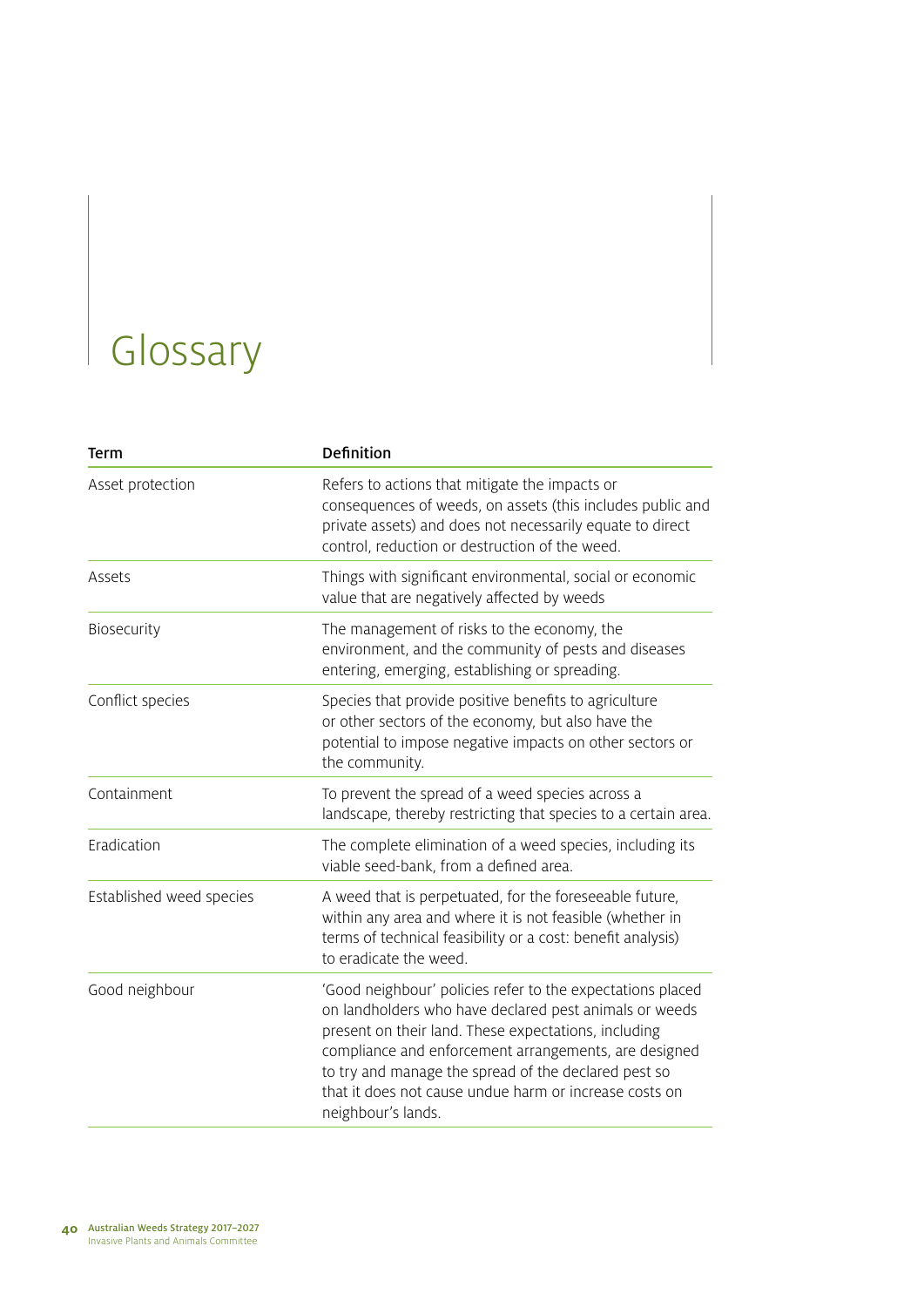| Term                        | <b>Definition</b>                                                                                                                                                                                                                                                                                                                                                                                                                                                                                                                                                                                                 |
|-----------------------------|-------------------------------------------------------------------------------------------------------------------------------------------------------------------------------------------------------------------------------------------------------------------------------------------------------------------------------------------------------------------------------------------------------------------------------------------------------------------------------------------------------------------------------------------------------------------------------------------------------------------|
| High-risk weeds             | Weeds that are not yet present in Australia, which have<br>the potential to cause major economic, environmental<br>and/or social and cultural impact in a number of states and<br>territories, and have a strong potential for spread.                                                                                                                                                                                                                                                                                                                                                                            |
| <b>IGAB</b>                 | The IGAB is an Intergovernmental Agreement on<br>Biosecurity concluded between the Commonwealth and<br>all state and territory governments, with the exception<br>of Tasmania, which came into effect in January 2012<br>replacing AusBIOSEC.                                                                                                                                                                                                                                                                                                                                                                     |
| <b>IPAC</b>                 | The Invasive Plants and Animals Committee is a<br>cross-jurisdictional sectoral sub-committee of the<br>National Biosecurity Committee (NBC). The committee<br>is responsible for implementing the Intergovernmental<br>Agreement on Biosecurity (IGAB) and providing policy and<br>technical advice to the NBC on national weed, vertebrate<br>pest and freshwater invertebrate pest issues. IPAC<br>comprises representatives from the Australian, state and<br>territory primary industry or environment departments and<br>is supported by a number of technical groups to advise it<br>on technical matters. |
| Landscape scale             | A catchment, or series of interacting catchments or other<br>natural ecological units, within larger land and resource<br>management planning areas.                                                                                                                                                                                                                                                                                                                                                                                                                                                              |
| Nationally significant weed | A weed that has been identified as nationally significant<br>based on its impact, feasibility of management and for<br>which there is a clear rationale for why management would<br>benefit from national coordination.                                                                                                                                                                                                                                                                                                                                                                                           |
| <b>NRM</b>                  | The management of natural resources (for example,<br>land, water and biodiversity) in an integrated fashion<br>recognising the values of both conservation and productive<br>use of those natural resources and striving to achieve<br>sustainability in all resource use.                                                                                                                                                                                                                                                                                                                                        |
| <b>NBC</b>                  | The National Biosecurity Committee (NBC) is an advisory<br>committee to AGSOC that provides strategic leadership in<br>managing national approaches to emerging and ongoing<br>biosecurity policy issues across jurisdictions and sectors.<br>Membership of the NBC comprises senior representatives<br>from the Commonwealth, state and territory primary<br>industry or environment departments.                                                                                                                                                                                                                |
| Noxious weeds               | Weed species that are controlled and or managed under<br>state or territory legislation. The legislation prescribes<br>a variety of management options from prohibition of<br>sale and trade to enforced control. Weed control is the<br>responsibility of individual states and territories including<br>the legislation.                                                                                                                                                                                                                                                                                        |
| Naturalised/naturalisation  | Where an introduced weed begins to grow in the wild.                                                                                                                                                                                                                                                                                                                                                                                                                                                                                                                                                              |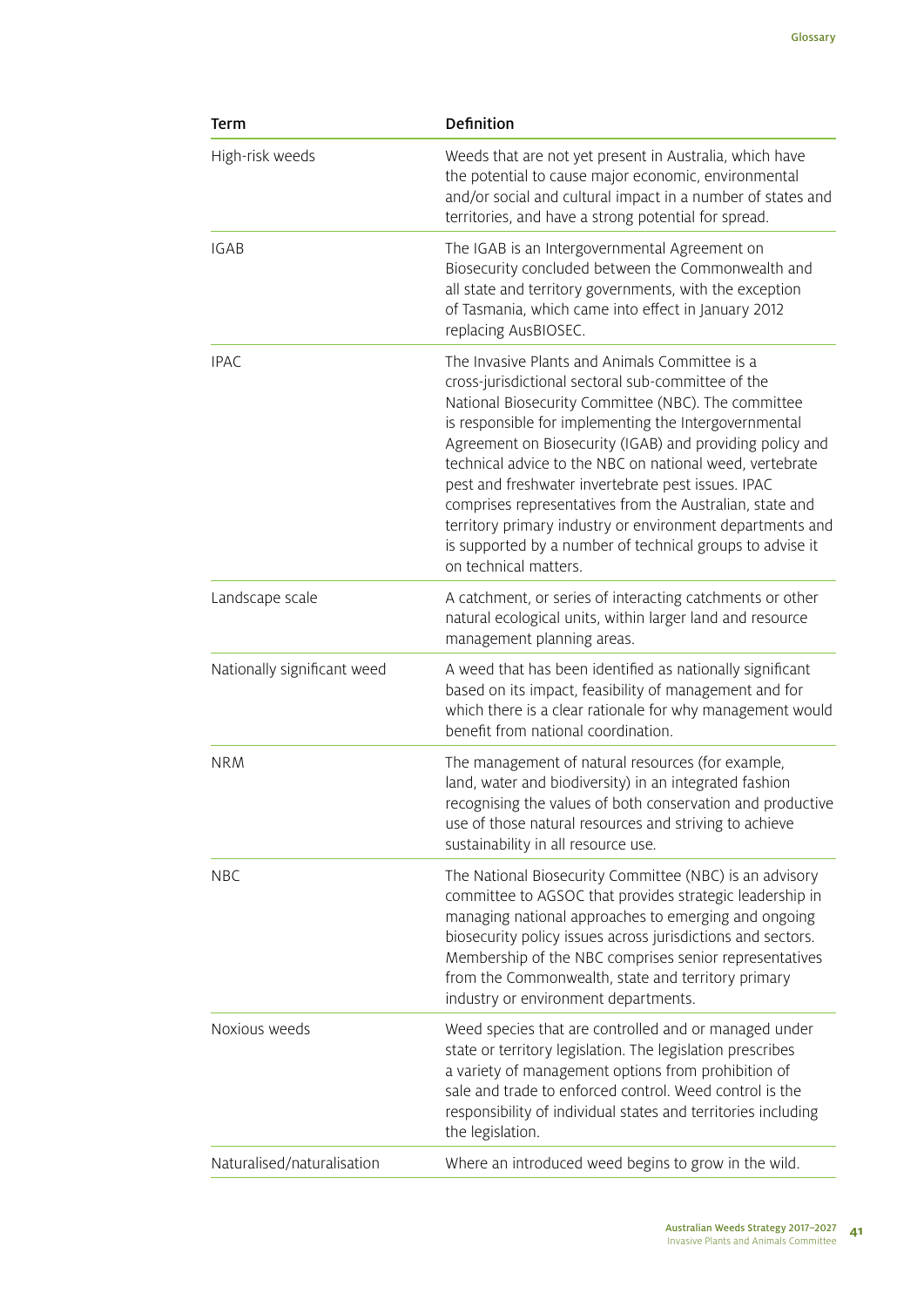| Term          | <b>Definition</b>                                                                                                                                                                                                                                                                                     |  |
|---------------|-------------------------------------------------------------------------------------------------------------------------------------------------------------------------------------------------------------------------------------------------------------------------------------------------------|--|
| Pathways      | The activities that result in a weed being moved<br>into an area. Possible pathways include air, surface<br>water, groundwater, plants, animals and humans and<br>their activities.                                                                                                                   |  |
| Prevention    | Prevention in this strategy refers to risk-based<br>assessment and application of practices that minimise<br>the entry of high-risk species into Australia. This includes<br>pre-border risk assessments, and the application of risk<br>mitigation measures.                                         |  |
| Ramsar        | The Ramsar Convention is an intergovernmental treaty,<br>also known as the Convention on Wetlands, which<br>holds the framework for international cooperation and<br>national action for wetland use and conservation.                                                                                |  |
| Risk creators | Those individuals, organisations and industry groups that<br>create risks that may result in a disease, weed or pest<br>entering, emerging, establishing or spreading in Australia;<br>and the disease, weed or pest causing harm to the<br>environment, or economic or community activities.         |  |
| Surveillance  | Activities to investigate the presence/absence or<br>abundance of a disease, weed and/or pest in a given<br>plant or animal population and its environment.<br>This includes: general surveillance, targeted surveillance,<br>active surveillance, passive surveillance and<br>sentinel surveillance. |  |
| Weed          | For the purposes of the Australian Weeds Strategy, a<br>weed is considered pragmatically as a plant that requires<br>some form of action to reduce its negative effects on the<br>economy, the environment, human health and amenity.                                                                 |  |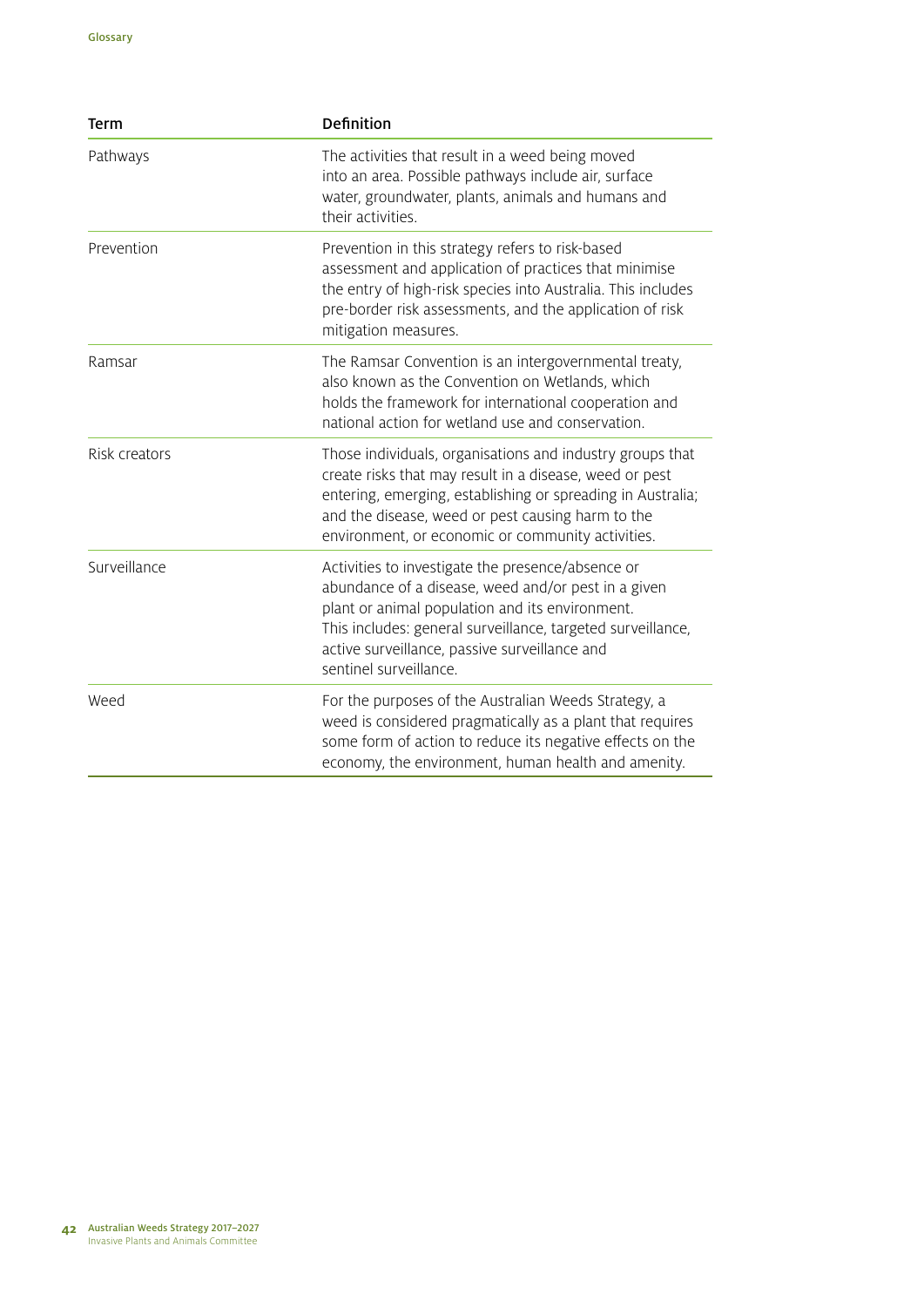## <span id="page-46-0"></span>References

Department of the Environment and Heritage 2000, 'National Environmental Alert List', Department of the Environment and Energy, [environment.gov.au/biodiversity/invasive/](http://www.environment.gov.au/biodiversity/invasive/weeds/weeds/lists/alert.html) [weeds/weeds/lists/alert.html](http://www.environment.gov.au/biodiversity/invasive/weeds/weeds/lists/alert.html)

Dodd, AJ, Brugman, MA, McCatthy, MA, Ainsworth, N, 2015, *The changing patterns of plant naturalization in Australia,* Volume 21, Issue 9, Pages 1038–1050. <http://onlinelibrary.wiley.com/doi/10.1111/ddi.12351/full>

Natural Resource Management Ministerial Council (Australia) and Australian Weeds Committee 2007. *The Australian weeds strategy: a national strategy for weed management in Australia*, Natural Resource Management Ministerial Council, Canberra, ACT, [trove.nla.gov.au/work/32510266?selectedversion=NBD42262689](http://trove.nla.gov.au/work/32510266?selectedversion=NBD42262689)

NSW Natural Resources Commission, 2014, *Weeds - Time to get serious. Review of weed management in NSW. Final report and recommendations*, Natural Resources Commission, Sydney, [nrc.nsw.gov.au/weed-management](http://www.nrc.nsw.gov.au/weed-management)

Sinden, JA, Jones, R, Hester, S, Odom, D, Kalisch, C, James, R & Cacho, OJ 2004, 'The economic impact of weeds in Australia: Report to the CRC for Australian Weed Management, Technical Series No. 8, Adelaide, [pandora.nla.gov.au/pan/64168/20070119-0000/](http://pandora.nla.gov.au/pan/64168/20070119-0000/www.weeds.crc.org.au/publications/technical_series.html) [www.weeds.crc.org.au/publications/technical\\_series.html](http://pandora.nla.gov.au/pan/64168/20070119-0000/www.weeds.crc.org.au/publications/technical_series.html)